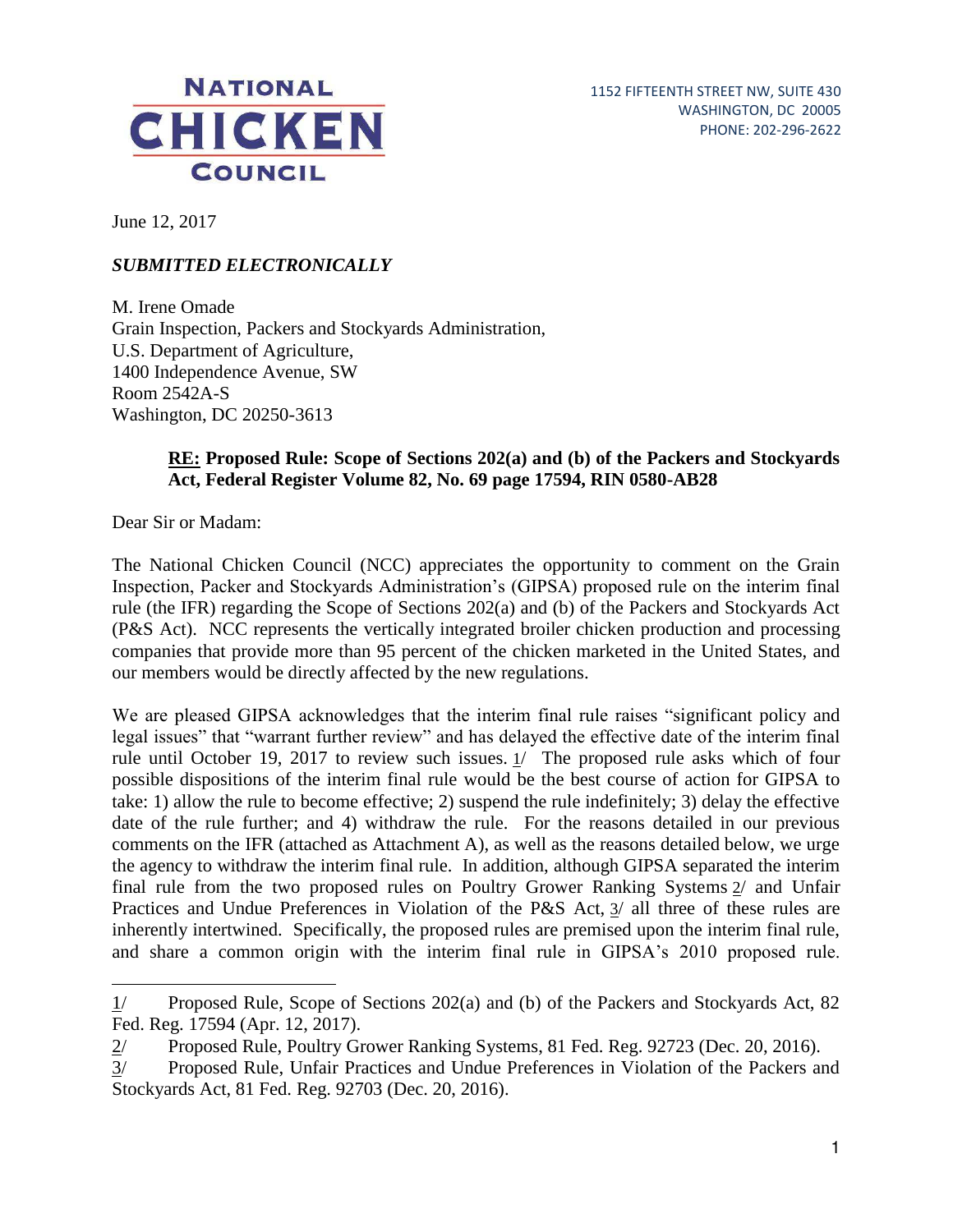Accordingly, we also ask the agency to withdraw the two proposed rules in addition to the interim final rule.

## **EXECUTIVE SUMMARY**

 $\ddot{ }$ 

These comments explain the numerous reasons why the interim final rule is ill-advised, antithetical to well-established court precedent, and inconsistent with the principles for regulatory reform set forth by the President in Executive Order 13771, 4/ Executive Order 13777, 5/ and related guidance from the Office of Management and Budget (OMB). 6/

Even by GIPSA's own estimates, which we believe understate costs, the IFR promises to inflict approximately \$1 billion in economic harm on the meat and poultry industries, with no quantifiable benefit. GIPSA has failed to provide a sufficient justification for imposing such burdensome, expensive changes to the poultry industry and does not explain the corresponding benefits this rulemaking provides to counterbalance the billions of dollars of detrimental effects this rule will have on the U.S. economy. Moreover, the agency fails to consider the negative consequences this rule will have on consumers and competition. And the IFR would inflict this harm despite uniform and contradictory court precedent rejecting the interpretation of the P&S Act embodied in the IFR. Continuing forward with the IFR would only perpetuate confusion in a sector that needs certainty to efficiently structure business dealings.

Section I of these comments discusses how the interim final rule is GIPSA's attempt to set aside decades worth of settled law and accomplish via rulemaking what it could not accomplish in the courts—eliminating the requirement to show a likelihood of competitive injury to establish a violation of Sections 202(a) and (b) of the P&S Act.

Section II of these comments details how this rulemaking is incompatible with the President's regulatory reform agenda. Not only has GIPSA failed to identify regulations for repeal to ensure a net zero total cost increase from the interim final rule, but the interim final rule is also fundamentally irreconcilable with the Administration's efforts to eliminate burdensome regulations on industry and only promulgate rules whose benefits outweigh their costs.

Section III of these comments explains why GIPSA's other proposed dispositions of the interim final rule are not the correct action for the agency to take. Any disposition of the rule other than withdrawing the rule would only serve to perpetuate uncertainty in the industry without resolving

<sup>4/</sup> Executive Order 13771, Reducing Regulation and Controlling Regulatory Costs, 82 Fed. Reg. 12285 (March 1, 2017).

<sup>5/</sup> Executive Order 13777, "Enforcing the Regulatory Reform Agenda," Feb. 24, 2017.

<sup>6/</sup> Memorandum: Interim Guidance Implementing Section 2 of the Executive Order of January 30, 2017, Titled "Reducing Regulation and Controlling Regulatory Costs," Feb. 2, 2017; Memorandum: Comprehensive Plan for Reforming the Federal Government and Reducing the Federal Civilian Workforce, Apr. 12, 2017.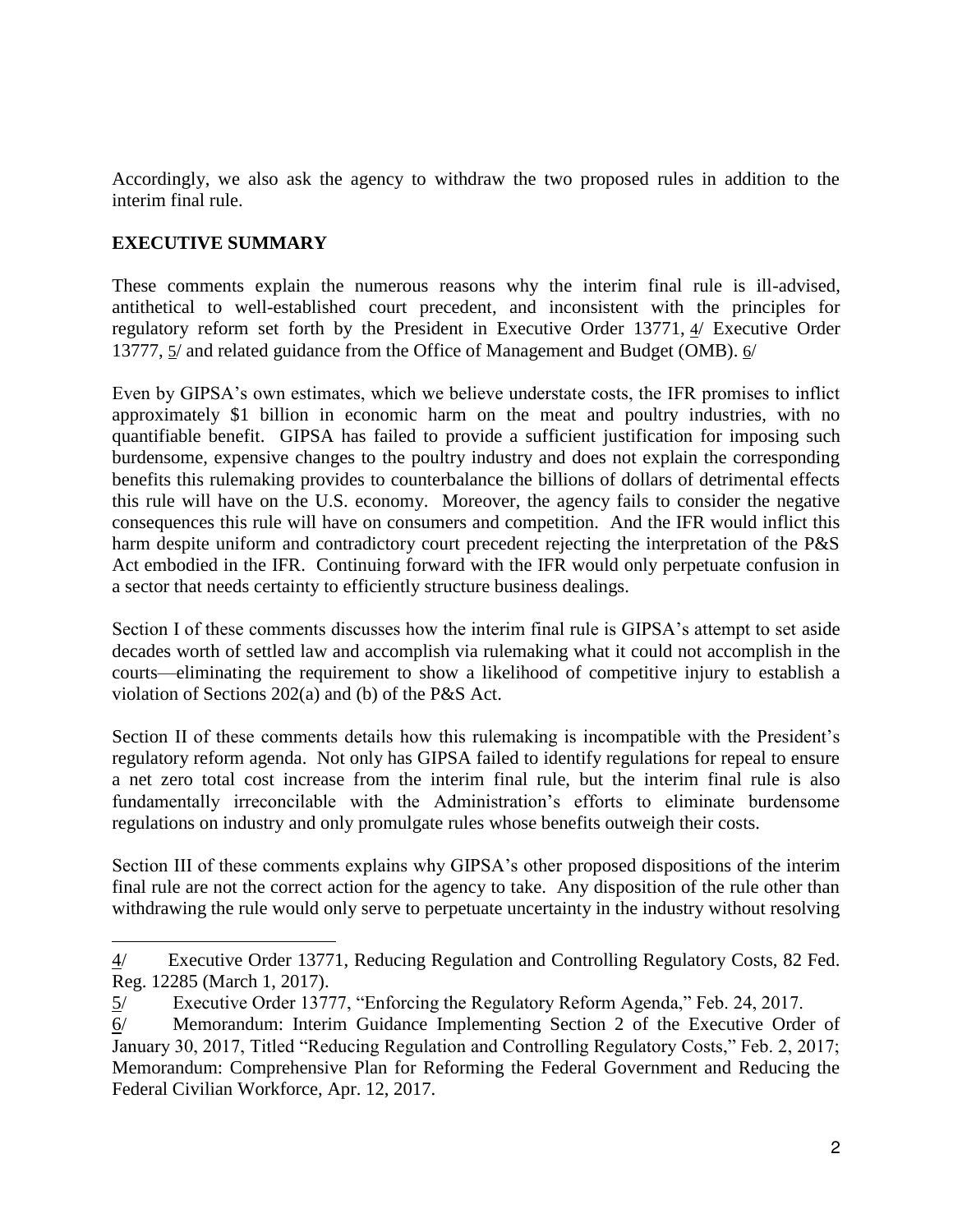any of the core issues with the interim final rule. For these reasons, we urge GIPSA to pursue Option 4 and withdraw the IFR once and for all. Furthermore, because the interim final rule is inextricably related to GIPSA's two proposed rules on poultry grower ranking systems and unfair practices and undue preferences, we request the agency withdraw these two proposed rules as well.

## **I. The Interim Final Rule Should Be Withdrawn Because GIPSA Cannot Ignore or Attempt to Rewrite Well-Established Court Precedent Construing the P&S Act**

The interim final rule seeks to abolish the requirement that either the agency or private plaintiffs prove a likelihood of competitive injury to establish a violation of Sections 202(a)-(b) of the P&S Act. 7/ The agency claims that "a violation of section 202(a) or (b) can be proven without proof of predatory intent, competitive injury, or likelihood of injury."  $\frac{8}{10}$  That position is contrary to the plain language of the statute and the unanimous construction given it by every federal appellate court to have addressed the issue. Indeed, the agency effectively concedes as much in the preamble of the interim final rule and invites judicial reconsideration of settled law based on the new interim final rule. 9/

When Congress passed the P&S Act, it specifically intended to prohibit practices that harmed the competitive process. Congress derived the language in the P&S Act from other regulatory statutes – most notably, the Interstate Commerce Act and the Federal Trade Commission Act – that were plainly designed to protect the competitive process for the benefit of the consuming public. The competitive injury requirement, therefore, is not some judicial gloss on section  $202(a)$ -(b), but an integral part of the statutory scheme. By importing language from other enactments with well-established legal meaning, Congress necessarily "adopt[ed] the cluster of ideas that were attached to each borrowed word in the body of learning from which it was taken and the meaning its use convey[ed]."  $10/$  Accordingly, it is the statutory language itself that imposes the requirement of competitive injury. Indeed, there is no other reasonable reading of the statute, underscored by the fact that every federal appellate court has construed the meaning of the statute in this way.

Despite GIPSA's efforts to the contrary, there is no dispute that the purpose of section 202 of the P&S Act is the elimination of monopolistic or other anticompetitive practices. Only a year after the Act's passage, the Supreme Court in *Stafford v. Wallace* recognized that the "chief evil" that section 202 sought to address was "the monopoly of the packers, enabling them unduly and

 $7/7$  U.S.C. § 192(a)-(b).

<sup>8/ 81</sup> Fed. Reg. 92566, 92567 (Dec. 20, 2016).

<sup>9/</sup> *Id.* at 92568 (stating that "To the extent that these courts failed to defer to USDA's interpretation of the statute because that interpretation had not previously been enshrined in a regulation, this new regulation may constitute a material change in circumstances that warrants judicial reexamination of the issue").

<sup>10/</sup> *Morissette v. United States,* 342 U.S. 246, 263 (1952).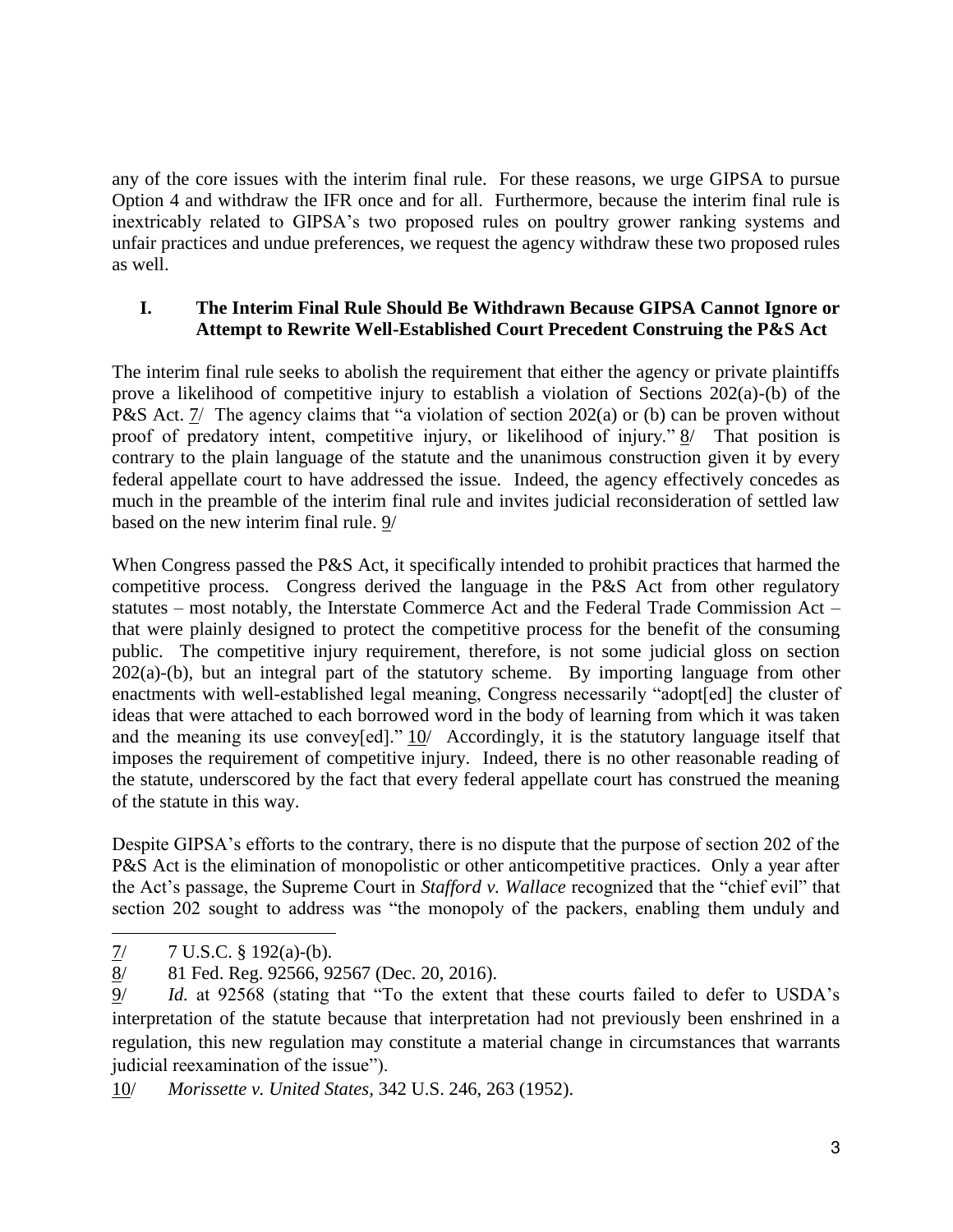arbitrarily to lower prices to the shipper, who sells, and unduly and *arbitrarily to increase the price to the consumer, who buys*." 11/ "Another evil," according to the Court, was "exorbitant charges, duplication of commissions, deceptive practices in respect of prices, in the passage of the live stock through the stockyards, *all made possible by collusion between the stockyards management and the commission men, on the one hand, and the packers and dealers, on the other*." 12/

Certainly nothing in *Stafford* or in the language of the statute suggests that Congress intended the Act to protect producers (e.g., growers) distinct and apart from its protection of overall competition in the market and consumer interests. Rather, in identifying the aims of section 202, *Stafford* explicitly connects any protection of producers to the protection of consumers. The Court's additional statements that Congress sought to remove "undue burden[s] on . . . commerce" 13/ and "unjust obstruction[s] to . . . commerce"  $\frac{14}{1}$  flowing from any "unjust or deceptive practice or combination" only confirm that Congress enacted the P&S Act to maximize market output for the benefit of consumers.

This is hardly surprising. It has long been recognized that the P&S Act has its roots in antitrust law. 15/ Antitrust law exists to protect the competitive process so that consumers may obtain the highest quality goods and services at the lowest possible cost. 16/ In the absence of some likely

16/ *See, e.g.*, *Brooke Group Ltd. v. Brown & Williamson Tobacco Corp*., 509 U.S 209, 225 (1993) (the antitrust laws protect "*competition*, not *competitors*") (emphasis in original) (quoting *Brown Shoe Co. v. United States*, 370 U.S. 294, 320 (1962)); *Reiter v. Sonotone Corp.*, 442 U.S. 330, 343 (1979) ("Congress designed the Sherman Act as a 'consumer welfare prescription'") (quoting R. Bork, *The Antitrust Paradox* 66 (1978)); *Sanderson v. Culligan Int'l Co.*, 415 F.3d 620, 623 (7th Cir. 2005) ("The antitrust laws protect consumers, not producers. They favor competition of all kinds, whether or not some other producer thinks the competition 'fair.'"); *Freeman v. San Diego Ass'n of Realtors*, 322 F.3d 1133, 1154 (9th Cir. 2003) ("Inefficiency is precisely what the market aims to weed out. The Sherman Act, to put it bluntly, contemplates some roadkill on the turnpike to Efficiencyville."); *Chicago Prof'l Sports Ltd. P'ship v. National Basketball Ass'n*, 95 F.3d 593, 597 (7th Cir. 1996) ("The core question in antitrust is output. Unless a contract reduces output in some market, to the detriment of consumers, there is no antitrust problem.").

 $\overline{a}$ 11/ *Stafford v. Wallace*, 258 U.S. 495, 514-15 (1922) (emphasis added).

<sup>12/</sup> *Id.* (emphasis added).

<sup>13/</sup> *Id*.

<sup>14/</sup> *Id*.

<sup>15/</sup> *De Jong Packing Co. v. United States Dep't of Agric*., 618 F.2d 1329, 1335 n.7 (9th Cir.)*, cert. denied*, 449 U.S. 1061 (1980) (P&S Act "incorporates the basic antitrust blueprint of the Sherman Act and other pre-existing antitrust legislation"); *Armour & Co. v. United States*, 402 F.2d 712, 722 (7th Cir. 1968) ("Congress gave the Secretary no mandate to ignore the general outline of long-time antitrust policy by condemning practices which are neither deceptive nor injurious to competition nor intended to be so by the party charged.").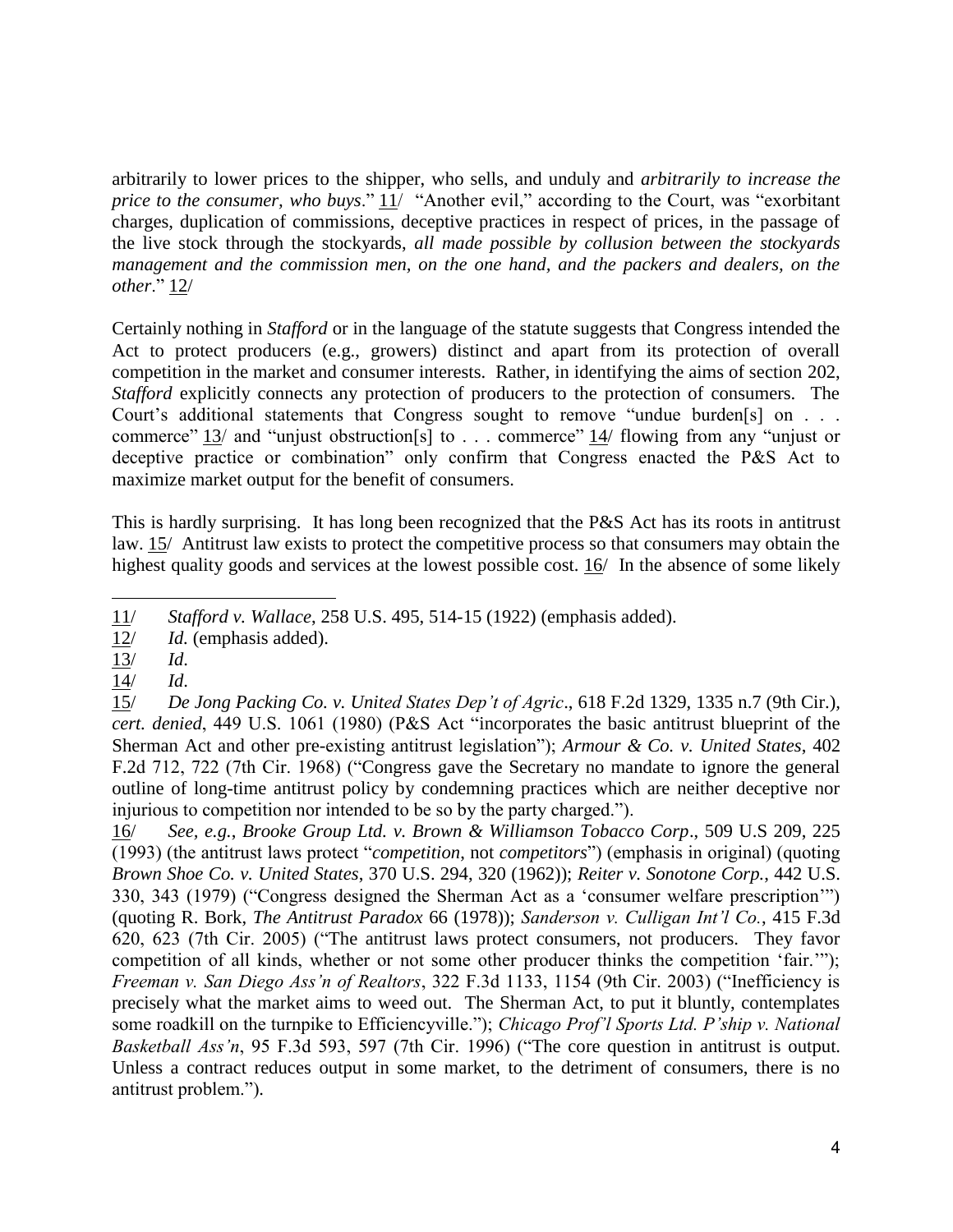consumer harm, "[e]ven an act of pure malice by one business competitor against another does not, without more, state a claim under the federal antitrust laws." 17/ In short, the Sherman Act and other antitrust statutes have not been construed to protect producers from the rigors of competition or to strike against aggressively competitive practices. Instead, they aim to enhance consumer welfare by ensuring that there are no collusive or monopolistic practices that restrict output and deprive consumers of the benefit of free and open markets. *Stafford* makes clear that the goals of the P&S Act are identical. 18/

In light of *Stafford*, every appellate court to have construed section 202 of the P&S Act has held that no violation of subsections (a) or (b) occurs without a showing of competitive injury. Eight different circuits have addressed the issue, and they have uniformly and resoundingly rejected the position advanced by GIPSA in the interim final rule. 19/ In several of these cases, the agency has argued its position directly to the court in question; 20/ in others, it has filed *amicus* briefs urging the court to adopt its preferred construction. 21/ In the interim final rule, GIPSA suggests that the courts may reconsider the scope of Sections 202 (a) and (b) in light of the interpretation offered in the interim final rule. But GIPSA has already offered that interpretation to the courts, and the courts have roundly rejected it. Rather than acquiesce in these decisions,

 $\ddot{ }$ 17/ *Brooke Group*, 509 U.S. at 225.

<sup>18/</sup> The P&S Act may be broader than some antitrust provisions in that it prohibits acts that are *likely* to have a detrimental effect on competition rather than only those having an *actual* anticompetitive effect. *See, e.g.*, *De Jong*, 618 F.2d at 1335 n.7 ("the courts that have considered § 202 have consistently looked to decisions under the Sherman Act for guidance, although recognizing that § 202 in some cases proscribes practices which the Sherman Act would permit"); *Armour & Co*., 412 F.2d at 722 ("While Section 202(a) of the Packers and Stockyards Act may be broader than antecedent antitrust legislation found in the Sherman, Clayton, Federal Trade Commission and Interstate Commerce Commission Acts, there is no showing that there was any intent to give the Secretary of Agriculture complete and unbridled discretion to regulate the operations of packers."). The point remains, however, that section 202 does not permit either the agency or a private plaintiff to dispense with some showing of competitive injury – actual or likely – to prove a violation.

<sup>19/</sup> *Terry v. Tyson Farms, Inc.*, 604 F.3d 272, 276-79 (6th Cir. 2010); *Wheeler v. Pilgrim's Pride Corp.*, 591 F.3d 355 (5th Cir. 2009) (en banc); *Been v. O.K. Indus., Inc.*, 495 F.3d 1217, 1230 (10th Cir. 2007); *Pickett v. Tyson Fresh Meats, Inc.*, 420 F.3d 1272, 1280 (11th Cir. 2005), *cert. denied*, 547 U.S. 1040 (2006); *London v. Fieldale Farms Corp*., 410 F.3d 1295, 1303 (11th Cir.), *cert. denied*, 546 U.S. 1034 (2005); *IBP, Inc. v. Glickman*, 187 F.3d 974, 977 (8th Cir. 1999); *Philson v. Goldsboro Milling Co.*, 1998 WL 709324 at \*4-5 (4th Cir., Oct. 5, 1998); *Jackson v. Swift Eckrich, Inc.*, 53 F.3d 1452, 1458 (8th Cir. 1995); *Farrow v. United States Dep't of Agric.*, 760 F.2d 211, 215 (8th Cir. 1985); *De Jong*, 618 F.2d at 1336-37; *Pac. Trading Co. v. Wilson & Co.*, 547 F.2d 367, 369-70 (7th Cir. 1976); *see also Armour & Co.*, 402 F.2d 712. 20/ *IBP*, 187 F.3d 974; *Farrow*, 760 F.2d 211; *De Jong*, 618 F.2d 1329; *Armour & Co.*, 402 F.2d 712.

<sup>21/</sup> *Terry*, 604 F.3d 272; *Wheeler*, 591 F.3d 355.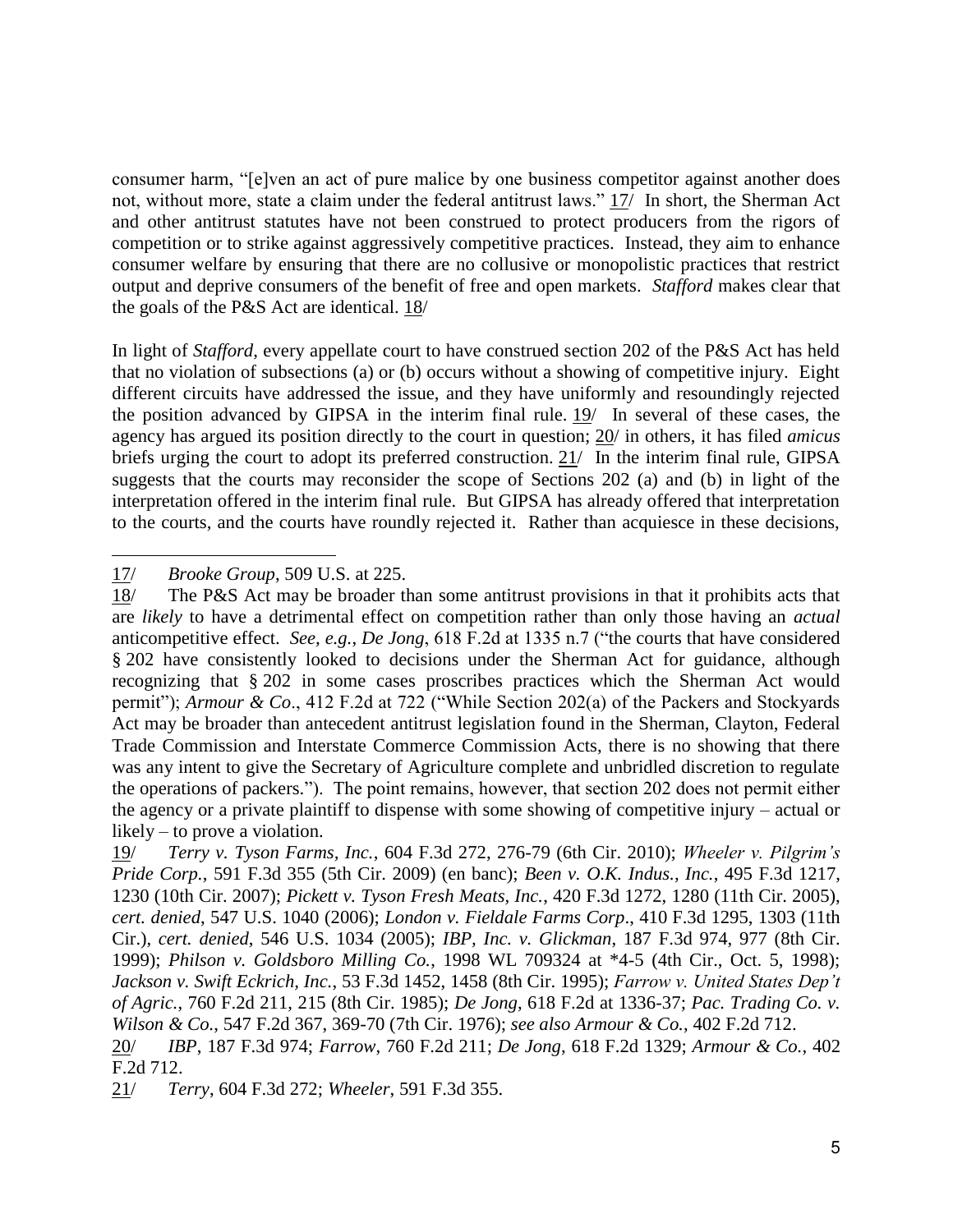however, GIPSA now seeks to misuse the rulemaking process to achieve what it has not won in court. 22/

The agency offers no analysis undermining any of these court decisions. Aside from GIPSA's *ipse dixit* that these judicial opinions are incorrect, nothing in the interim final rule itself or in the Federal Register notice explains any flaws in the reasoning of any of these cases. To the extent GIPSA discusses this plethora of judicial pronouncements at all, it either ignores certain decisions or denies that they mean what they say. 23/ In fact, the agency attempts to minimize the uniformity with which the appellate courts have rejected its position by conceding only that "[f]our courts of appeals have disagreed with USDA's interpretation of the P&S Act and have concluded (in cases to which the United States was not a party) that plaintiffs could not provide their claims under section 202(a) and/or (b) without proving harm to competition or likely harm to competition." 24/ Besides ignoring the unbroken string of cases going back more than 40 years explicitly construing section 202 to require a showing of competitive injury, the agency's discussion of the cases is blatantly misleading in at two respects.

First, the agency asserts that the United States "was not a party" to any of the "recent" cases. Yet GIPSA omits that it participated in both *Terry* and *Wheeler v. Pilgrim's Pride Corp.*, 25/ as an *amicus* and made the same arguments in both cases that it makes in the Federal Register notice. GIPSA's insistence that it has not participated in recent cases construing the P&S Act is disingenuous; GIPSA has fought this battle in court, and has lost each time.

 $\ddot{ }$ 22/ The agency's Federal Register notice points to statements by the court in *Wheeler* for the proposition that "while decisions of courts of appeals support comments in opposition to amending § 201.3, these same decisions have also pointed to a need for the very rulemaking the addition of paragraph (a) to § 201.3 provides." However, the agency fails to recognize that promulgating such a regulation exceeds the agency's authority, as the statute does not contemplate application of sections 202(a) and (b) of the P&S Act absent a showing of competitive harm. *See* 81 Fed. Reg. at 92570.

<sup>23/</sup> In one instance, the agency seeks to justify its refusal to acquiesce in the uniform judicial decisions rejecting its position by making the curious assertion that two of the appellate decisions adverse to its contention "were issued over vigorous dissents." 81 Fed. Reg. at 92568. Exactly how that observation undermines the reasoning of the ten cases holding that injury to competition is an element of a section 202 claim is never explained. Apparently the agency believes that the fervor of its opposition to those decisions is a suitable substitute for sober legal analysis and can override unanimous federal precedent rejecting the agency's position. 24/ *Id*.

 $25/$  591 F.3d 355 (5th Cir. 2009) (en banc). The agency also fails to note that it participated in *London v. Fieldale Farms Corp.*, 410 F.3d 1295 (11th Cir. 2005), in which the Eleventh Circuit also rejected the arguments it makes on this issue in the preamble.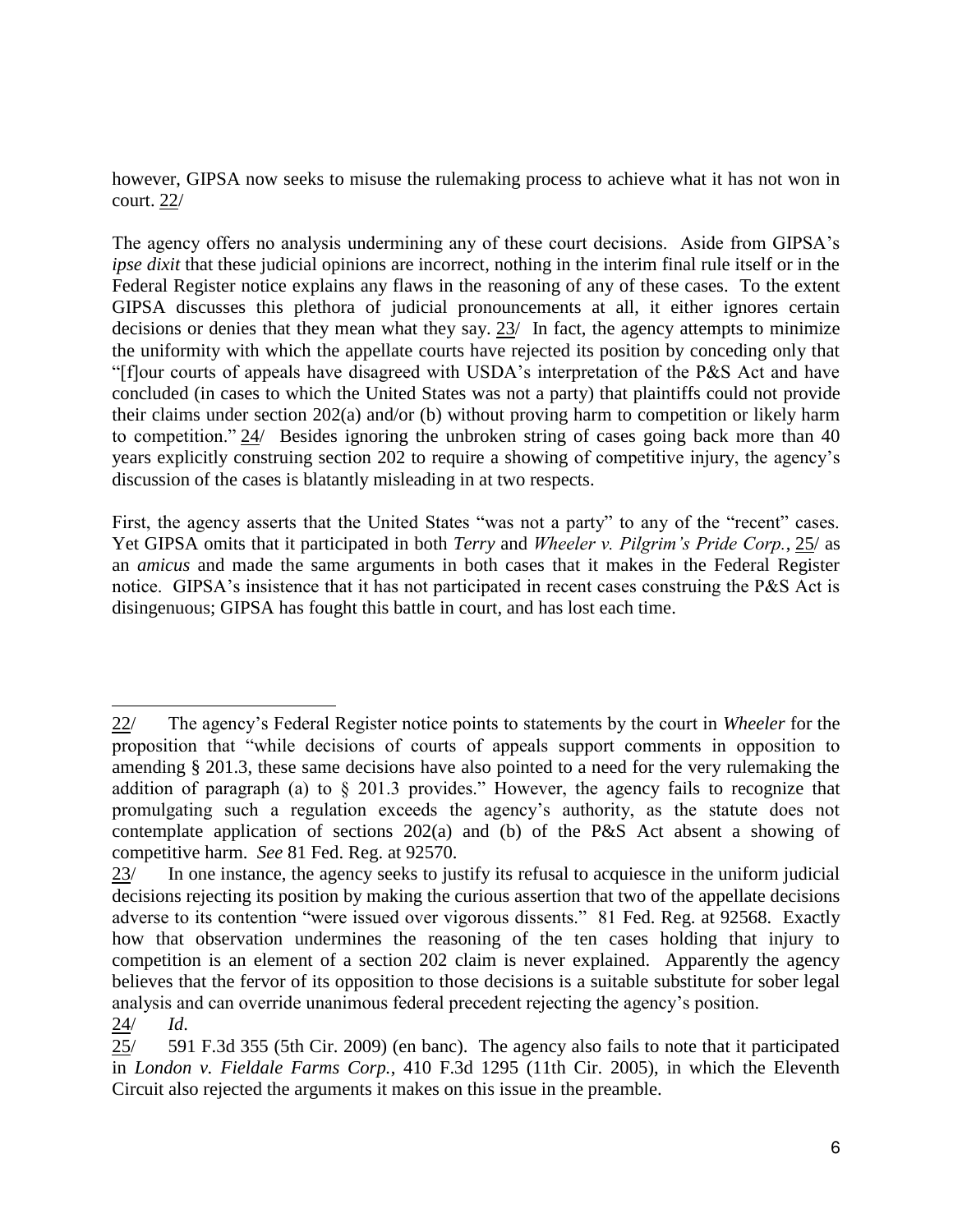Second, GIPSA fails to note that its interpretation of the statute has been rejected in four cases in which the United States has been a party. 26/

In short, the agency has participated in some capacity, either as a party or an *amicus*, in six of the ten appellate cases holding that competitive injury is an element of a section 202 violation. In light of this record of litigation futility, GIPSA is not free to ignore the prevailing judicial authority or seek to undo it through the rulemaking process. Given the uniformity of decisions, it lacks authority to abrogate the competitive injury requirement and should abandon its effort to do so.

## **II. The Interim Final Rule Should Be Withdrawn Because it is Inconsistent with the President's Regulatory Reform Agenda**

The interim final rule is precisely the type of regulation that the Administration has made clear it wants to stamp out: a regulation with costs that well exceed the benefits, both to consumers and industry, and is therefore unnecessary and burdensome.

The IFR should be withdrawn because adoption of this rule would run afoul of Executive Order 13771 on Reducing Regulation and Controlling Regulatory Cost issued by the President on January 30, 2017. Under this Executive Order, designed to ensure that regulatory activities do not unduly burden the economy, an agency must identity at least two existing regulations to be repealed when it publicly proposes for notice and comment or otherwise promulgates a new regulation, and the total incremental cost of all finalized regulations must be zero. Thus, under Executive Branch policy, the interim final rule cannot be finalized without further analysis and regulatory cost offsetting, a process that should be conducted with ample opportunity for public comment. Moreover, as an interim final rule, administrative procedures contemplate that the "scope" rule—if not rescinded—will ultimately be finalized by publishing a final rule in the *Federal Register*, an action that would trigger regulatory cost offsetting under the Executive Order. Therefore, the rule must satisfy the Executive Order and otherwise meet the Administration's regulatory reform priorities.

GIPSA has not identified any existing regulations that it would repeal in conjunction with promulgating this new rule, as required by the Executive Order. Nor has GIPSA identified means to offset the staggering costs associated with the rule. Executive Order 13771 states that "it is essential to manage the costs associated with governmental imposition of private expenditures required to comply with federal regulations." 27/ GIPSA's own economic analysis estimates the cost of this rule to the livestock and poultry industry to be approximately \$1 billion

<sup>26/</sup> *IBP*, 187 F.3d 974; *Farrow*, 760 F.2d 211; *De Jong*, 618 F.2d 1329; *Armour & Co.*, 402 F.2d 712.

<sup>27/</sup> Executive Order 13771, Section 1.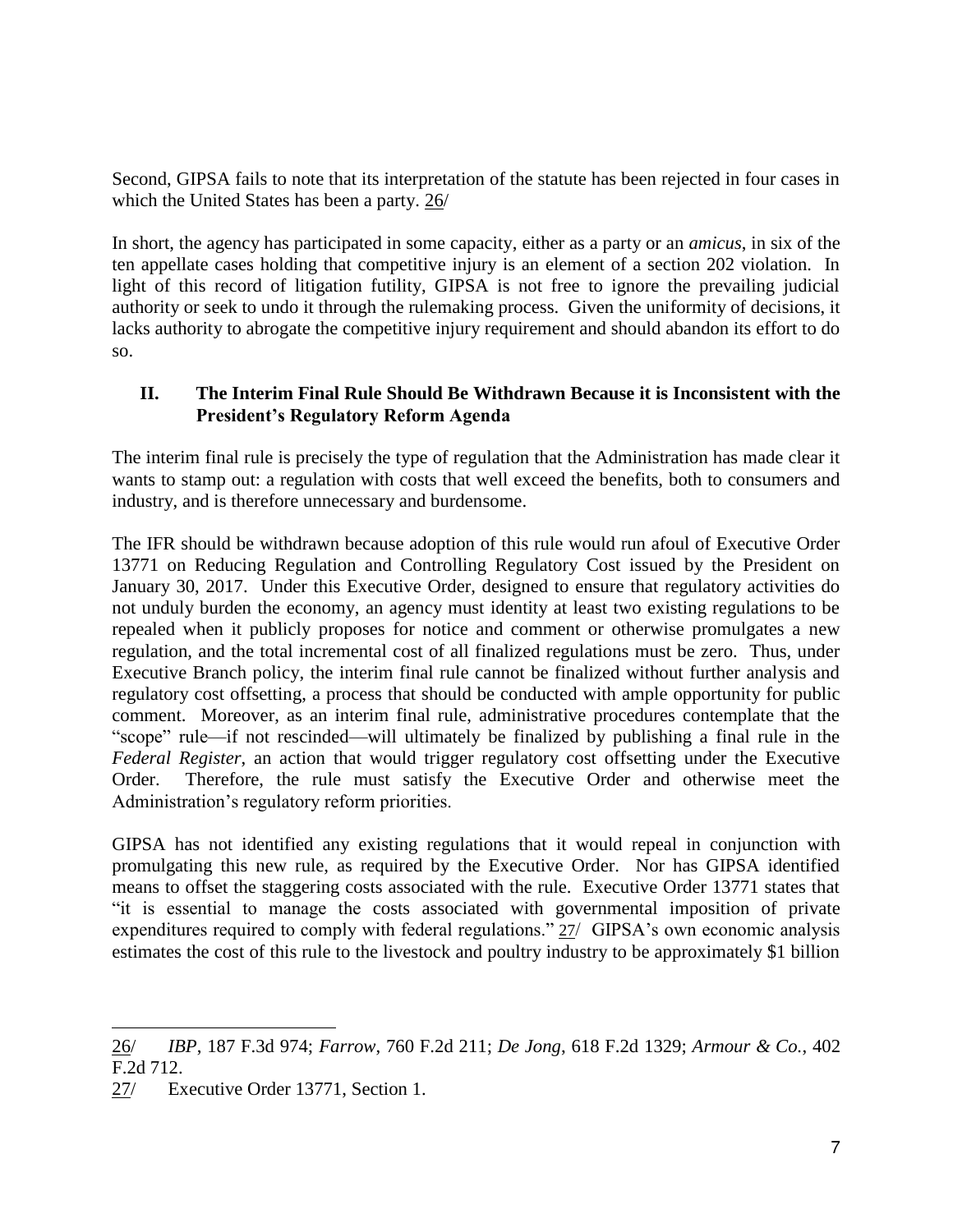dollars. 28/ Further, this staggering cost estimate from GIPSA actually underestimates the costs associated with this rule, as an economic impact analysis from Dr. Thomas E. Elam, President of FarmEcon LLC shows that the interim final rule would inflict substantial economic harm, orders of magnitude greater than projected by GIPSA, as detailed in our previous comments. 29/ Dr. Elam concludes that the interim final rule would significantly increase costs for the poultry industry and consumers by increasing administrative overhead, increasing the costs and frequency of litigation, and reducing the rate of efficiency improvements. For this reason, it is untenable that GIPSA would continue to pursue a rulemaking that the agency itself acknowledges would result in significant costs. Issuing a regulation with the expectation that industry bear significant expense to litigate the meaning of the regulation is quite the opposite of "managing the costs associated with governmental imposition of private expenditures."

Further, the President has also issued a memorandum on streamlining permitting requirements and reducing regulatory burdens on domestic manufacturing. 30/ At a time when the President is directing agencies to identify ways to reduce burden on industry, GIPSA should not be attempting to finalize a rule that would increase burdens on the domestic poultry and livestock industries without any corresponding benefits.

The interim final rule is also inconsistent with the principles set forth in Executive Order 13777, which directs agencies on how to implement the regulatory reform agenda. 31/ Executive Order 13777 requires each agency to establish a Regulatory Reform Task Force that is responsible for evaluating existing regulations and making recommendations regarding which regulations should be repealed, replaced, or modified. Each agency Task Force is directed to identify regulations

<sup>28/</sup> 81 Fed. Reg. at 92582. GIPSA's cost estimate of the interim final rule appears deliberately convoluted, and, in some cases, disingenuous. For example, the upper boundary estimate that GIPSA's cost estimate starts from is based on a study by Informa Economics, which estimated the costs of the rule to be a little over \$1.6 billion for the livestock and poultry industries. However, GIPSA immediately cut this figure by 25% based on an implication in the Informa Study that the elimination of the requirement to demonstrate injury to competition was responsible for 75% of these costs. However, in the GIPSA proposed rule on poultry grower ranking systems, GIPSA did not allocate any additional litigation costs to the ranking rule based on the premise that these costs were accounted for by the interim final rule. 81 Fed. Reg. 92723, 92733 (Dec. 20, 2016). It is not clear whether GIPSA and the Informa Study are assigning costs to each rule in the same way, and therefore, whether it is warranted for GIPSA to assume a 25% reduction in the Informa Study estimate is appropriate. Regardless of GIPSA's attempts to obfuscate the costs of the rule, the simple fact remains that GIPSA has not, and cannot offer quantifiable benefits from the rule that outweigh the massive costs involved.

<sup>29/</sup> Dr. Thomas Elam, Expert Response to GIPSA Poultry Contracting Proposed Rules, March 21, 2017.

<sup>30/</sup> Presidential Memorandum Streamlining Permitting and Reducing Regulatory Burdens for Domestic Manufacturing, January 24, 2017.

<sup>31/</sup> Executive Order 13777, Enforcing the Regulatory Reform Agenda, February 24, 2017.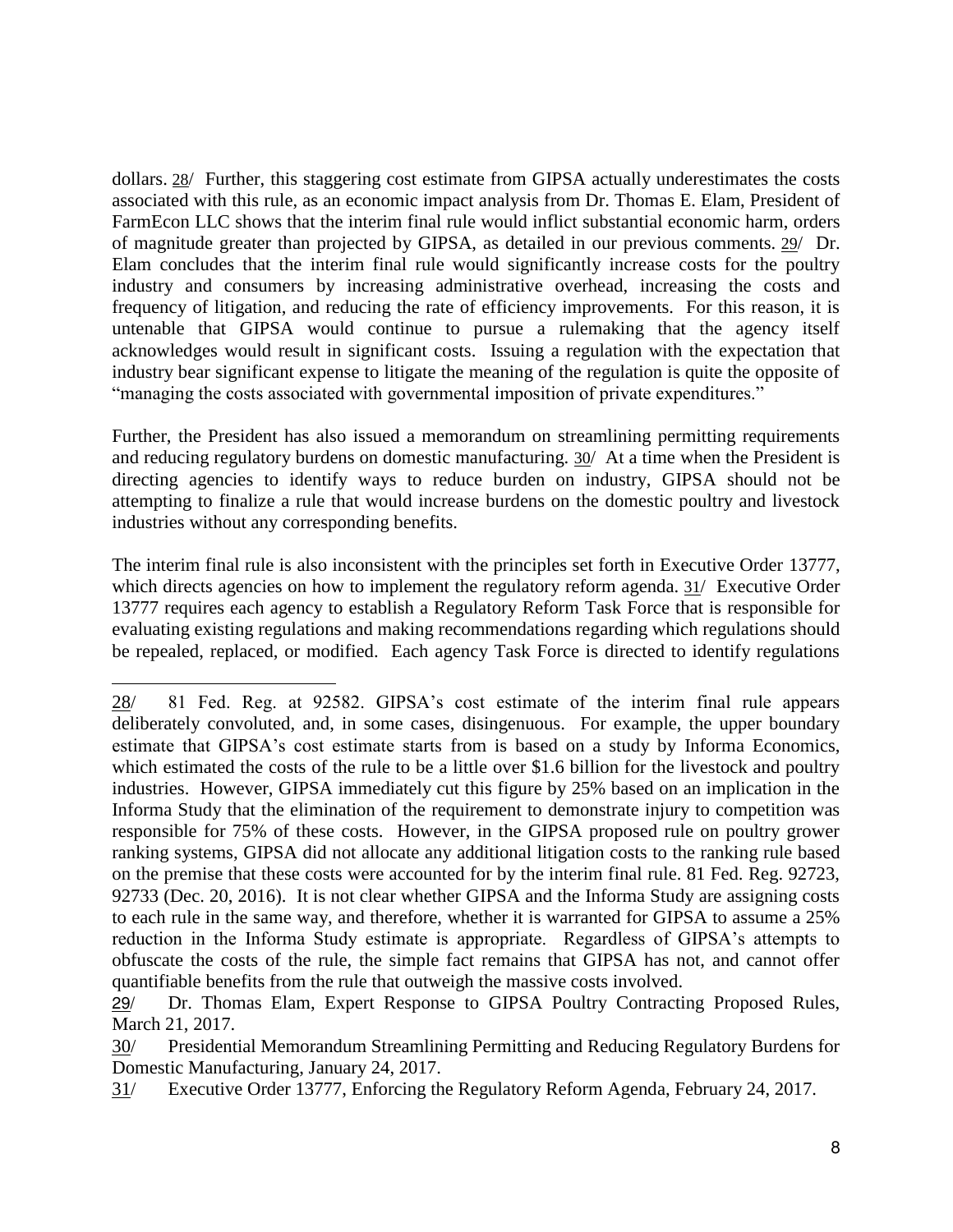that, among other things, eliminate jobs or inhibit job creation, are outdated, unnecessary, or ineffective, impose costs that exceed benefits, create serious inconsistency, or otherwise interfere with regulatory reform initiatives and policies. The interim final rule runs afoul of each of these principles.

GIPSA brazenly admits that the interim final rule will spur costly litigation—a cost which is assured to inhibit job growth in this industry. As detailed in our previous comments on the interim final rule and proposed rules (Attachment A), data show that as of 2014, there is substantial interest in entering into poultry growing. Put simply, most chicken farmers voluntarily maintain business relationships with their processors, and there is a long line of people wanting to expand their farming operations to include broiler production. This is evidence of a healthy market that farmers on the whole find desirable enough to stay in and to queue to get into. By increasing uncertainty in the market and, by GIPSA's own estimate, costing the poultry industry millions of dollars, the interim final rule will severely impact the industry and consumers at a time when the Administration is trying to improve American industry and saving jobs.

The interim final rule is unnecessary and ineffective because GIPSA has not demonstrated that poultry dealers are engaged in unfair, unjustly discriminatory, or deceptive practices, or giving undue or unreasonable preferences in a way that is not already prohibited by the long-standing interpretation of Sections 202(a) and (b) of the P&S Act requiring a showing of likelihood of competitive injury. For this reason, the interim final rule remains a solution in search of a problem. If GIPSA cannot articulate a real harm that this rule is aimed at fixing, the rule is simply unnecessary. Therefore, there is no reason to enact a rule that would ensure massive costs while providing no benefit to the industry or the public.

There is no doubt that the interim final rule would impose costs that exceed the benefits of the rule. Even assuming GIPSA's own estimate of litigation costs is accurate, litigation alone will cost the poultry industry \$5.74 million in the first year that the interim final rule is effective. 32/ In reality, litigation costs would drastically exceed this estimate. For example, the *Perry v. Tyson* case cited earlier in these comments involved a \$1.3 billion jury award, which was overturned on appeal. 33/ GIPSA has wholly failed to identify how poultry growers, consumers, or processors will receive more than \$5.74 million in benefits during the first year this rule would be effective, much less more in benefits than the staggering costs that would actually materialize. Instead, GIPSA states that it was "unable to quantify the benefits of  $\S 201.3(a)$ " and attempts to justify the costs of the rule by pointing to vague qualitative benefits such as "treating growers more fairly" despite the fact that any alleged unfair conduct by the live poultry dealers

<sup>32/ 81</sup> Fed. Reg. at 92580. This figure severely underestimates the true cost of anticipated litigation, as GIPSA also stated the baseline cost to litigate a case under the P&S Act is \$3.5 million. *Id.* at 92578.

<sup>33/</sup> *Pickett v. Tyson Fresh Meats, Inc.*, 420 F.3d 1272 (11th Cir. 2005).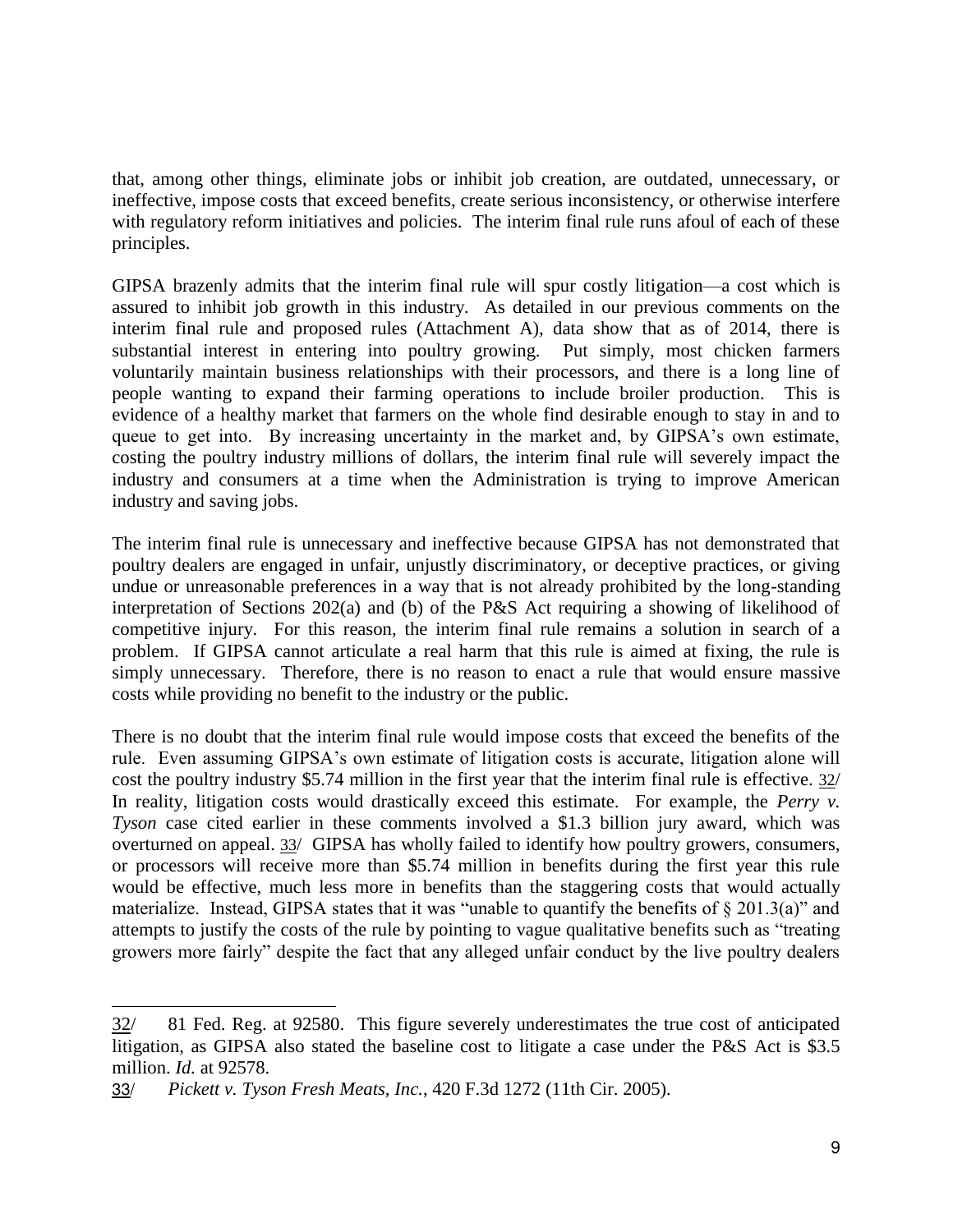against growers is left wholly unsubstantiated by GIPSA. 34/ If a regulation is not aimed at solving an identifiable, legitimate problem for American consumers, and only stands to impose costs and burdens on industry, such a rule cannot be squared with the Administration's initiative to eliminate rules that impose costs in excess of benefits.

As detailed in Section I of these comments and in our previous comments on the interim final rule (Attachment A), if the interim final rule becomes effective, it will create serious inconsistencies with the decades of caselaw interpreting the P&S Act to require a showing of competitive harm or injury. GIPSA is not free to disregard the fact that its desired interpretation of the P&S Act has been repeatedly rejected by the courts. Further, for all the reasons discussed above, finalizing this rule would be entirely inconsistent with the President's regulatory reform initiatives.

In fact, given the Administration's emphasis on deregulatory actions to eliminate red tape, lower costs, and increase certainty for American businesses, it is incomprehensible that GIPSA would continue to move forward with a rule that GIPSA expressly recognizes will cause extreme uncertainty and significant amounts of needless litigation for years to come with zero quantifiable benefits. The IFR is entirely out of step with our national economic priorities, which is reason enough to withdraw it.

Therefore, we urge GIPSA to withdraw the interim final rule.

## **III. The Other Alternatives in the Proposed Rule Fail to Resolve the Issues Raised by the Interim Final Rule**

## **a. Finalizing the Interim Final Rule Would Adversely Impact the Poultry Industry and Consumers and Is Unjustified**

Due to the enormous cost of this rule, consumers will assuredly end up paying more for poultry products, to the detriment of domestic growers and processors, who will be put at a competitive disadvantage compared to international growers and processors. Such a result might be justified if the rule provided significant measurable economic benefits that outweighed the costs; however, GIPSA has failed to articulate such a basis for this rulemaking. For all the reasons noted above, as well as in our attached previous comments on the interim final rule, finalizing the interim final rule would be harmful for processors, growers, and consumers.

## **b. Suspending the Interim Final Rule Creates Uncertainty for the Poultry Industry Despite Settled Court Precedent**

Suspending the interim final rule does not completely relieve the industry of the uncertainty caused by the rule, as GIPSA could decide at any time to reinstate the rule. Given that the

 $\ddot{ }$ 

<sup>34/ 81</sup> Fed. Reg. at 92587.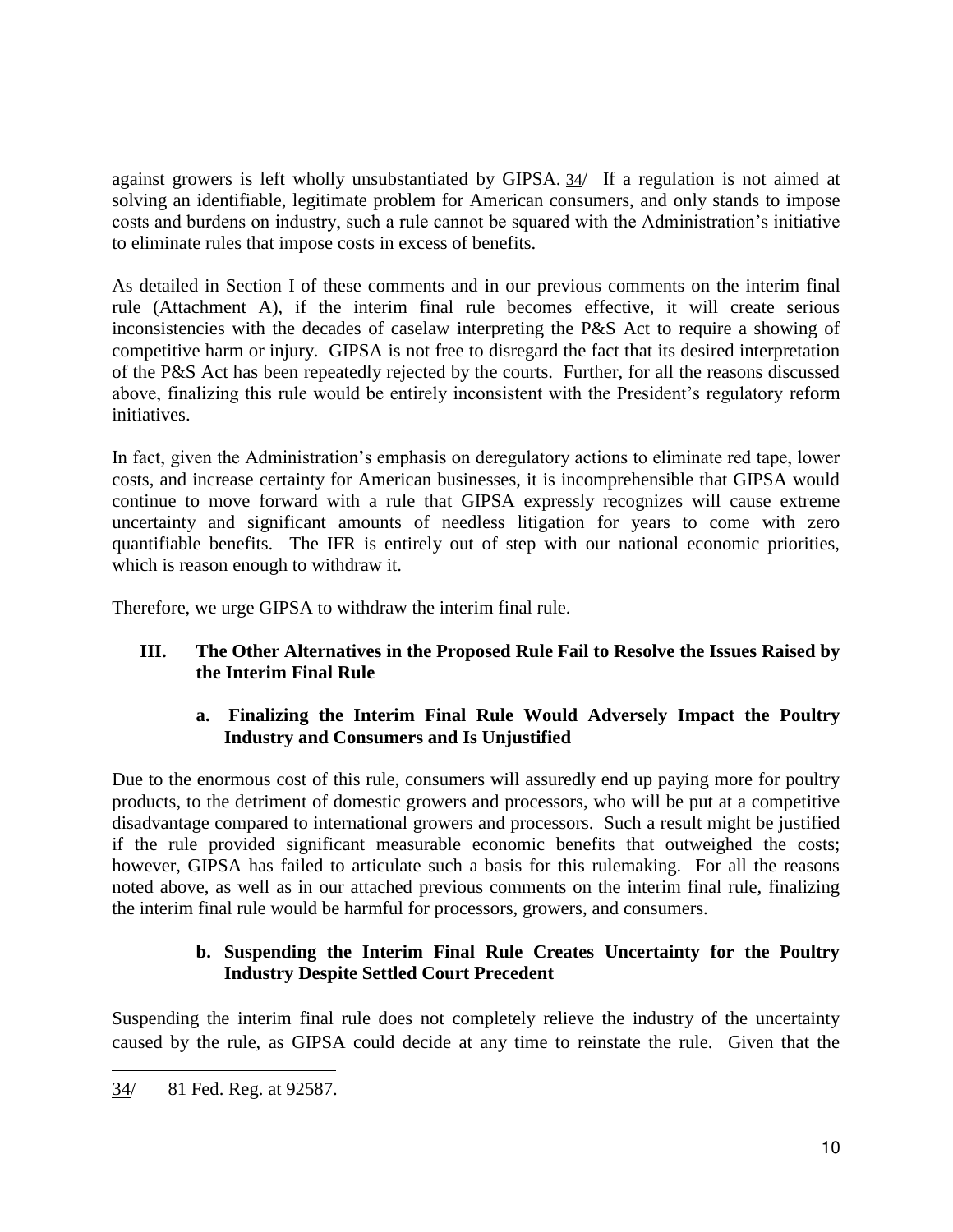agency has already pursued this rulemaking for seven years, suspension and further delay serve no purpose other than to perpetuate uncertainty. The facts have been gathered, and the IFR's economic impacts have been studied extensively. If, however, GIPSA is unwilling to withdraw the IFR entirely, then we would ask that the agency suspend the interim final rule rather than continue to delay the effective date of the rule or allow the rule to go into effect. In light of the fact that the interim final rule runs contrary to Congressional intent in drafting the P&S Act, well-established court precedent construing the P&S Act, and the President's regulatory reform objectives, we believe withdrawing the rule entirely remains the best solution.

### **c. Delaying the Effective Date Would Only Provide a Temporary Respite and Would Ultimately Harm the Poultry Industry and Consumers**

Delaying the effective date of the interim final rule does not resolve any of the infirmities the rules suffers from mentioned above and in our previous attached comments. GIPSA admits that "due to the uncertain outcome of litigation," live poultry dealers would likely take a "wait and see" approach before making significant changes in business models, marketing arrangements, or other practices. 35/ Delaying the effective date only prolongs the uncertainty caused by the rule without providing any benefits to the industry or consumers.

\* \* \*

In conclusion, for the reasons stated herein, GIPSA should withdraw the interim final rule. Further, although GIPSA tried to separate this rulemaking from the proposed rules on poultry grower ranking systems and unfair practices and undue preferences, all three of these rules are interrelated and stem from the same 2010 proposal. Therefore, we request that GIPSA withdraw the interim final rule and proposed rules altogether. Thank you for your consideration.

Respectfully submitted,

Michael Brown President National Chicken Council

**Attachments** Attachment A – NCC Comments on GIPSA Interim Final Rule and Proposed Rules

 $\ddot{ }$ 

<sup>35/ 81</sup> Fed. Reg. at 92583.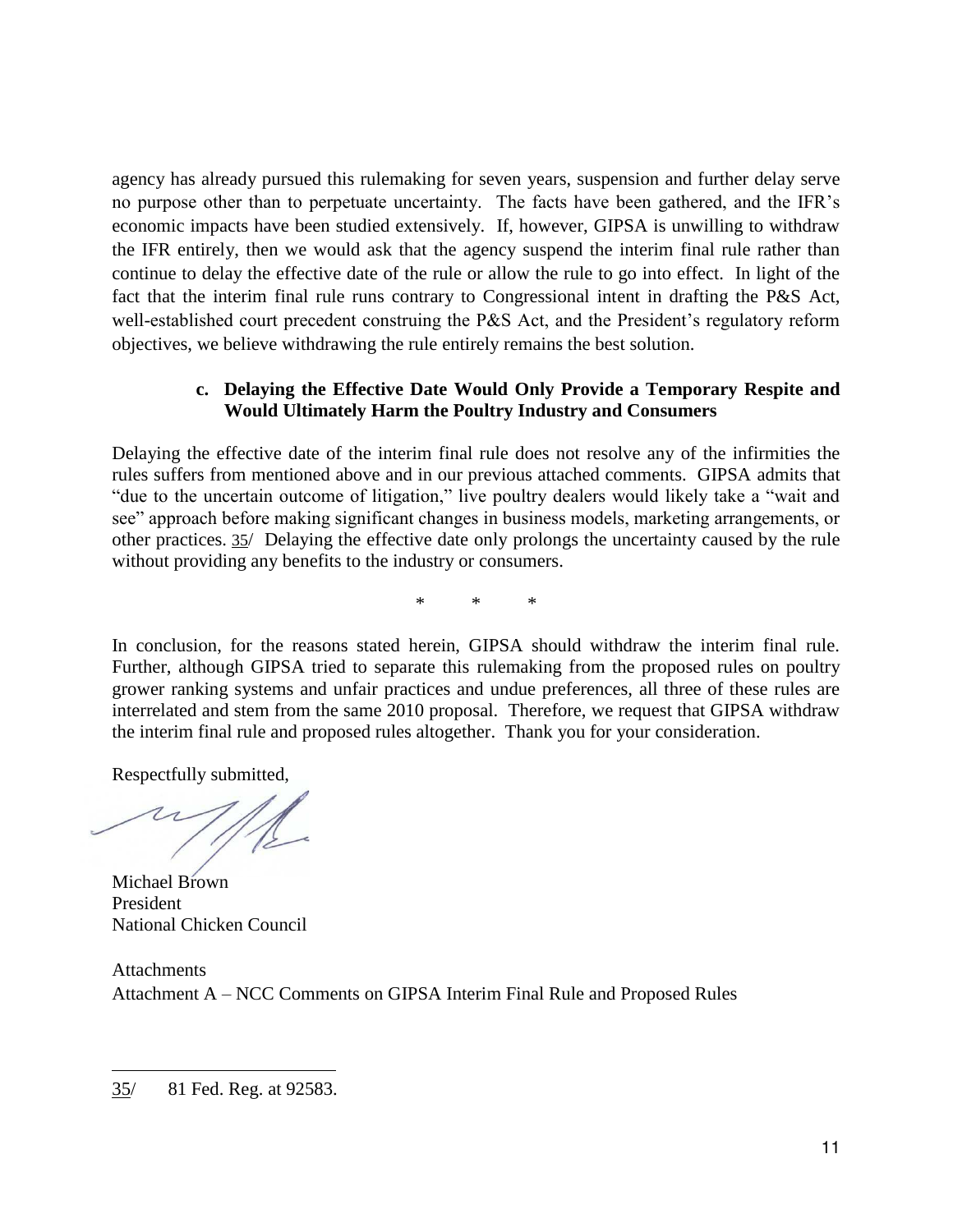National Chicken Council Comments on GIPSA Interim Final Rule on Scope of Packers and Stockyards Act and Proposed Rules on Poultry Grower Ranking Systems and Unfair Practices and Undue Preferences in Violation of the Packers and Stockyards Act March 24, 2017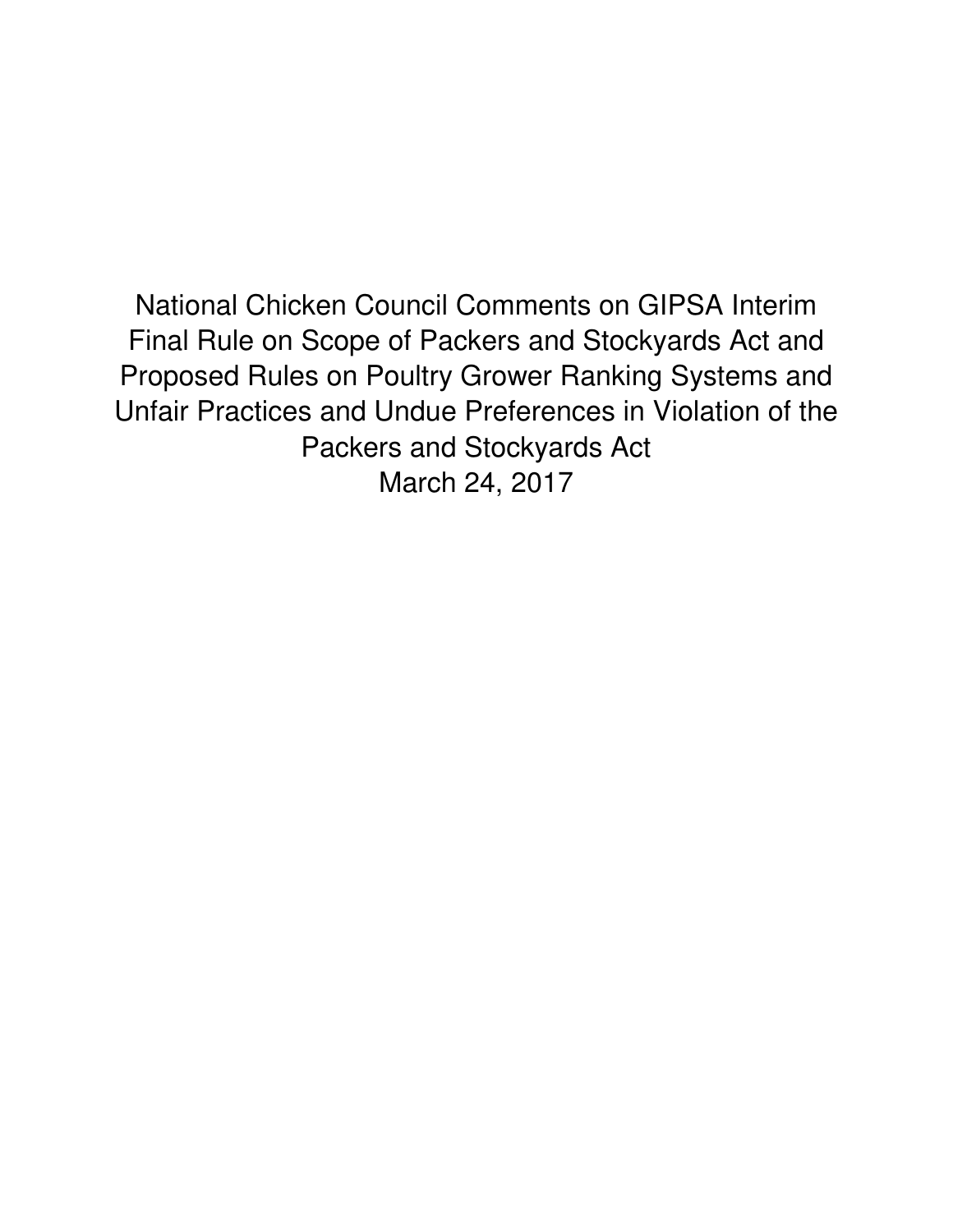

March 24, 2017

## *SUBMITTED ELECTRONICALLY*

M. Irene Omade Grain Inspection, Packers and Stockyards Administration, U.S. Department of Agriculture, 1400 Independence Avenue, SW Room 2542A-S Washington, DC 20250-3613

> **RE: Interim Final Rule: Scope of Sections 202(a) and (b) of the Packers and Stockyards Act, Federal Register Volume 81, No. 244 page 92566, Docket RIN 0580- AB25; Proposed Rule: Poultry Grower Ranking Systems, Federal Register Volume 81, No. 244 page 92723, Docket RIN 0580-AB26; Proposed Rule: Unfair Practices and Undue Preferences in Violation of the Packers and Stockyards Act, Federal Register Volume 81, No. 244 page 92703, RIN 0580-AB27**

Dear Sir or Madam:

 $\overline{a}$ 

The National Chicken Council (NCC) appreciates the opportunity to comment on the Grain Inspection, Packer and Stockyards Administration's (GIPSA) interim final rule on the Scope of Sections 202(a) and (b) of the Packers and Stockyards Act and the proposed rules on Poultry Grower Ranking Systems and Unfair Practices and Undue Preferences in Violation of the Packers and Stockyards Act (collectively, "the Rules"). NCC represents the vertically integrated broiler chicken production and processing companies that provide more than 95 percent of the chicken marketed in the United States, and our members would be directly affected by the new regulations.

The interim final rule and proposed rules would fundamentally alter the structure of poultry production and marketing, changing the way the chicken industry has operated for decades, adversely affecting live poultry dealers (i.e., poultry processors), growers, and our corollaries in the livestock industry, as well as consumers. 1/ In so doing, not only would the proposal have significant and adverse economic consequences, but it would undermine the very relationships between processors and growers the proposal purportedly seeks to protect. For the numerous reasons discussed in these comments, we urge the agency to rescind the interim final rule and withdraw the proposed rules.

<sup>1/</sup> Although our comments focus specifically on the interim final rule and the proposed rules as they would affect chicken processors, the Rules also would have a detrimental impact on the turkey, hog, and cattle industries as well as their customers and consumers.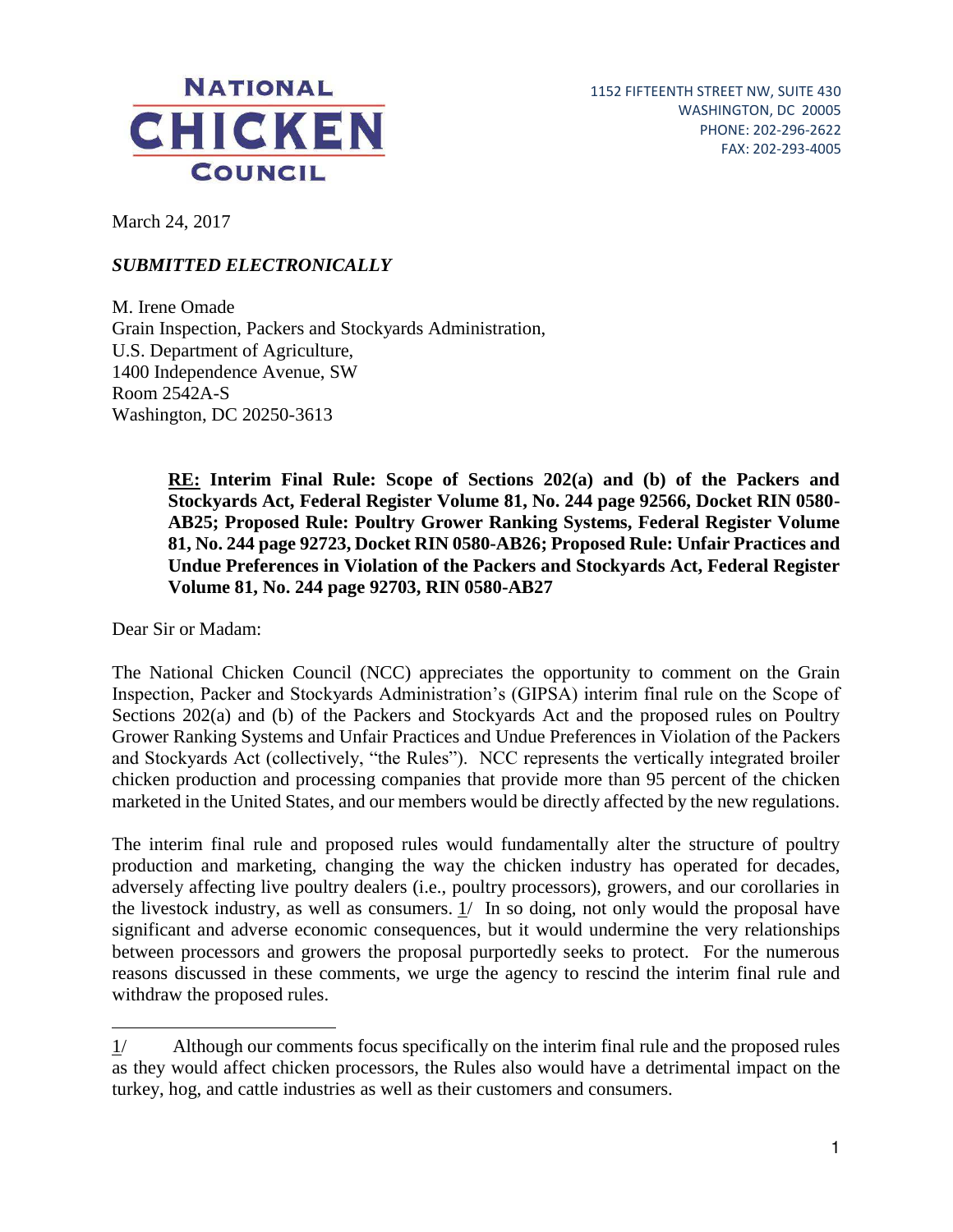Although GIPSA has separated the interim final rule and the two proposed rules into separate entries in the *Federal Register*, all three Rules are deeply intertwined and share a common origin in GIPSA's 2010 proposed rule. 2/ We therefore offer comments addressing all three Rules, and we are submitting these comments to all three dockets. Comments made herein should be construed as applying to the interim final rule and the two proposed rules.

## **EXECUTIVE SUMMARY**

These comments explain the numerous reasons why the interim final rule and proposed rules are ill-advised, exceed GIPSA's statutory authority, and, for some provisions, are unconstitutionally vague. GIPSA fails to provide an adequate justification for imposing such sweeping and detrimental changes to the poultry industry and does not explain corresponding benefits to counterbalance the billions of dollars of harmful effects this proposal will have on the U.S. economy. The agency also fails even to consider the negative consequences for consumers, innovation, competition, and food safety that would result from the proposal.

Section I of these comments focuses on the adverse effects to the poultry industry and consumers that would result from the proposal. Our practical concerns focus on the provisions of the proposal that would increase costs and harm competition and innovation in the poultry industry. Several sections of the proposal would result in decreased innovation and efficiency. The provisions regarding poultry grower ranking systems would reward the most inefficient growers by, in effect, closing the pay gap between them and the best growers. This would result in decreased incentives for growers to make capital improvements or increase efficiency. Additionally, nearly every section of the proposal is rife with vague and undefined terms that would result in superfluous and costly litigation, unnecessarily increasing the costs of doing business.

Section II discusses why the agency lacks statutory authority to promulgate any regulation that permits a finding of a violation of sections 202(a) and (b) of the P&S Act without a showing of injury to competition. The language of the Act is unambiguous in this regard and effectuates Congress's mandate for this section of the Act to eliminate anticompetitive practices. Additionally, every appellate court that has considered this issue has held that this section of the Act requires a showing of competitive injury. GIPSA lacks the legal authority to eliminate the competitive injury requirement in sections 202(a) and (b) of the Act because that requirement is mandated by statute. An agency may not abolish an element of a claim required by statute, and nothing in the 2008 Farm Bill authorizes the agency to do so. Accordingly, the agency's construction of section 202 is not entitled to deference.

Section III of these comments explains why these Rules are contrary to the President's regulatory reform agenda. GIPSA has failed to identify regulations to remove in conjunction with finalizing

 $\ddot{ }$ 2/ GIPSA, Implementation of Regulations Required Under Title XI of the Food, Conservation and Energy Act of 2008; Conduct in Violation of the Act, 75 Fed. Reg. 35338 (June 22, 2010).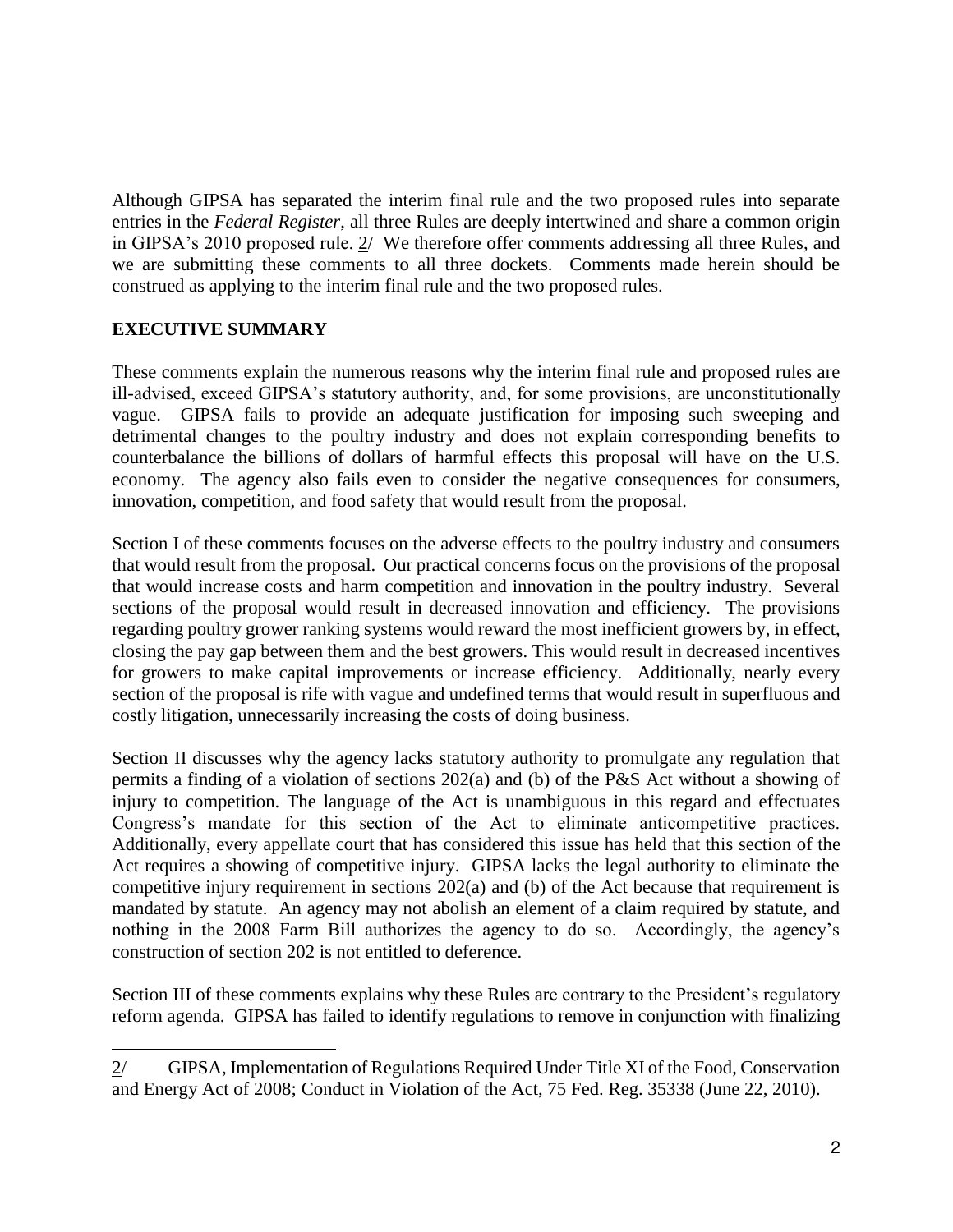these Rules, and GIPSA has not identified the regulations that would have to be removed to ensure a net zero total cost increase from the regulations. Moreover, the strong likelihood that the Rules will increase litigation and uncertainty flies in the face of the Administration's priorities.

Section IV discusses issues in common to both the proposed rules, including an inadequate administrative record, flawed economic impact analysis, and unconstitutionally vague criteria. Moreover, because both proposed rules are premised on the interim final rule on scope, the proposals suffer from all the legal infirmities of the interim final rule.

Section V addresses issues specific to the proposed rule on poultry grower ranking systems. Primarily, GIPSA fundamentally misunderstands the role of the risk-allocating contract model, does not establish that the alleged market abuses are anything more than theoretical possibilities, establishes arbitrary criteria contradicted by GIPSA's own findings, and threatens to undermine the competitiveness of the American chicken industry.

Section VI identifies issues with the proposed rule on unfair practices and undue preferences, including issues associated with the proposed standards for severing ties with growers who are breaking the law.

Attached to these comments, and referenced throughout, is an economic analysis conducted by Dr. Thomas E. Elam, President of FarmEcon LLC. 3/ This analysis was commissioned by NCC because of the lack of a comprehensive economic analysis in GIPSA's proposal. As discussed further below, Dr. Elam concludes that the Rules would significantly increase costs for the poultry industry and consumers by reducing the rate of efficiency improvements, increasing administrative overhead, and increasing the costs and frequency of litigation.

## **I. The Interim Final Rule and Proposed Rules would Adversely Affect the Poultry Industry and Consumers and Are Unjustified**

NCC and its members have numerous practical and legal concerns with the substance of the interim final and proposed rules. Many of the specific provisions proposed would increase costs and harm competition and innovation in the poultry industry. These individual provisions are arbitrary and capricious because they would impose substantial and unnecessary costs to the detriment of the industry and consumers without any reasonable basis. The preambles uniformly fail to justify the Rules, making the Rules arbitrary and capricious under the Administrative Procedure Act. Additionally, GIPSA fails to adhere to constraints imposed by the P&S Act.

Throughout the Rules, GIPSA consistently substitutes government fiat for private, market-based decision making. The Rules reflect little or no understanding of the practical implications of these mandates and often no inkling of their (i) cost to industry participants and the consuming public

 $\ddot{ }$ 

<sup>3/</sup> Dr. Thomas Elam, Expert Response to GIPSA Poultry Contracting Proposed Rules, March 21,2017. *See* Attachment A.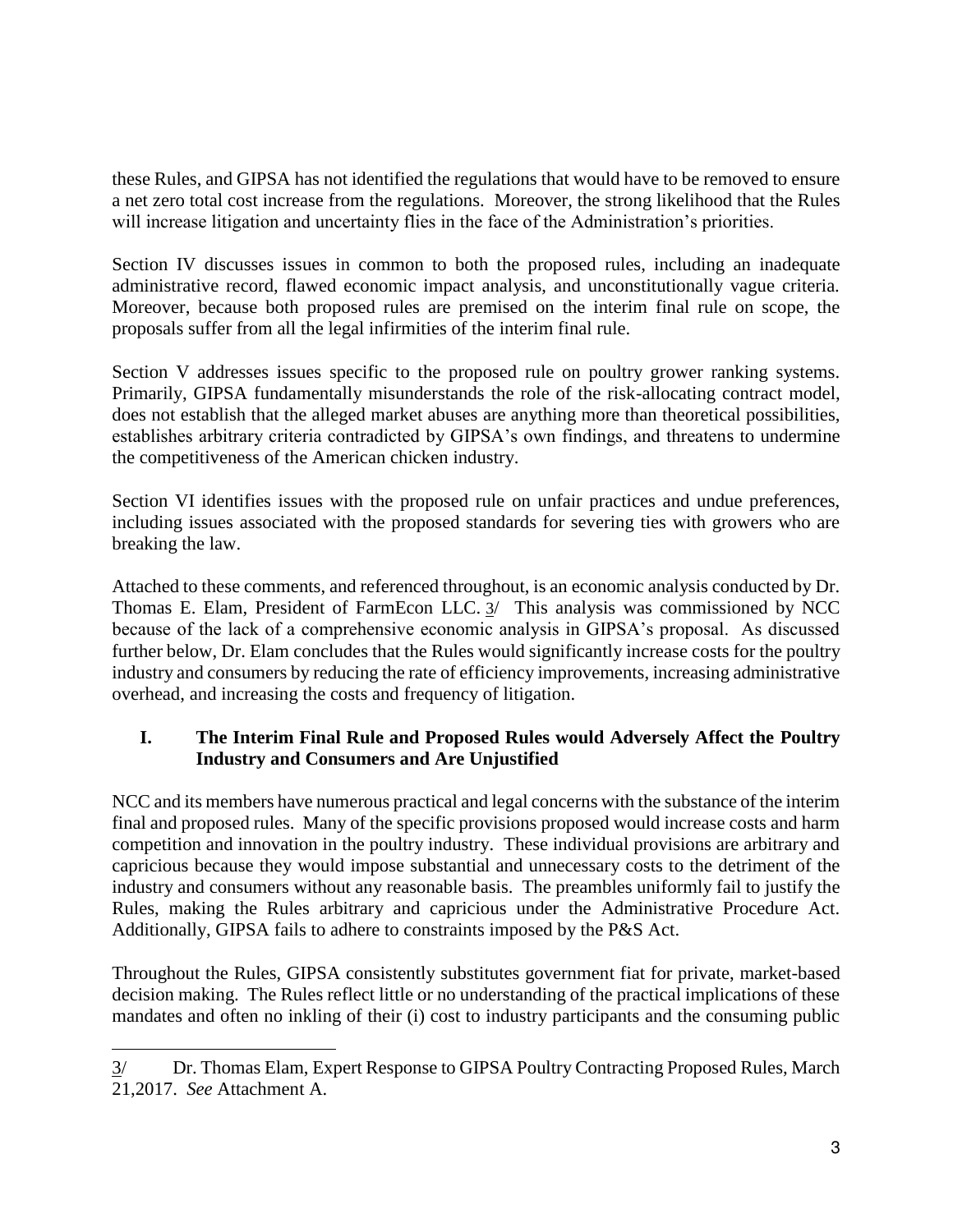or (ii) effect on the competitiveness of the U.S. poultry industry both domestically and globally. As a result of GIPSA's command-and-control approach, instead of improving industry performance, the Rules are likely to usher in a number of detrimental outcomes. For example: poultry quality might decrease by virtue of decreased grower compensation; the incentives for growers to compete on the basis of efficiency, quality of birds, and quality of facilities and services are likely to be reduced; and better growers are likely to be deprived of appropriate rewards for their labors and, ultimately, penalized by legal mandates that in effect compel them to subsidize less efficient growers. Considered in their entirety, the Rules seem aimed more at punishing business efficiency and innovation than redressing any identifiable economic distortions that might not ordinarily be corrected by market forces. Congress has not authorized the agency to engage in central planning or empowered it to redistribute income based on its own conception of "fairness" at the expense of rational, legitimate, and efficient business practices that benefit both industry participants and the consumers that they serve.

Compounding this overarching defect, the Rules are rife with ambiguities and undefined terms that would result in considerable uncertainty for the poultry industry. Vague definitions and undefined terms would likely result in numerous lawsuits with the litigation costs effectively operating as a tax on market participants that would continue to be extracted until there is a sufficient body of case law clarifying the proposed rule. These costs are wholly unnecessary and provide no benefit to the industry or the public.

We are particularly troubled that the interim final rule and proposed rule appear designed to increase uncertainty and costly litigation—GIPSA even admits that substantial litigation will ensue—with no quantifiable benefits to society. Regulation should increase certainty and decrease the risk of wasteful litigation, not the other way around.

Additionally, the combined effect of the Rules' mandates is to increase administrative costs. Numerous other unintended consequences might result from GIPSA's proposed rule. The proposed rule could result in lenders lending less money (or demanding higher interest rates on loans) for upgrading older houses, increased start-up costs when farms that have lain fallow are sold and recommence operations, lower farm values due to higher start-up costs, and the development of larger farms to the detriment of smaller farms. These and other practical consequences of the Rules are explained further in the following sections of these comments.

### **II. Comments on the Interim Final Rule on the Scope of Sections 202(a) and (b) of the Packers and Stockyards Act**

**a. The Agency Lacks Statutory Authority to Promulgate Any Regulation That Permits a Finding of a Violation of Section 202(a)-(b) of the Packers and Stockyards Act Absent a Showing of Injury to Competition.** 

The interim final rule purports to abolish the requirement that either the agency or private plaintiffs prove a likelihood of competitive injury to establish a violation of sections 202(a)-(b) of the P&S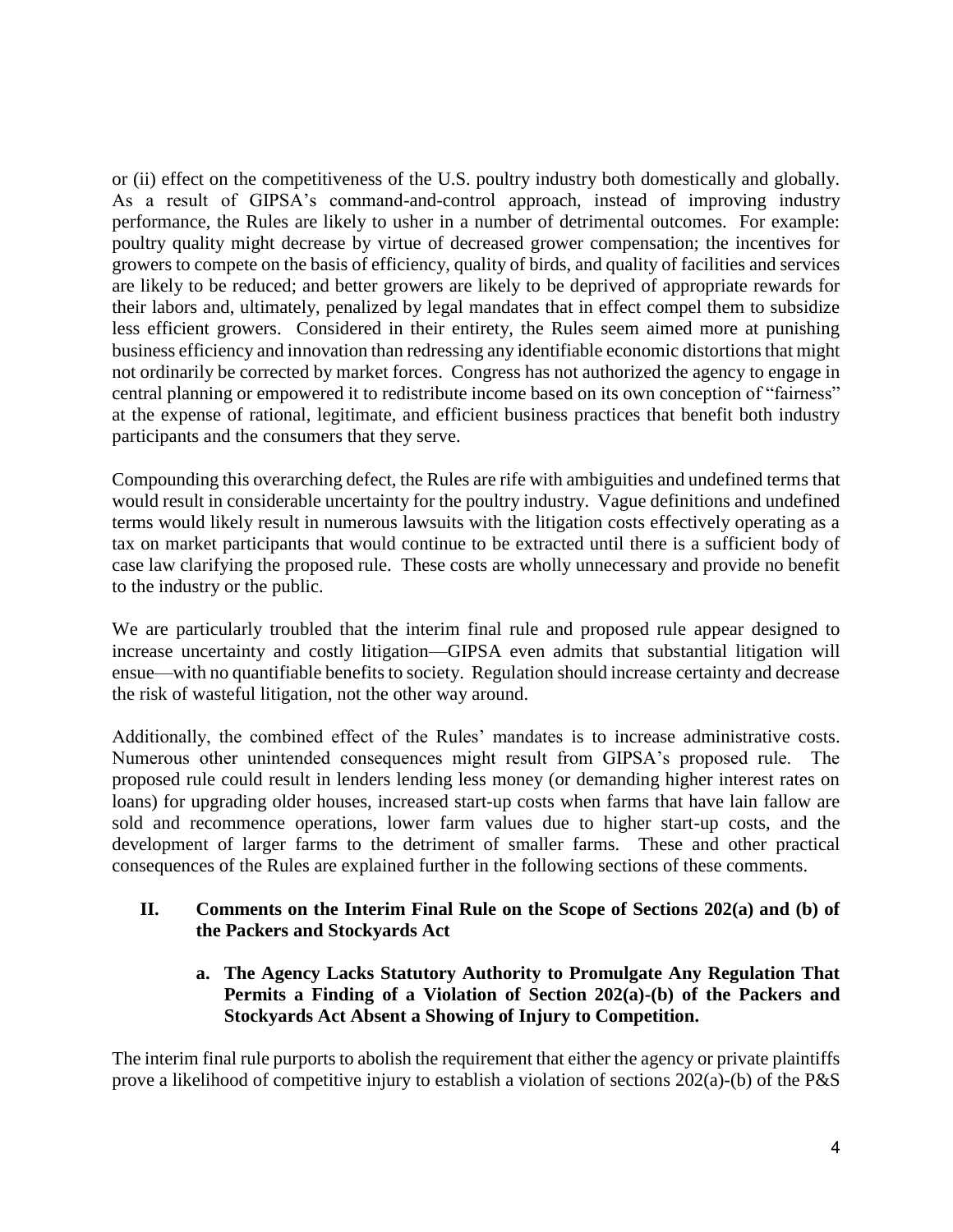Act. 4/ The agency claims that "a violation of section 202(a) or (b) can be proven without proof of predatory intent, competitive injury, or likelihood of injury." 5/ That position is contrary to the plain language of the statute and the unanimous construction given it by every federal appellate court to have addressed the issue. Indeed, the agency effectively concedes as much in the proposal's preamble and invites judicial reconsideration of settled law based on the new interim final rule. 6/

When Congress passed the P&S Act, it specifically intended to prohibit practices that harmed the competitive process. The language that it used in the statute was understood at the time of enactment to address those practices that were collusive or monopolistic (or monopsonistic) and had a substantial likelihood of reducing output and ultimately raising prices to consumers. Congress incorporated terminology from other regulatory statutes – most notably, the Interstate Commerce Act and the Federal Trade Commission Act – that were plainly designed to protect the competitive process for the benefit of the consuming public. The competitive injury requirement, therefore, is not some judicial gloss on section 202(a)-(b), but an integral part of the statutory scheme. By importing language from other enactments with well-established legal meaning, Congress necessarily "adopt[ed] the cluster of ideas that were attached to each borrowed word in the body of learning from which it was taken and the meaning its use convey[ed]." 7/ Accordingly, it is the statutory language itself that imposes the requirement of competitive injury. Indeed, there is no other reasonable reading of the statute. The agency has no authority to promulgate any regulation that is broader than, or conflicts with, the underlying statutory provision on which it is based.  $\frac{8}{ }$  Because sections 202(a) and (b) of the P&S Act mandate a showing of competitive injury, GIPSA has no power to abrogate that statutory element through its rulemaking authority.

## **b. The Unambiguous Language of Section 202 of the Packers & Stockyards Act Requires a Showing of Competitive Injury.**

## **i. Congress Intended Section 202 of the Act to Eliminate Anticompetitive Practices.**

 $\overline{a}$ 

 $\frac{4}{5}$  7 U.S.C. § 192(a)-(b).<br>5/ 81 Fed. Reg. 92566, 92 5/ 81 Fed. Reg. 92566, 92567 (Dec. 20, 2016).

<sup>6/</sup> *Id.* at 92568 (stating that "To the extent that these courts failed to defer to USDA's interpretation of the statute because that interpretation had not previously been enshrined in a regulation, this new regulation may constitute a material change in circumstances that warrants judicial reexamination of the issue").

<sup>7/</sup> *Morissette v. United States,* 342 U.S. 246, 263 (1952).

<sup>8/</sup> *Morrison v. National Australia Bank, Ltd.*, 130 S. Ct. 2869, 2881 (2010) (regulation promulgated under a statute "'does not extend beyond conduct encompassed by [the statute's] prohibition'") (quoting *United States v. O'Hagan*, 521 U.S. 642, 651 (1997)); *Ernst & Ernst v. Hochfelder*, 425 U.S. 185, 214 (1975) ("scope [of a rule] cannot exceed the power granted the [agency] by Congress under [the relevant statute]").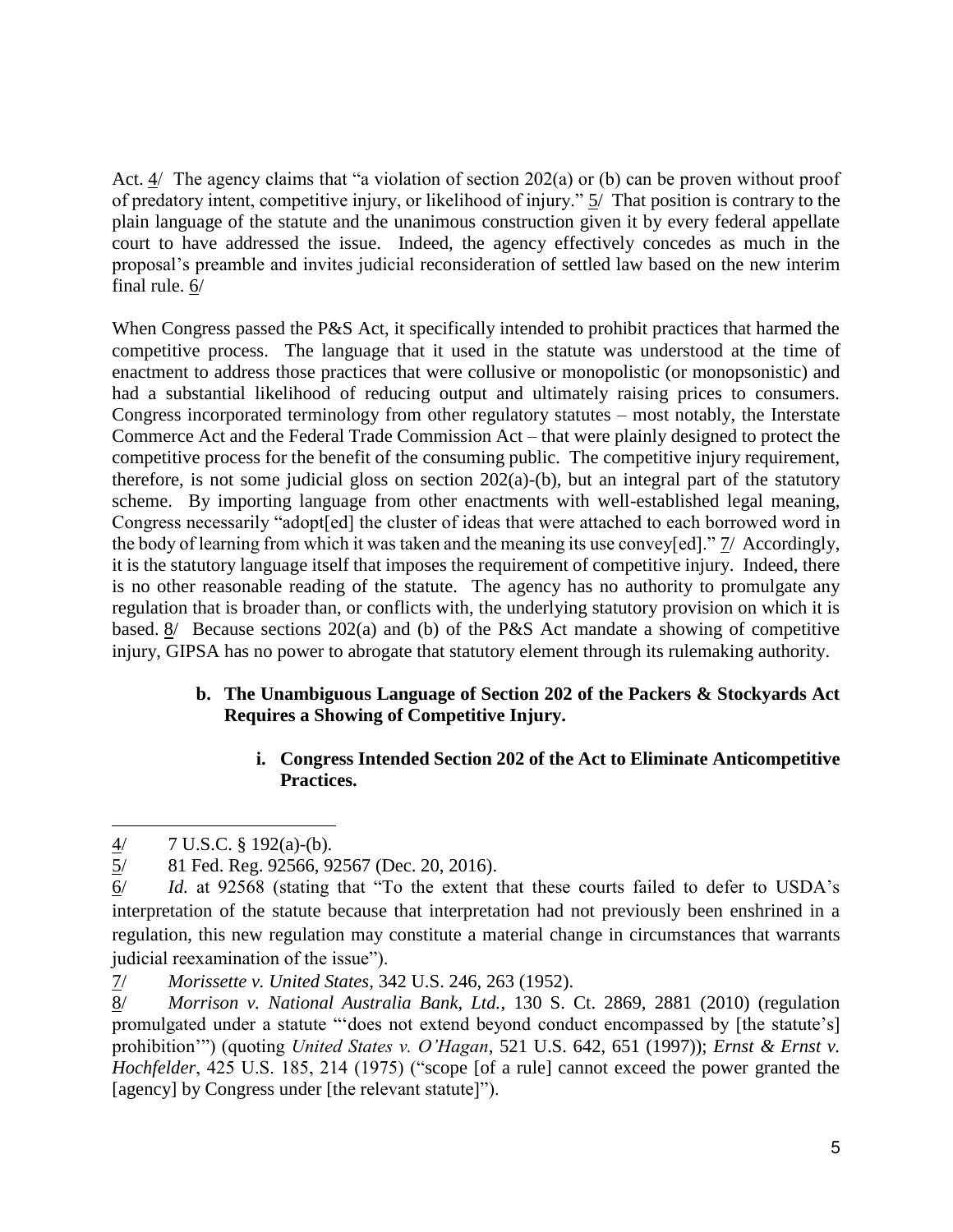There is no dispute that the purpose of section 202 of the P&S Act is the elimination of monopolistic or other anticompetitive practices. Only a year after the Act's passage, the Supreme Court in *Stafford v. Wallace* recognized that the "chief evil" that section 202 sought to address was "the monopoly of the packers, enabling them unduly and arbitrarily to lower prices to the shipper, who sells, and unduly and *arbitrarily to increase the price to the consumer, who buys*." 9/ "Another evil," according to the Court, was "exorbitant charges, duplication of commissions, deceptive practices in respect of prices, in the passage of the live stock through the stockyards, *all made possible by collusion between the stockyards management and the commission men, on the one hand, and the packers and dealers, on the other*." 10/

GIPSA apparently treats the existence of these multiple remedial purposes as evidence that Congress did not intend to prohibit only those practices resulting in competitive injury. 11/ That contention cannot be squared with *Stafford*. The common thread linking the statutory purposes identified by the Supreme Court is the elimination of anticompetitive practices. First, as the *Stafford* Court noted, Congress sought to prohibit the abuse ("unduly and arbitrarily") of monopsony power by packers that leads to a monopolistic restriction of output with the effect of ("arbitrarily") increasing the price of products purchased by consumers. Second, Congress intended to prevent "exorbitant charges" and other anticompetitive practices resulting from collusion among market participants. As the Court noted, because of that collusion, "[e]xpenses incurred in the passage through the stockyards necessarily reduce the price received by the shipper, and *increase the price to be paid by the consumer*." 12/ In other words, every aim of section 202 identified in *Stafford* manifests an intent to protect the competitive process for the benefit of consumers.

GIPSA's explanation of Congressional intent is an exercise in cherry-picking the record to muster up a weak defense of the Agency's interpretation, evidenced by the fact that the discussion of Congressional intent is a mere single paragraph in the preamble with only three statements from the record. Certainly nothing in *Stafford* or in the language of the statute suggests that Congress intended the Act to protect producers (e.g., growers) distinct and apart from its protection of overall competition in the market and consumer interests. Rather, in identifying the aims of section 202, *Stafford* explicitly connects any protection of producers to the protection of consumers. The

12/ *Stafford*, 258 U.S. at 515.

 $\ddot{ }$ 9/ *Stafford v. Wallace*, 258 U.S. 495, 514-15 (1922) (emphasis added).

<sup>10/</sup> *Id.* (emphasis added).

<sup>11/</sup> *See* 81 Fed. Reg. at 92568 (claiming that statements in the legislative history that the "handling of the great volume of live poultry is attendant with various unfair, deceptive, and fraudulent practices and devices" and that "the protection extends to "unfair, deceptive, unjustly discriminatory" practices by "small" companies in addition to "monopolistic practices" demonstrates that "courts and commentators have recognized that the purposes of the P&S Act are not limited to protecting competition" despite four courts of appeals disagreeing with USDA's interpretation of the P&S Act).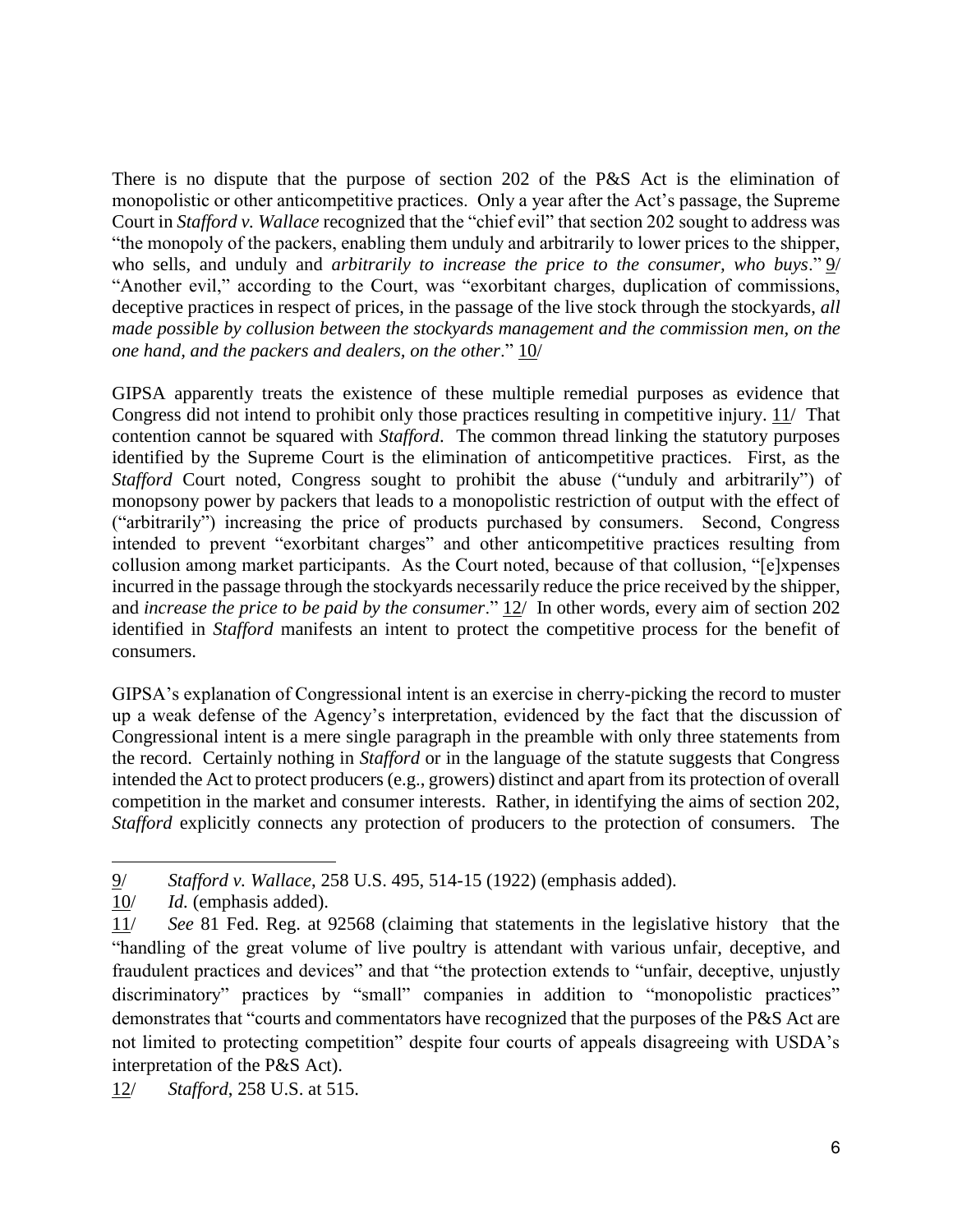Court's additional statements that Congress sought to remove "undue burden[s] on . . . commerce" 13/ and "unjust obstruction[s] to . . . commerce" 14/ flowing from any "unjust or deceptive practice or combination" only confirm that Congress enacted the P&S Act to maximize market output for the benefit of consumers.

This is hardly surprising. It has long been recognized that the P&S Act has its roots in antitrust law. 15/ Antitrust law exists to protect the competitive process so that consumers may obtain the highest quality goods and services at the lowest possible cost. 16/ In the absence of some likely consumer harm, "[e]ven an act of pure malice by one business competitor against another does not, without more, state a claim under the federal antitrust laws." 17/ In short, the Sherman Act and other antitrust statutes have not been construed to protect producers from the rigors of competition or to strike against aggressively competitive practices. Instead, they aim to enhance consumer welfare by ensuring that there are no collusive or monopolistic practices that restrict output and deprive consumers of the benefit of free and open markets. *Stafford* makes clear that the goals of the P&S Act are identical. 18/

16/ *See, e.g.*, *Brooke Group Ltd. v. Brown & Williamson Tobacco Corp*., 509 U.S 209, 225 (1993) (the antitrust laws protect "*competition*, not *competitors*") (emphasis in original) (quoting *Brown Shoe Co. v. United States*, 370 U.S. 294, 320 (1962)); *Reiter v. Sonotone Corp.*, 442 U.S. 330, 343 (1979) ("Congress designed the Sherman Act as a 'consumer welfare prescription'") (quoting R. Bork, *The Antitrust Paradox* 66 (1978)); *Sanderson v. Culligan Int'l Co.*, 415 F.3d 620, 623 (7th Cir. 2005) ("The antitrust laws protect consumers, not producers. They favor competition of all kinds, whether or not some other producer thinks the competition 'fair.'"); *Freeman v. San Diego Ass'n of Realtors*, 322 F.3d 1133, 1154 (9th Cir. 2003) ("Inefficiency is precisely what the market aims to weed out. The Sherman Act, to put it bluntly, contemplates some roadkill on the turnpike to Efficiencyville."); *Chicago Prof'l Sports Ltd. P'ship v. National Basketball Ass'n*, 95 F.3d 593, 597 (7th Cir. 1996) ("The core question in antitrust is output. Unless a contract reduces output in some market, to the detriment of consumers, there is no antitrust problem.").

17/ *Brooke Group*, 509 U.S. at 225.

18/ The P&S Act may be broader than some antitrust provisions in that it prohibits acts that are *likely* to have a detrimental effect on competition rather than only those having an *actual* anticompetitive effect. *See, e.g.*, *De Jong*, 618 F.2d at 1335 n.7 ("the courts that have considered § 202 have consistently looked to decisions under the Sherman Act for guidance, although recognizing that § 202 in some cases proscribes practices which the Sherman Act would permit");

 $\overline{a}$ 13/ *Id*.

<sup>14/</sup> *Id*.

<sup>15/</sup> *De Jong Packing Co. v. United States Dep't of Agric*., 618 F.2d 1329, 1335 n.7 (9th Cir.)*, cert. denied*, 449 U.S. 1061 (1980) (P&S Act "incorporates the basic antitrust blueprint of the Sherman Act and other pre-existing antitrust legislation"); *Armour & Co. v. United States*, 402 F.2d 712, 722 (7th Cir. 1968) ("Congress gave the Secretary no mandate to ignore the general outline of long-time antitrust policy by condemning practices which are neither deceptive nor injurious to competition nor intended to be so by the party charged.").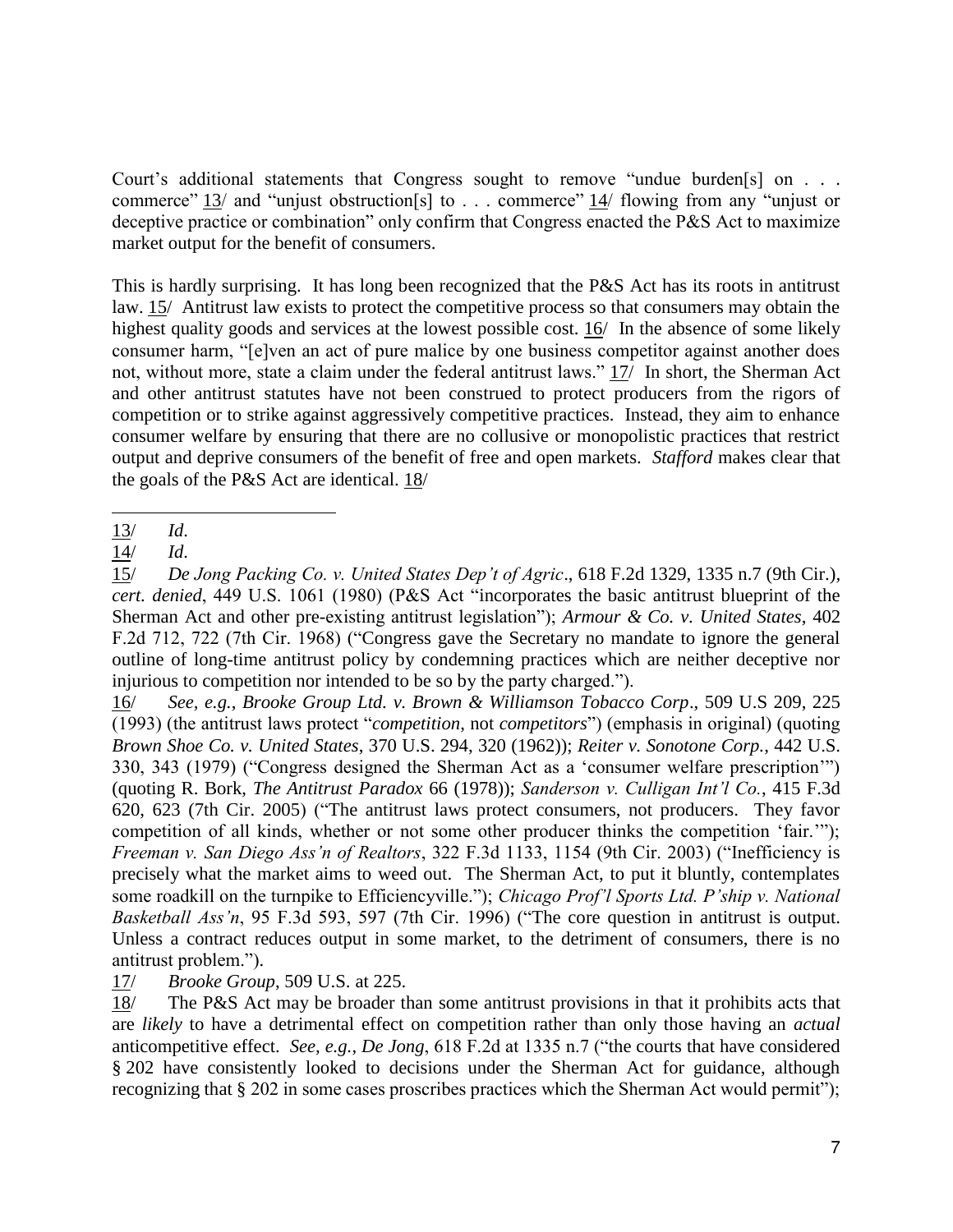### **ii. Every Appellate Court to Have Considered the Issue Has Held That Section 202 of the Packers and Stockyards Act Requires a Showing of Competitive Injury.**

In light of *Stafford*, every appellate court to have construed section 202 of the P&S Act has held that no violation of subsections (a) or (b) occurs without a showing of competitive injury. Eight different circuits have addressed the issue, and they have uniformly and resoundingly rejected the position advanced by GIPSA in the interim final rule (and thus in the proposed rules). 19/ In several of these cases, the agency has argued its position directly to the court in question; 20/ in others, it has filed *amicus* briefs urging the court to adopt its preferred construction. 21/ In the interim final rule, GIPSA suggests that the courts may reconsider the scope of Sections 202 (a) and (b) in light of the interpretation offered in the interim final rule. But GIPSA has already offered that interpretation to the courts, and the courts have roundly rejected it. Rather than acquiesce in these decisions, however, GIPSA now seeks to misuse the rulemaking process to achieve what it has not won in court. 22/

19/ *Terry v. Tyson Farms, Inc.*, 604 F.3d 272, 276-79 (6th Cir. 2010); *Wheeler v. Pilgrim's Pride Corp.*, 591 F.3d 355 (5th Cir. 2009) (en banc); *Been v. O.K. Indus., Inc.*, 495 F.3d 1217, 1230 (10th Cir. 2007); *Pickett v. Tyson Fresh Meats, Inc.*, 420 F.3d 1272, 1280 (11th Cir. 2005), *cert. denied*, 547 U.S. 1040 (2006); *London v. Fieldale Farms Corp*., 410 F.3d 1295, 1303 (11th Cir.), *cert. denied*, 546 U.S. 1034 (2005); *IBP, Inc. v. Glickman*, 187 F.3d 974, 977 (8th Cir. 1999); *Philson v. Goldsboro Milling Co.*, 1998 WL 709324 at \*4-5 (4th Cir., Oct. 5, 1998); *Jackson v. Swift Eckrich, Inc.*, 53 F.3d 1452, 1458 (8th Cir. 1995); *Farrow v. United States Dep't of Agric.*, 760 F.2d 211, 215 (8th Cir. 1985); *De Jong*, 618 F.2d at 1336-37; *Pac. Trading Co. v. Wilson & Co.*, 547 F.2d 367, 369-70 (7th Cir. 1976); *see also Armour & Co.*, 402 F.2d 712.

20/ *IBP*, 187 F.3d 974; *Farrow*, 760 F.2d 211; *De Jong*, 618 F.2d 1329; *Armour & Co.*, 402 F.2d 712.

21/ *Terry*, 604 F.3d 272; *Wheeler*, 591 F.3d 355.

 $\ddot{ }$ 

22/ The agency's Federal Register notice points to statements by the court in *Wheeler* for the proposition that "while decisions of courts of appeals support comments in opposition to amending § 201.3, these same decisions have also pointed to a need for the very rulemaking the addition of paragraph (a) to § 201.3 provides." However, the agency fails to recognize that promulgating such a regulation exceeds the agency's authority, as the statute does not contemplate application of sections 202(a) and (b) of the P&S Act absent a showing of competitive harm. is quite explicit about this effort. *See* 81 Fed. Reg. at 92570.

*Armour & Co*., 412 F.2d at 722 ("While Section 202(a) of the Packers and Stockyards Act may be broader than antecedent antitrust legislation found in the Sherman, Clayton, Federal Trade Commission and Interstate Commerce Commission Acts, there is no showing that there was any intent to give the Secretary of Agriculture complete and unbridled discretion to regulate the operations of packers."). The point remains, however, that section 202 does not permit either the agency or a private plaintiff to dispense with some showing of competitive injury – actual or likely – to prove a violation.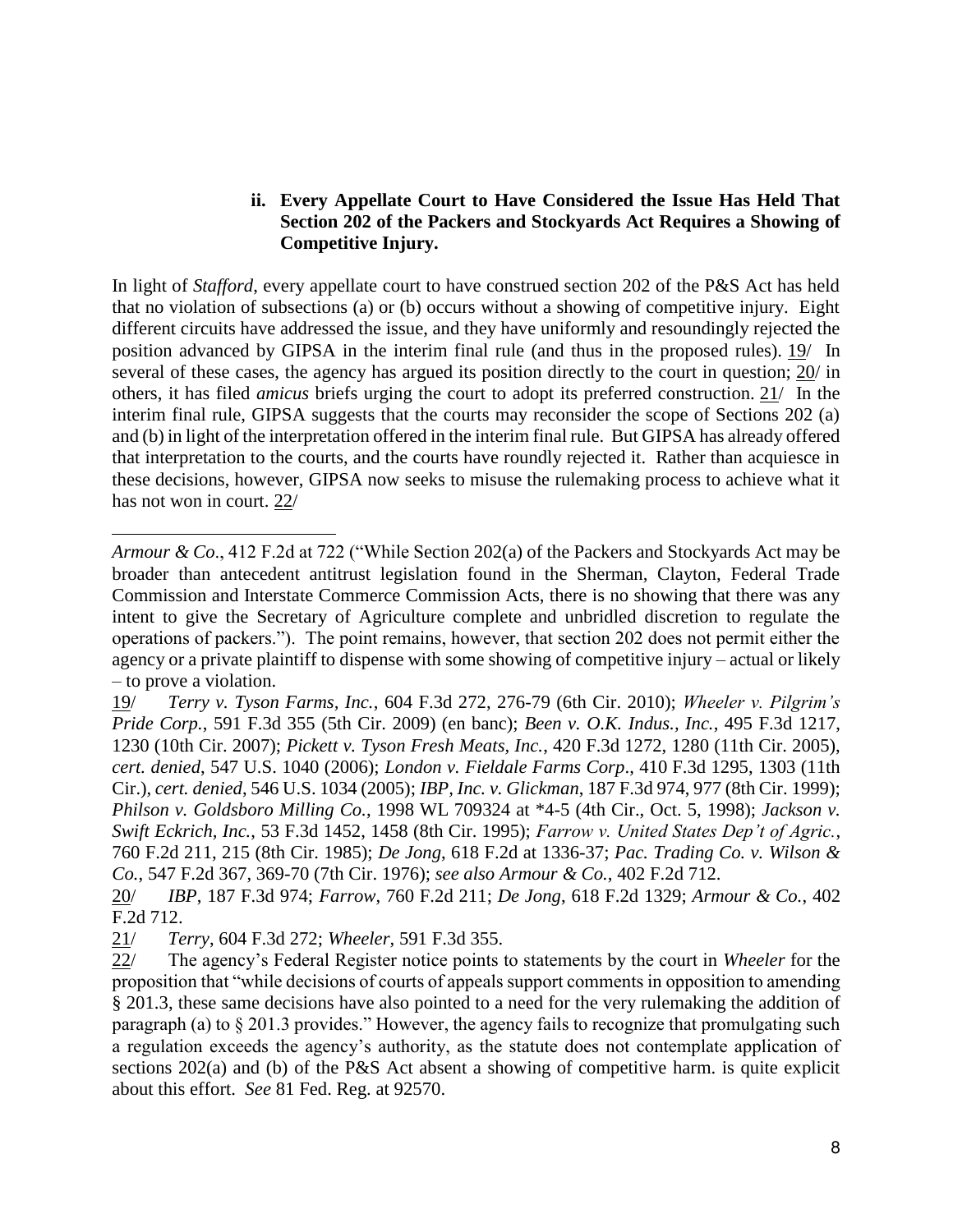The agency offers no analysis undermining any of these court decisions. Aside from GIPSA's *ipse dixit* that these judicial opinions are incorrect, nothing in the interim final rule itself or in the Federal Register notice explains any flaws in the reasoning of any of these cases. To the extent GIPSA discusses this plethora of judicial pronouncements at all, it either ignores certain decisions or denies that they mean what they say. 23/ In fact, the agency attempts to minimize the uniformity with which the appellate courts have rejected its position by conceding only that "[f]our courts of appeals have disagreed with USDA's interpretation of the P&S Act and have concluded (in cases to which the United States was not a party) that plaintiffs could not provide their claims under section 202(a) and/or (b) without proving harm to competition or likely harm to competition." 24/ Besides ignoring the unbroken string of cases going back more than 40 years explicitly construing section 202 to require a showing of competitive injury, the agency's discussion of the cases is blatantly misleading in at two respects.

First, the agency asserts that the United States "was not a party" to any of the "recent" cases. Yet GIPSA omits that it participated in both *Terry* and *Wheeler v. Pilgrim's Pride Corp.*, 25/ as an *amicus* and made the same arguments in both cases that it makes in the Federal Register notice.

Second, GIPSA fails to note that its interpretation of the statute has been rejected in four cases in which the United States has been a party. 26/

In short, the agency has participated in some capacity, either as a party or an *amicus*, in six of the ten appellate cases holding that competitive injury is an element of a section 202 violation. In light of this record of litigation futility, GIPSA is not free to ignore the prevailing judicial authority or seek to undo it through the rulemaking process. Given the uniformity of decisions, it lacks authority to abrogate the competitive injury requirement and should abandon its effort to do so.

 $\ddot{ }$ 

<sup>23/</sup> In one instance, the agency seeks to justify its refusal to acquiesce in the uniform judicial decisions rejecting its position by making the curious assertion that two of the appellate decisions adverse to its contention "were issued over vigorous dissents." 81 Fed. Reg. at 92568. Exactly how that observation undermines the reasoning of the ten cases holding that injury to competition is an element of a section 202 claim is never explained. Apparently the agency believes that the fervor of its opposition to those decisions is a suitable substitute for sober legal analysis and can override unanimous federal precedent rejecting the agency's position.

<sup>24/</sup> *Id*.

<sup>25/ 591</sup> F.3d 355 (5th Cir. 2009) (en banc). The agency also fails to note that it participated in *London v. Fieldale Farms Corp.*, 410 F.3d 1295 (11th Cir. 2005), in which the Eleventh Circuit also rejected the arguments it makes on this issue in the preamble.

<sup>26/</sup> *IBP*, 187 F.3d 974; *Farrow*, 760 F.2d 211; *De Jong*, 618 F.2d 1329; *Armour & Co.*, 402 F.2d 712.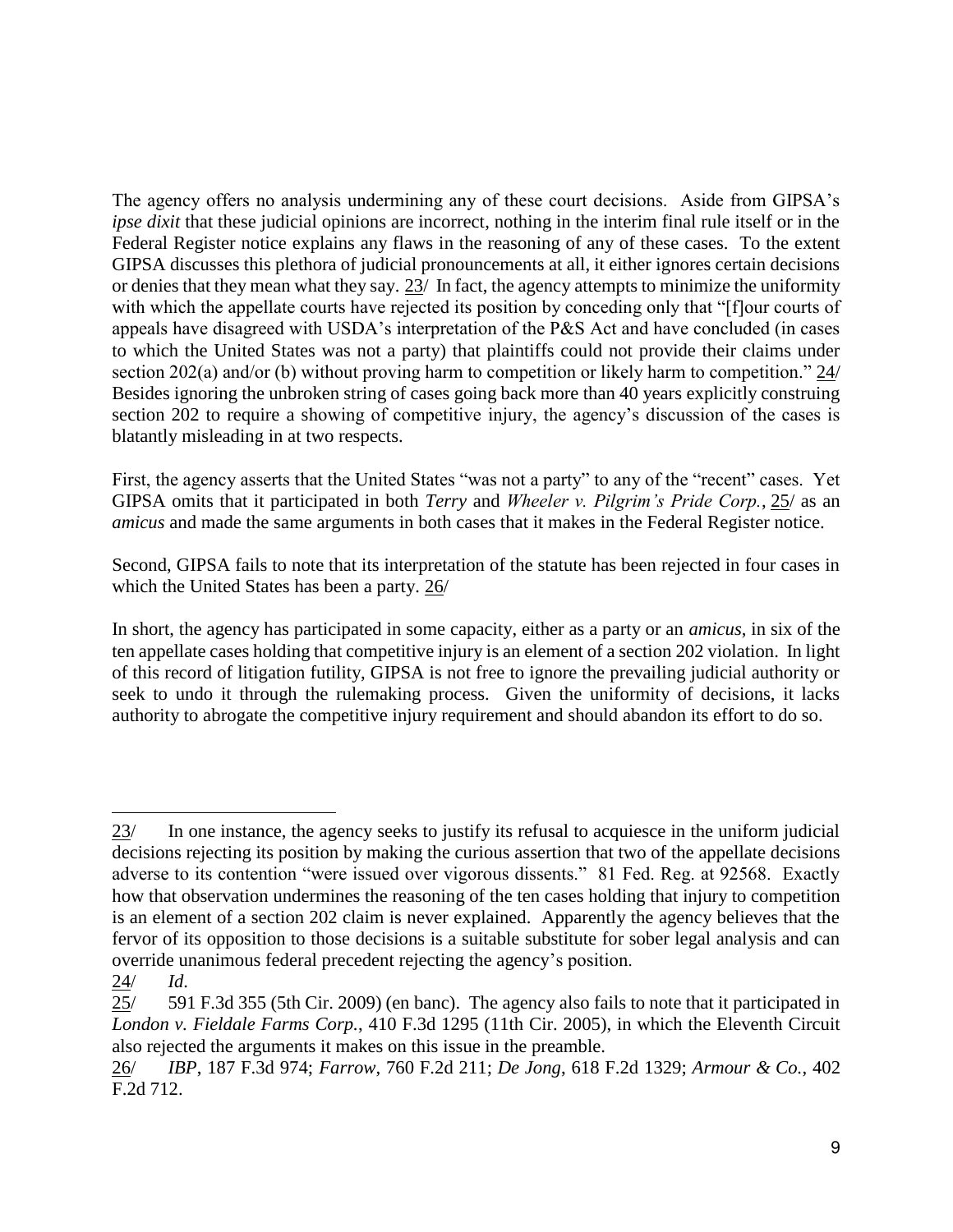### **iii. When the Packers and Stockyards Act Was Enacted, the Language of Sections 202(a) and (b) Was Understood to Proscribe Conduct That Harmed Competition.**

The agency's attempt to abrogate the competitive injury requirement of section 202 rests on the premise that the words used in the Act are malleable and open to variable interpretation. 27/ Rather than base this argument on any legal authority, GIPSA dredges up contemporaneous dictionary definitions of the terms and then seeks to impress them on the statute's language. 28/ The agency cites no authority for this proposed form of statutory construction, which borders on the frivolous. In exercising its rulemaking authority, GIPSA must follow the canons of statutory interpretation. It is neither "free to pour a vintage that [it] think[s] better suits present-day tastes" 29/ nor otherwise permitted to construe a statute in a linguistic vacuum. The Administrative Procedure Act does not sanction such "make-it-up-as-the-agency goes-along" exercises of regulatory power.

The agency's attempt to manufacture ambiguity, however, is utterly unavailing. Apparently, GIPSA believes that if the definition of statutory terms is not readily ascertainable without resort to outside sources, then the text is ambiguous and has no "plain meaning." This facile version of the "plain meaning" rule would eviscerate it as a mode of statutory construction. Contrary to GIPSA's premise, the terms actually used by Congress in sections 202(a) and (b) of the P&S Act had precise and well defined legal meanings when the statute was enacted. The relevant provisions of the Act prohibit "unfair," "unjustly discriminatory," and "deceptive" practices and devices, as well as "undue" or "unreasonable" preferences and advantages and "undue" or "unreasonable" prejudices and disadvantages. All of these terms had established statutory and common-law antecedents that were well-known to members of Congress. Read in legal context, these terms concern only business conduct that has an actual or likely adverse effect on competition. 30/ Therefore, the interpretation given by the courts to sections 202(a) and (b) is not merely the best reading but rather is the only permissible reading of the statute.

The language of sections 202(a) and (b) is lifted almost verbatim from provisions of the Interstate Commerce Act and the Federal Trade Commission Act. 31/ By the time of the P&S Act's passage in 1921, these statutes had been addressed a number of times by the Supreme Court. There was no question at the time that the aims of those laws were to preserve or restore competition and prevent monopolistic practices either generally, in the case of the Federal Trade Commission Act,

 $\overline{a}$ 27/ 81 Fed. Reg. at 92568.

<sup>28/</sup> *Id*. at 92567 n.4.

<sup>29/</sup> *United States v. Sisson*, 399 U.S. 267, 297 (1970).

<sup>30/</sup> *Wheeler*, 591 F.3d at 364 (Jones, J., concurring). The term "unreasonable," for example, had a clear antitrust meaning by the time of the passage of the P&S Act. The Supreme Court had used that terminology to distinguish between those business practices that unlawfully restrained competition from those that were permissible under the Sherman Act. *See, e.g., Chicago Bd. of Trade v. United States*, 246 U.S. 231 (1918); *Standard Oil Co. v. United States*, 221 U.S. 1 (1911). 31/ 81 Fed. Reg. at 92570.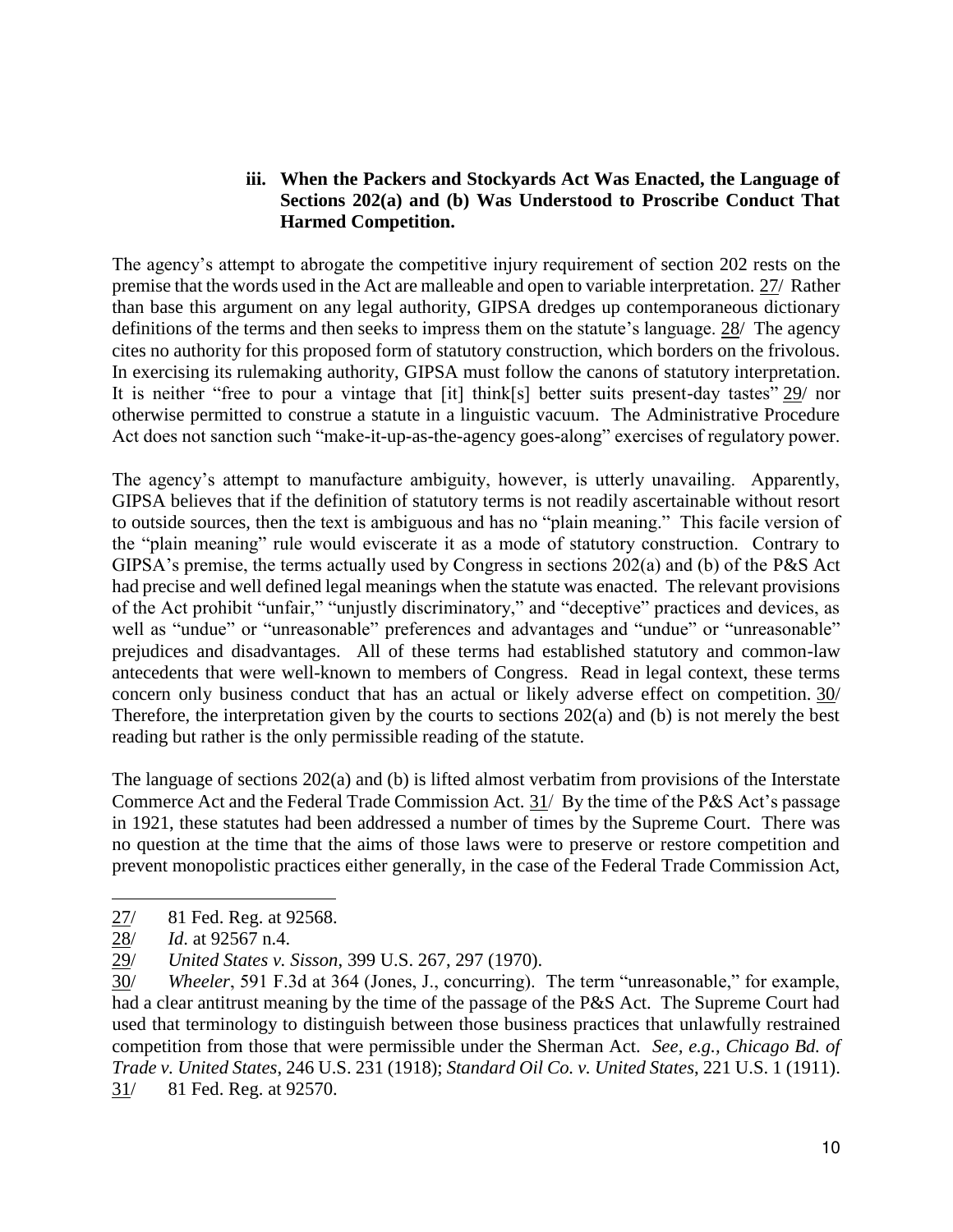or in specific economic sectors, in the case of the Interstate Commerce Act. 32/ The language used in those enactments was understood to effectuate those Congressional goals.

Words used in a statute that "have acquired a specialized meaning in the legal context must be accorded their *legal* meaning." 33/ When Congress transports phrases from one statute to another, there is a strong presumption that adoption of such terminology "carries with it the previous judicial interpretations of the wording." 34/ Moreover, Congress "presumably knows and adopts the cluster of ideas that were attached to each borrowed word in the body of learning from which it was taken and the meaning its use will convey to the judicial mind unless otherwise instructed." 35/ "[I]f a word is obviously transplanted from another legal source, whether the common law or other legislation, it brings its soil with it."  $36/$  Here, nothing in sections 202(a) and (b) of the P&S Act suggests that Congress intended the words used in those provisions to have a meaning different from the meaning given them in other statutes. 37/ Rather, Congress used terms of art to describe the unlawful practices prohibited by sections 202(a) and (b). The "plain language" rule requires that those terms of art be given their commonly understood meaning at the time of the P&S Act's passage. Accordingly, the statutory language itself requires that either the agency or a private plaintiff prove some competitive injury in order to show a violation of sections  $202(a)$  and (b).

#### **iv. The Structure of Section 202 of the Act Mandates a Competitive Injury Requirement.**

The existence of a competitive injury requirement is also manifest from the structure of the statute. In its Federal Register notice, GIPSA makes much of the fact that subsections (a) and (b) of section 202 do not mention competitive injury while the other subsections of that provision expressly reference it. The agency claims that this difference "is a strong indication that Congress did not intend subsections (a) and (b) to be limited to instances in which there was harm to competition." 38/ It is nothing of the sort. For the reasons described above, the words used in section 202(a) and (b) do expressly enshrine a competitive injury requirement in those subsections.

 $\ddot{ }$ 

<sup>32/</sup> *See generally Wheeler*, 591 F.3d at 365-70 (Jones, J. concurring) (collecting cases).

<sup>33/</sup> *Buckhannon Bd. & Care Home, Inc. v. West Va. Dep't of Health & Human Resources*, 532 U.S. 598, 615 (2001) (emphasis in original).

<sup>34/</sup> *Carolene Prods. Co. v. United States*, 323 U.S. 18, 26 (1944).

<sup>35/</sup> *Morissette*, 342 U.S. at 263.

<sup>36/</sup> *Moskal v. United States,* 498 U.S. 103, 121 (1990) (quoting F. Frankfurter, *Some Reflections on the Reading of Statutes,* 47 Colum. L.R. 527, 537 (1947)).

<sup>37/</sup> Although resort to the legislative history of the P&S Act is unnecessary for a proper  $\overline{\text{construction}}$  of sections 202(a) and (b), that legislative history also confirms that Congress understood the terms used in the statute to address anticompetitive conduct. *See* H.R. Rep. No. 67-77, at 2-10 (1921) (detailed discussion of Supreme Court cases construing the language of the Interstate Commerce Act and the Federal Trade Commission Act).

<sup>38/ 81</sup> Fed. Reg. at 92567.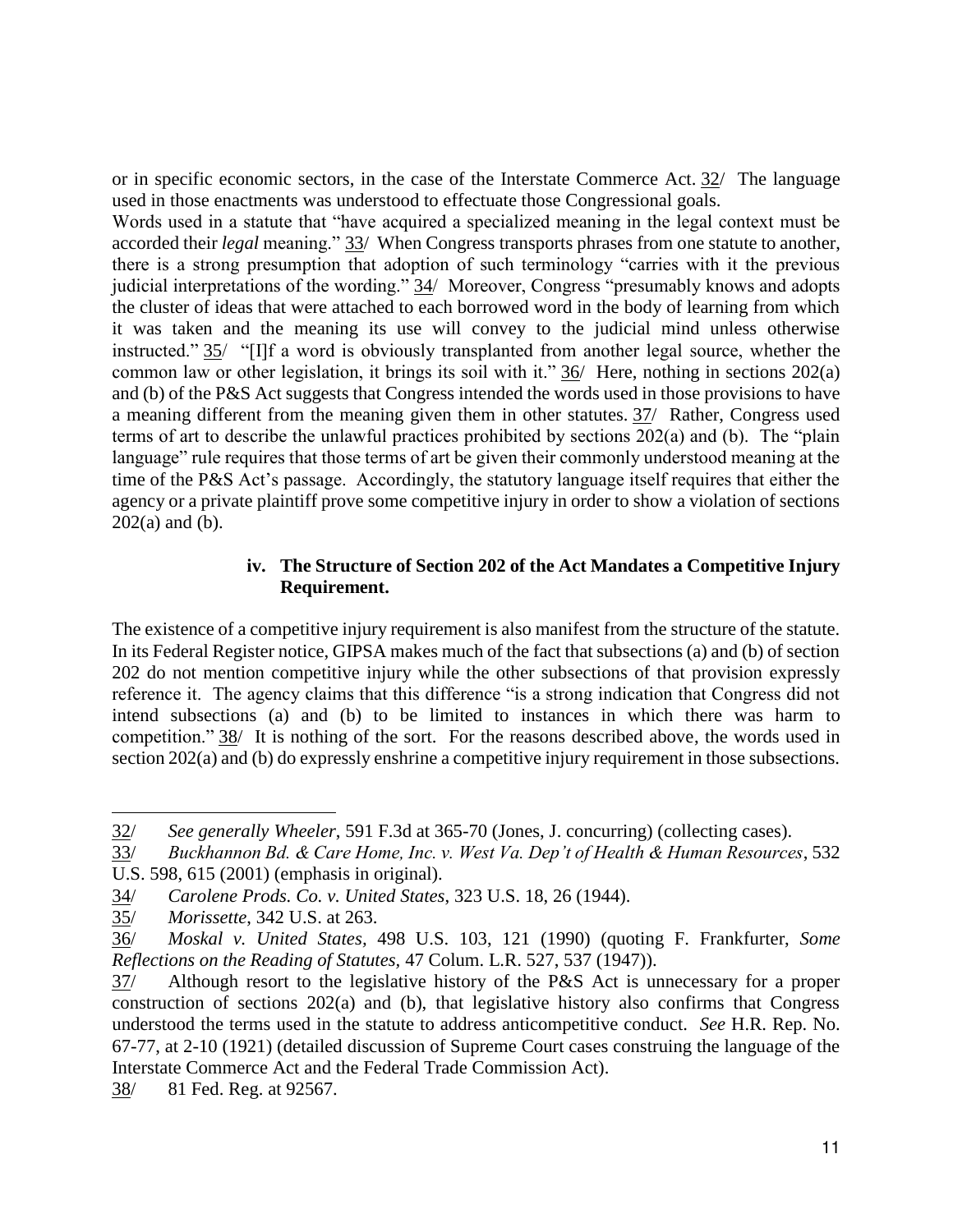Thus, GIPSA's argument rests on a fundamental error. In addition, the structure of the statute indicates that sections 202(a) and (b) are intended to prohibit only practices that injure competition.

Sections 202(a) and (b) do not ban all forms of economic discrimination, preference or advantage. Rather, they prohibit only those that are "unjust," "undue," "unfair" or "unreasonable." Therefore, there must be some forms of discrimination, preference or advantage that are legitimate and some that are not. Both the courts and the agency must have an objective standard by which to distinguish lawful conduct from unlawful conduct. The explicit requirement of competitive injury in other subsections of sections 202 demonstrate precisely what Congress intended that objective standard to be. When examined in context, the only reasonable conclusion that can be drawn is that sections 202(a) and (b) are intended to be catch-all provisions that sweep up anticompetitive practices not otherwise prohibited by the more narrowly drawn subsections of the statute. 39/

GIPSA's alternative construction is patently unreasonable. Without the competitive injury requirement, there is no objective standard by which courts or the agency can separate prohibited practices from lawful ones. Cut loose from their moorings in competition law, the terms "discrimination," "preference" and "advantage" have broad meanings that extend well beyond the economic realm. Yet even GIPSA has not suggested that the P&S Act applies to noncommercial practices. The agency's own understanding of the statute, therefore, confirms that Congress intended the P&S Act to be economic legislation governing commercial relationships. Once that fact is recognized, it follows that the terms "unfair," "unjust," "undue" and "unreasonable" must also have economic content. The only way to give those terms such content is to apply a clear set of objective economic principles that allow a court or agency to ferret out those practices that are harmful – that is, "unfair," "unjust," "undue," or "unreasonable" – from those that are efficient and beneficial based on the legal definitions of these terms when the P&S Act was adopted. The competitive injury requirement, in turn, is the only way to do so consistent with the structure and purposes of section 202.

GIPSA's preferred interpretation would make it virtually impossible for any business subject to the P&S Act to order its affairs rationally to comply with section 202(a) or (b). What is "unfair," "unjust," "undue," or "unreasonable" would depend solely on what an agency adjudicator or, in civil litigation, a judge or jury decided that it meant in any particularly case. To exercise that function, the agency or court would have to make value judgments, choosing one set of priorities over another without any guidance from the statutory text or any other source about which value or set of values is to be preferred in any particular case. Such an approach raises significant constitutional issues, but in any event, there is no need to address those matters because nothing in the statutory text suggests that Congress intended to empower the agency or the courts to make such standardless value judgments. 40/

 $\overline{a}$ 39/ *Wheeler*, 591 F.3d at 371 (Jones, J., concurring).

<sup>40/</sup> *Wheeler*, 591 F.3d at 365 (Jones, J., concurring) (P&S Act "certainly did not delegate any such free value-choosing role to the courts") (quoting R. Bork, *The Antitrust Paradox* 53 (1993 ed.)).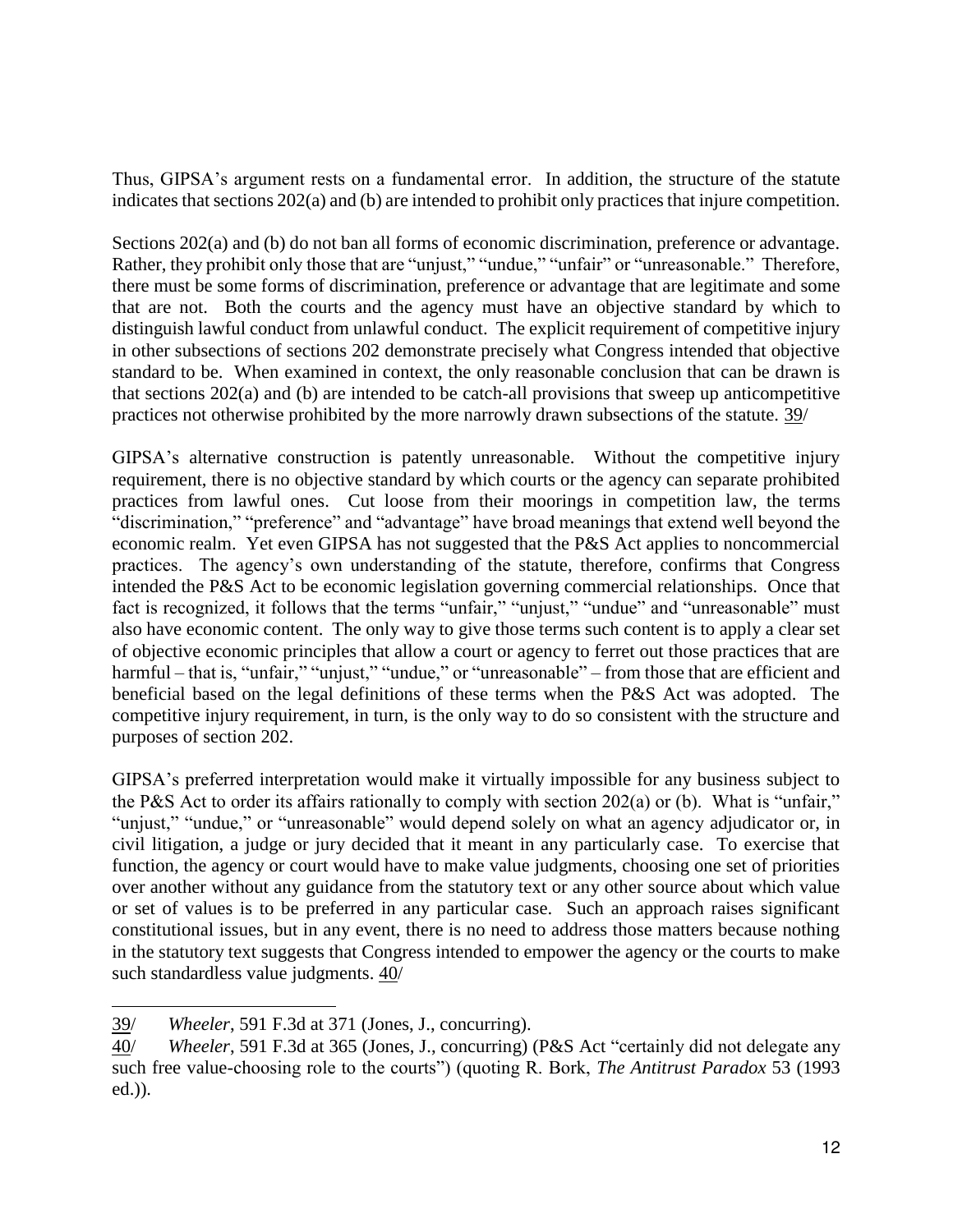In sum, the plain language of section 202 of the P&S Act, its aims, and its structure reveal that Congress intended that the practices banned by subsections (a) and (b) be those that harm competition in some fashion. That conclusion has been unanimously confirmed by every appellate court to address the issue. Therefore, the competitive injury requirement is not merely some gloss on an allegedly ambiguous provision but an integral and permanent statutory command.

## **c. GIPSA May Not Eliminate the Competitive Injury Requirement in Sections 202(a) and (b) of the Packers and Stockyards Act Because That Requirement Is Mandated by Statute.**

## **i. An Agency May Not by Regulation Abolish or Abrogate an Element of a Claim That Is Required by the Statute Upon Which the Rule Is Based.**

Because competitive injury is an element of a violation under the statutory language of sections  $202(a)$  and (b) of the P&S Act, GIPSA is not free to abolish or abrogate it by regulation. "The rulemaking power granted to an administrative agency charged with the administration of a federal statute is not the power to make law." 41/ Rather, it is "the power to adopt regulations to carry into effect the will of Congress as expressed by the statute.'"  $42/$  Accordingly, the scope of a regulation may not (i) exceed the power granted to the agency under the statute pursuant to which the regulation is promulgated or (ii) ban conduct that the statute does not prohibit. 43/

By purporting to eliminate the requirement that the agency or a private plaintiff prove competitive injury in cases under sections 202(a) and (b), the proposed rule plainly extends beyond the scope of what the statute allows. 44/ For that reason alone, the interim final rule is unlawful and should be rescinded.

Yet even giving section 201.3(a) the most generous reading possible, it is still clear that it exceeds the agency's authority. Injury to competition is not some vague concept. Because the P&S Act has its historical roots in antitrust law, it incorporates basic antitrust principles. 45/ Unless a practice actually restricts output and raises prices or reduces the quality of goods and services to consumers (or is reasonably likely to do so), there can be no injury to competition under the

<sup>41/</sup> *Hochfelder*, 425 U.S. at 213.

<sup>42/</sup> *Id.* at 214 (quoting *Dixon v. United States*, 381 U.S. 68, 74 (1965) (quoting *Manhattan Gen. Equip. Co. v. Commissioner*, 297 U.S. 129, 134 (1936)).

<sup>43/</sup> *Morrison*, 130 S. Ct. at 2881 (2010) (regulation promulgated under a statute "'does not extend beyond conduct encompassed by [the statute's] prohibition'") (quoting *United States v. O'Hagan*, 521 U.S. 642, 651 (1997)); *Hochfelder*, 425 U.S. at 214.

<sup>44/</sup> *See, e.g.*, 81 Fed. Reg. 92594, Interim Final Rule §201.3(a) (prohibiting certain vaguely defined practices without any requirement that there be competitive injury).

<sup>45/</sup> *De Jong*, 618 F.2d at 1335 n.7; *Armour & Co.*, 402 F.2d at 722.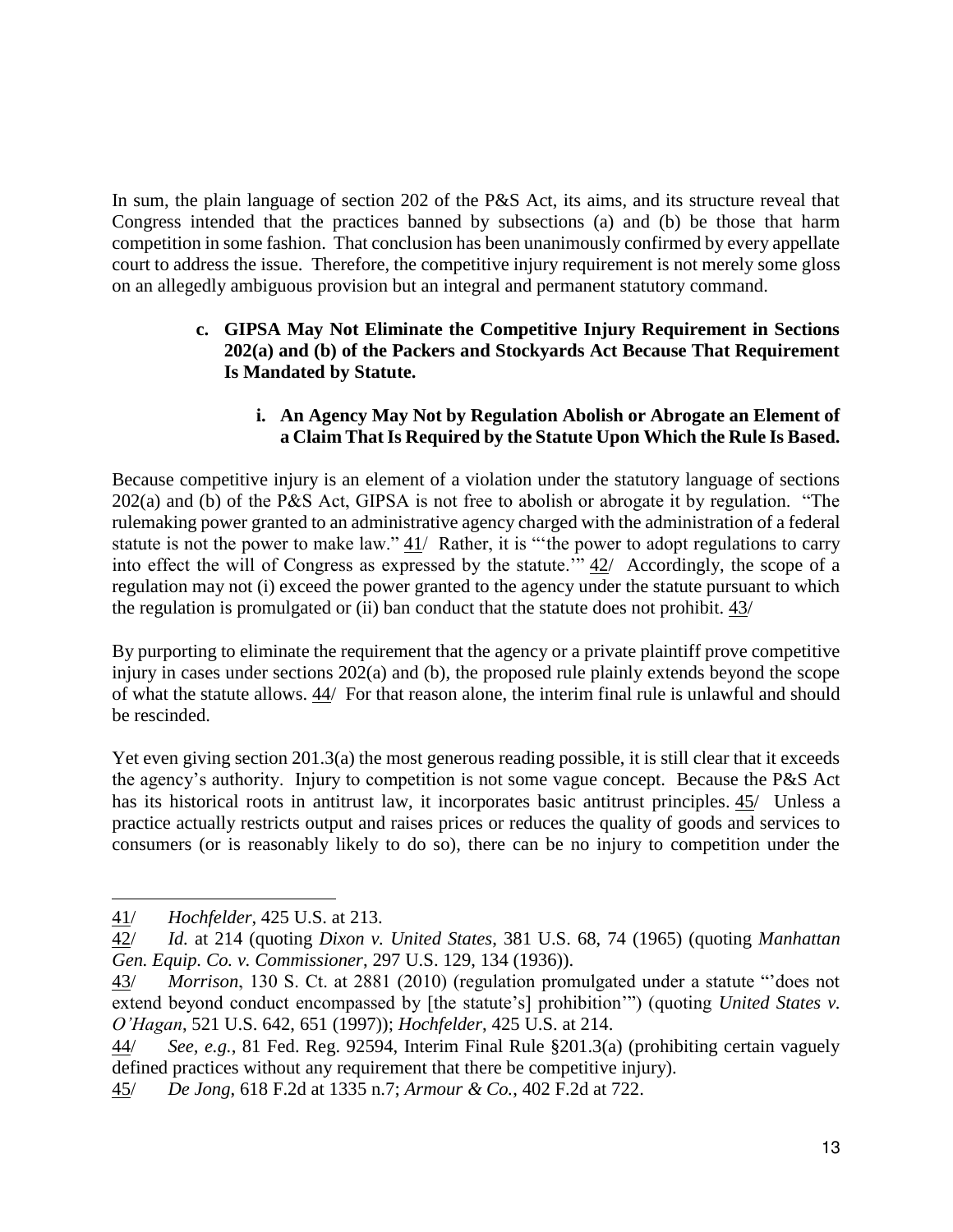antitrust laws. 46/ Even aggressive competitive practices – so long as they do not result in or threaten consumer injury – are not prohibited. As one court noted, "Inefficiency is precisely what the market aims to weed out. The Sherman Act, to put it bluntly, contemplates some roadkill on the turnpike to Efficiencyville." 47/

Similar principles apply under the P&S Act. Section 202(a) and (b) do not stamp out every practice that some may regard as "unfair," "undue," "unjust" or "unreasonable" in order to protect growers from the vagaries of the market. Congress declined to do so because the ultimate beneficiaries of the statute are consumers. 48/ Any protection given to growers is the means to that end. The interim final rule, however, makes grower protection an end unto itself. Whatever else that may be called, it is not "competitive injury."

## **ii. Nothing in the 2008 Farm Bill Authorized the Agency to Eliminate the Competitive Injury Requirement of Section 202 by Regulation**

The Rules ultimately stem from rulemaking driven by the 2008 Farm Bill. But the 2008 Farm Bill 49/ granted no authority to GIPSA to promulgate a rule that abrogates the competitive injury requirement of section 202(a) or (b). Section 11006 of the 2008 Farm Bill stated in pertinent part that the "Secretary of Agriculture shall promulgate regulations with respect to the Packers and Stockyards Act, 1921 (7 U.S.C. § 181 *et seq.*) to establish criteria that the Secretary will consider in determining whether an undue or unreasonable preference or advantage has occurred in violation of such Act." 50/ The Farm Bill, therefore, authorized only a rule setting forth *criteria* that the Agency would use in determining whether a violation of section 202(b) of the P&S Act has occurred. It did not give GIPSA power to alter the fundamental elements of the statute or abrogate them in any way.

Not only did the plain language of the 2008 Farm Bill make that clear, but the legislative record unmistakably demonstrates that Congress authorized no radical alteration of sections 202(a) or (b).

49/ Pub. L. 100-246.

50/ *Id.* § 11006(1).

 $\overline{a}$ 46/ *Reiter*, 442 U.S. at 343 ("Congress designed the Sherman Act as a 'consumer welfare prescription'") (quoting R. Bork, *The Antitrust Paradox* 66 (1978)); *Sanderson*, 415 F.3d at 623 ("The antitrust laws protect consumers, not producers. They favor competition of all kinds, whether or not some other producer thinks the competition 'fair.'").

<sup>47/</sup> *Freeman*, 322 F.3d at 1154.

<sup>48/</sup> *See, e.g.*, *Been*, 495 F.3d at 1232 ("the plaintiff must show that the monopsonist's practices have caused or are likely to cause the anticompetitive effect associated with monopsonies, namely the arbitrary manipulation of market prices by unilaterally depressing seller prices on the input market *with the effect (or likely effect) of increasing prices on the output market*) (emphasis added); *Pickett*, 420 F.3d at 1287 ("While talk about the independence of cattle farmers has emotional appeal, the [P&S Act] *was not enacted to protect the independence of producers from market forces*.") (emphasis added).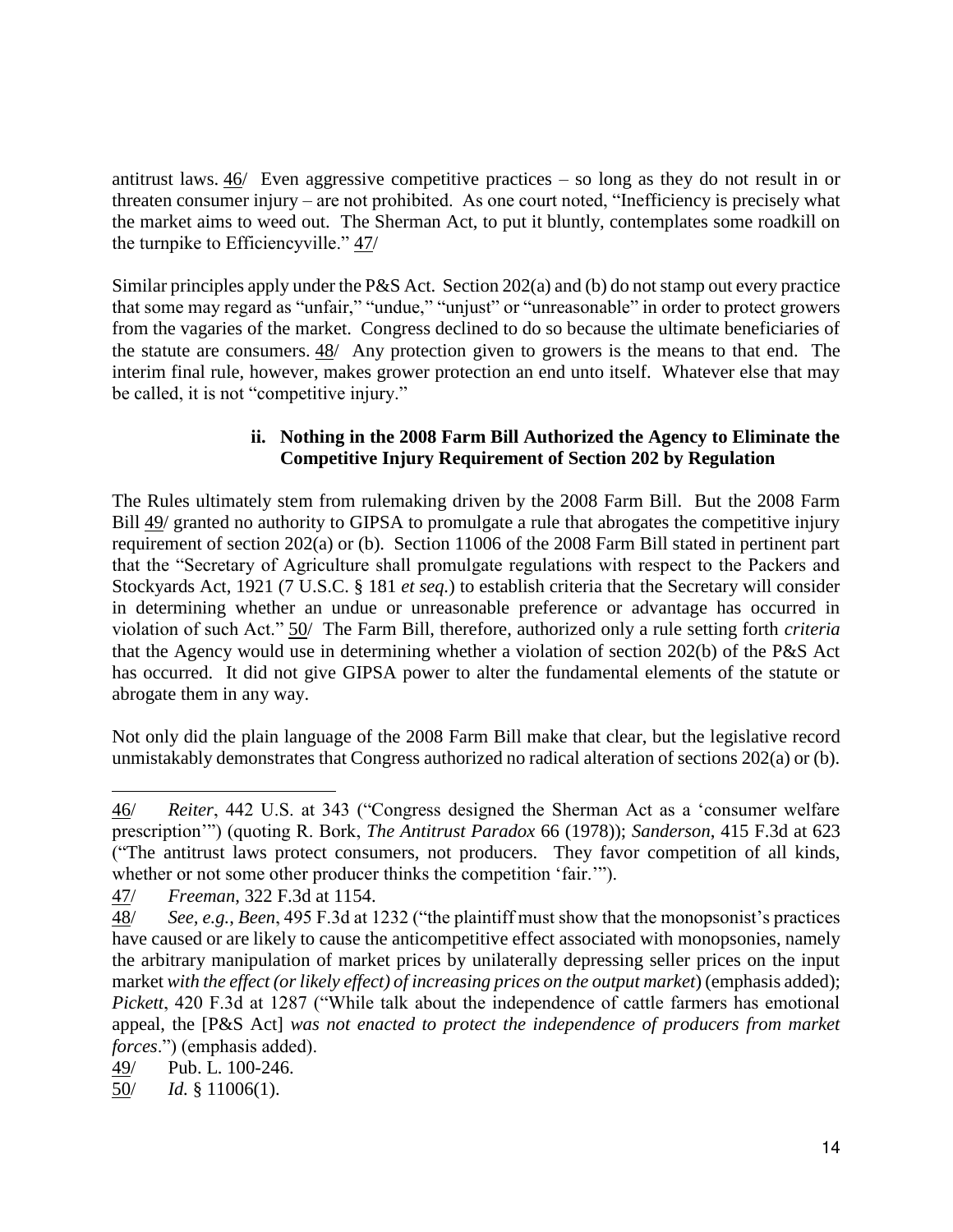The original draft of the 2008 Farm Bill proposed by Senator Harkin contained an express provision eliminating the competitive injury requirement under sections 202(a) and (b). Congress removed that language from the final enactment. Accordingly, the 2008 Farm Bill does not provide statutory authority for the proposed rule's abrogation of the competitive injury element of section 202 violations.

Moreover, the 2014 Farm Bill does not include this same instruction, nor does it make any reference to the GIPSA rulemaking that had started—and then had been halted by Congress—in response to the 2008 Farm Bill. Had Congress truly intended for GIPSA to conduct rulemaking reinterpreting Sections 202 (a) and (b), Congress readily could have clarified as much in the 2014 Farm Bill, especially in light of the considerable controversy caused by GIPSA's 2010 proposed rule. Instead, the 2014 Farm Bill was silent on the topic, suggesting if anything that Congress felt it was time to move on from the issue raised in the interim final rule.

## **d. The Agency's Construction of Section 202 as Embodied in the Interim Final Rule Is Not Entitled to Deference.**

Without a sound legal basis under the statute for its attempt to abrogate the competitive injury requirement, GIPSA retreats to its shopworn argument that its determination that sections 202(a) and (b) of the statute do not require a showing of competitive injury is entitled to deference under *Chevron U.S.A., Inc. v. Natural Resources Defense Council, Inc.* 51/ Such deference is not warranted for at least three reasons.

First, the agency or private plaintiffs have made this argument to at least three courts in cases under section 202(a) or (b) and been rebuffed on each occasion. 52/ The argument is no more persuasive in the rulemaking context than it was in any of these judicial proceedings.

Second, for the reasons set forth above, the plain language of sections 202(a) and (b) requires a showing of competitive injury. *Chevron* deference is a two-step analysis. The first asks whether the statute in question speaks to the question presented. If so, then the inquiry ends. When Congressional intent is clear from the statutory language, as it is here, the agency "must give effect to the unambiguously expressed intent of Congress." 53/ The interim final rule, therefore, is not entitled to *Chevron* deference.

Third, GIPSA's proposed interpretation of the statute, as noted above, is unreasonable. It would render sections 202(a) and (b) of the P&S Act empty vessels to be filled with whatever standards

 $\ddot{ }$ 

53/ *Chevron*, 467 at 841-43.

 $51/$  467 U.S. 837 (1984).

<sup>52/</sup> *Wheeler*, 591 F.3d at 362 (agency interpretation not entitled to deference because "Congress has delegated no authority to change the meaning the courts have given to the statutory terms"); *Been*, 495 F.3d at 1226-27 (refusing to defer to agency interpretation); *London*, 410 F.3d at 1304 (refusing to defer to agency interpretation).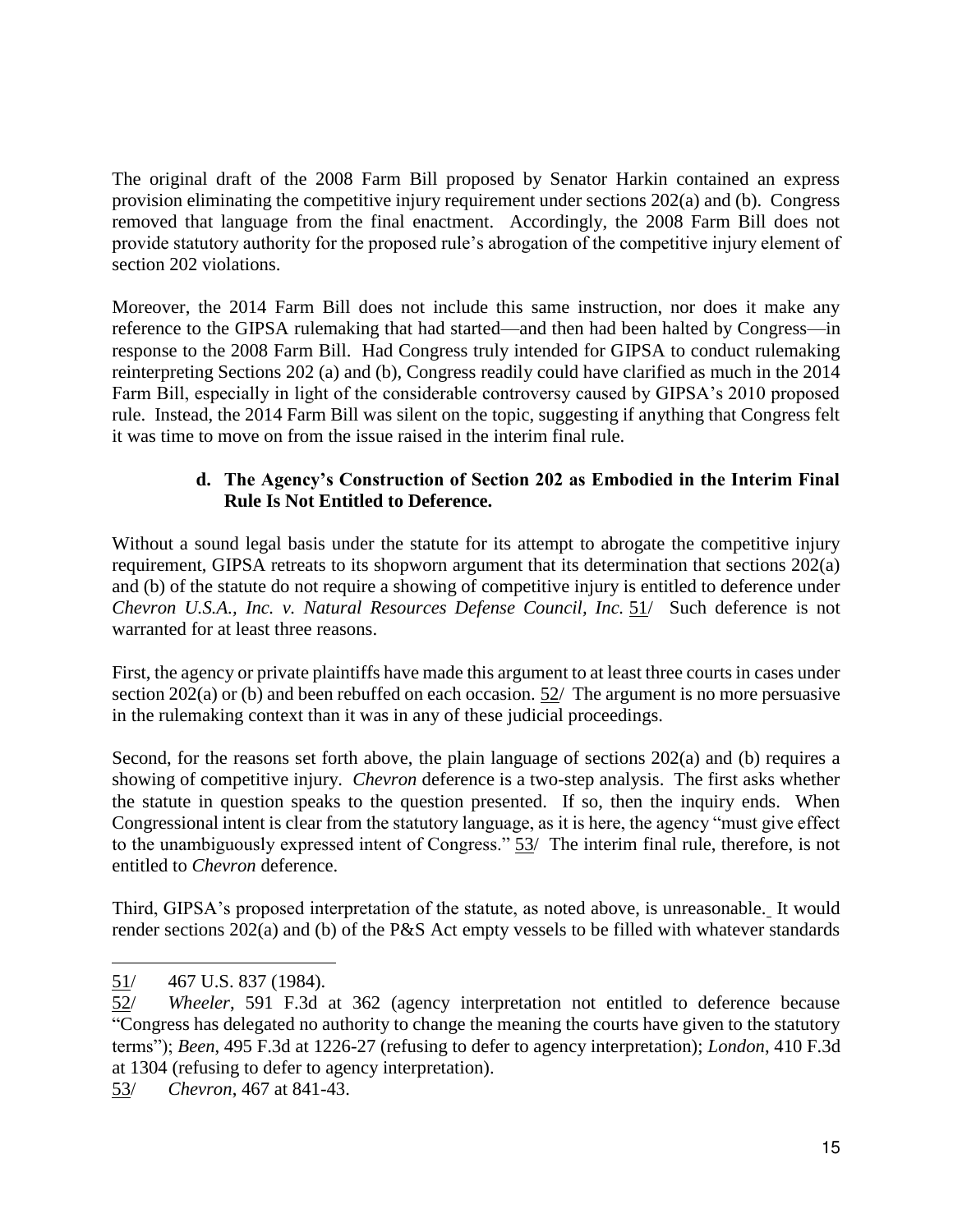happen to strike the agency or a court or jury as "fair," "just" or "reasonable" at any particular moment. The interim final rule does not establish any framework for how such a decision is to be made. It offers no hint whether economically efficient and rational business practices will be exempted from this formless inquiry and does not suggest how a poultry dealer or any other entity subject to the statute can bring its conduct into conformity with the statutory mandate. Abandonment of the competitive injury requirement is tantamount to abandonment of the only objective criteria by which the lawfulness of any commercial practice may reasonably be judged. Such an approach is not faithful to Congressional goals in enacting the statute or sensible as public policy. Since the proposed rule is not based on "a permissible construction of the statute," it is entitled to no deference under *Chevron*. 54/

Finally, the Supreme Court's decision in *National Cable & Telecommunications Ass'n v. Brand X Internet Services* 55/ provides no refuge for the interim final rule. Nothing in *Brand X* alters the *Chevron* rule that deference is unwarranted when a statute is unambiguous. 56/ Moreover, *Brand X* does not authorize Executive Branch agencies to issue regulations to abrogate judicial decisions with which they disagree. When a court holds that "the statute unambiguously forecloses the agency's interpretation," 57/ then *Chevron* deference is not applicable. At least two courts have specifically noted that the plain language of sections 202(a) and (b) requires a showing of competitive injury. 58/ In light of these holdings, *Brand X* cannot be stretched to cover the interim final rule here.

Furthermore, any attempt to use *Brand X* to circumvent the decisions of the lower federal courts would raise significant constitutional issues. "Judgments within the powers vested in courts by

 $\overline{a}$ 54/ *Chevron*, 467 U.S. at 841-43.

 $\frac{55}{10}$  545 U.S. 967 (2006).

<sup>56/</sup> *See id.* at 980 (*Chevron* deference applies only "[i]f a statute is ambiguous, and if the implementing agency's construction is reasonable").

<sup>57/</sup> *Id.* at 982-83.

<sup>58/</sup> *London*, 410 F.3d at 1304 ("Because *Congress plainly intended to prohibit 'only those unfair, discriminatory or deceptive practices adversely affecting competition,'* a contrary interpretation of Section 202(a) deserves no deference.") (quoting *Philson v. Cold Creek Farms*, 947 F. Supp. 197, 200 (E.D.N.C. 1996)) (emphasis added); *Terry*, 604 F.3d at 279 ("we deem the construction of this nearly 90-year old statute *to be a matter of settled law*") (emphasis added); *Wheeler*, 591 F.3d at 362 (deference "unwarranted where Congress has delegated no authority *to change the meaning the courts have given to the statutory terms*") (emphasis added); *id*. at 366 (Jones, J., concurring) ("It would be a mistake to assume that the plain meaning rule requires interpretation of the PSA in a linguistic vacuum, ignoring how its terms were used by Congress or understood at the time of the Act's passage."); *id.* at 367 (Jones, J., concurring) ("'Unfair' was not an inkblot in 1921. Congress could not have expected, then, that its use of the term would occasion a free-ranging inquiry into the equities of business practices; rather, Congress intended, *and made plain by its choice of language,* that injury to competition would be an element of the inquiry.") (emphasis added).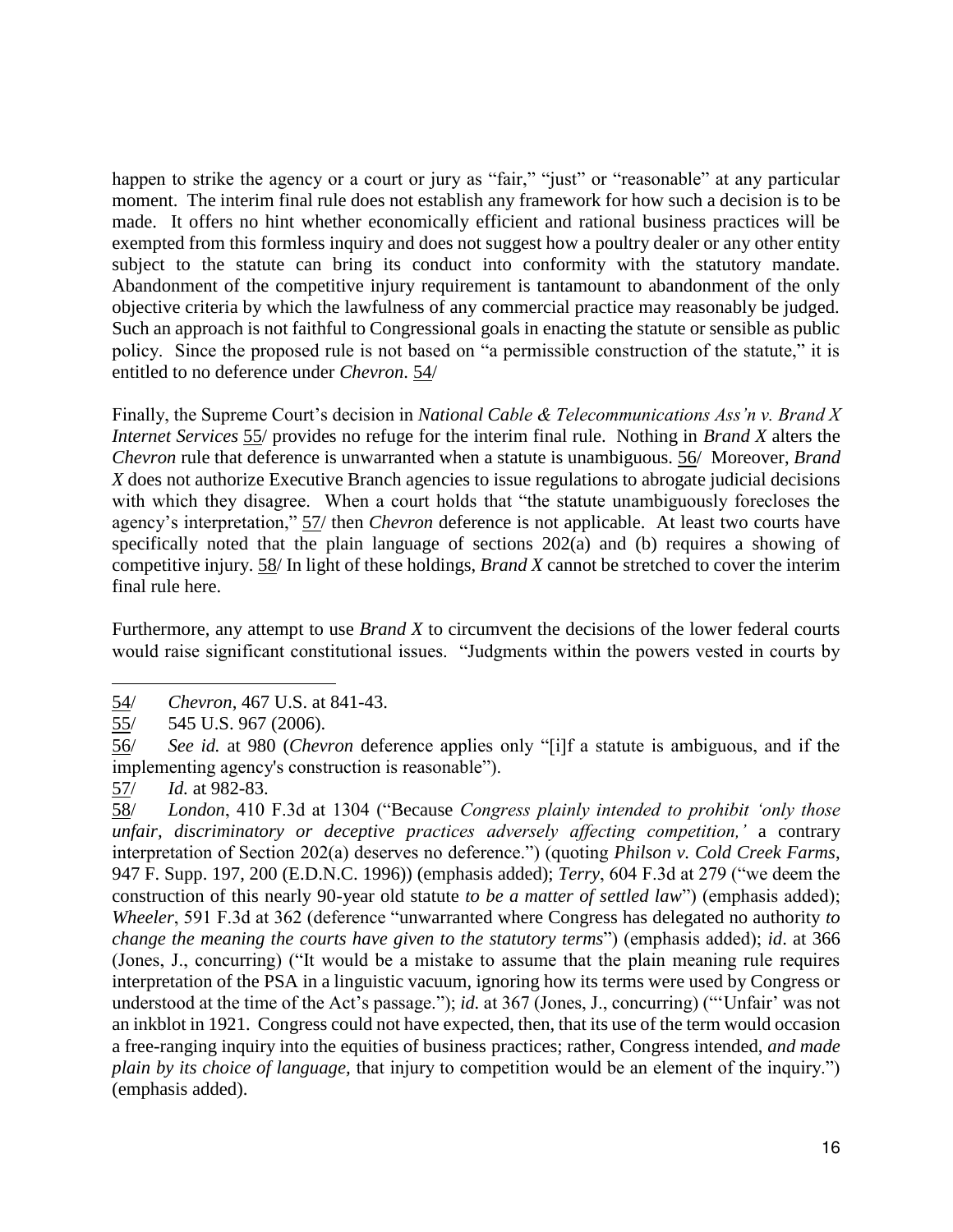the Judiciary Article of the Constitution may not lawfully be revised, overturned or refused faith and credit by another Department of Government." 59/ When the courts have placed a definitive judicial interpretation on the statute in question, a precedent holding a statute to be unambiguous forecloses a contrary agency construction." 60/ The doctrine of separation of powers prohibits agency interpretations that effectively undermine or seek to reverse authoritative judicial constructions of a statute. Furthermore, an administrative agency should not adopt any statutory interpretation that unnecessarily raises a constitutional question. 61/ The interim final rule would do precisely that. Accordingly, the agency's construction of the statute is impermissible for this reason as well.

## e. **The Interim Final Rule is Unconstitutionally Vague.**

GIPSA's misbegotten effort to abolish the competitive injury requirement of sections 202(a) and (b) suffers from significant constitutional infirmities as well. An interim final rule having the force of law must give persons and entities subject to it fair notice of what is prohibited so that they may comply with it. Several portions of the proposed rule fail this basic constitutional test.

Under the due process clause of the Fifth Amendment, a rule of law must define a legal violation "with sufficient definiteness that ordinary people can understand what conduct is prohibited and . . . in a manner that does not encourage arbitrary and discriminatory enforcement." 62/ Any legal rule failing to meet that standard is "void for vagueness." While the vagueness doctrine is most often employed in criminal cases, it has also been applied in cases in which a party faced civil sanctions as well. 63/

The Supreme Court has applied the void-for-vagueness doctrine to strike down economic regulations that are remarkably similar to the proposed rule. In *Cline v. Frink Dairy Co.*, 64/ the Court held unconstitutional under the Fourteenth Amendment Due Process Clause a Colorado antitrust statute prohibiting certain business combinations except those that were necessary to obtain a "reasonable profit." Similarly, in *United States v. L. Cohen Grocery Co.*, 65/ the Court held unconstitutional section 4 of the Lever Act, which made unlawful any "unjust or unreasonable

64/ 274 U.S. 445, 453-65 (1927).

65/ 255 U.S. 81 (1921).

 $\ddot{ }$ 59/ *Chicago & S. Air Lines, Inc. v. Waterman S.S. Corp.*, 333 U.S. 103, 113 (1948).

<sup>60/</sup> *Brand X*, 545 U.S. at 984.

<sup>61/</sup> *See INS v. St. Cyr*, 533 U.S. 289, 299-300 (2001) (if an otherwise acceptable construction of a statute would raise serious constitutional problems, and where an alternative interpretation of the statute is fairly possible, we are obligated to construe the statute to avoid such problems") (internal quotations and citations omitted); *Ashwander v. TVA*, 297 U.S. 288, 346-48 (1936) (Brandeis, J., concurring).

<sup>62/</sup> *Skilling v. United States*, 130 S. Ct. 2896, 2927-28 (2010).

<sup>63/</sup> *Gentile v. State Bar*, 501 U.S. 1030, 1048-50 (1991) (invalidating state bar disciplinary rule under the void-for-vagueness doctrine).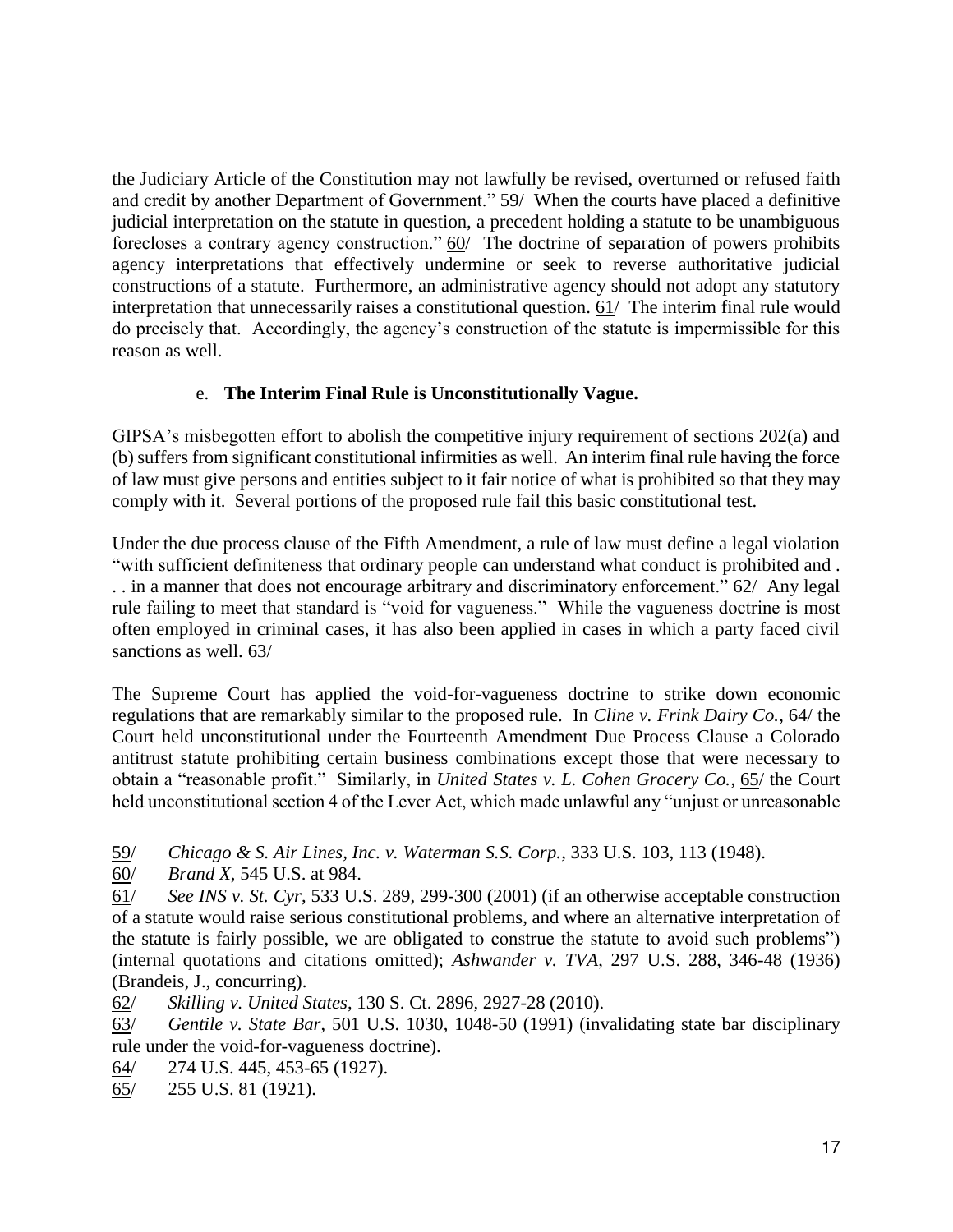rate or charge" for "necessities." And in *International Harvester Co. v. Kentucky*, 66/ the Court concluded that a Kentucky antitrust statute proscribing the fixing of prices at levels "greater or less than the real value of the article" was unconstitutionally vague. The fatal flaw in each law was the indeterminate liability standard imposed. None of the statutes proscribed any specific conduct but rather made illegality turn on "elements . . . [that] are uncertain both in nature and degree of effect to the acutest commercial mind." 67/

The interim final rule suffers from the exact same flaws. GIPSA provides commentary in the preamble identifying conditions that could constitute "likelihood of competitive injury," such as "wrongfully depressing prices" paid to growers "below market value" or "impair[ing]" a grower's "ability to compete" with other growers. 68/ In fact, this commentary merely reframes as preamble commentary vague criteria that had originally been proposed in 2010 as criteria defining "likelihood of injury to competition." Similarly, the two proposed rules incorporate the concept of "legitimate business interest" without providing even a tentative definition of the term. These criteria provide virtually no guidance on when conduct would be unlawful. Rather, an act can be determined to be unlawful under the proposed rule only *after* some event has occurred. A poultry dealer or other entity subject to sections 202(a) and (b) acting in utmost good faith and ordering its affairs in the most rational fashion in an effort to comply with the proposed rule might nonetheless be liable if economic events beyond its control render an agreed-upon price "below market value." Phrases such as "below market value" have no definitive measurement. A party subject to the interim final rule, therefore, could not reasonably anticipate, much less determine with any reasonable degree of certainty, what business practices would ultimately be held illegal under these and other provisions. The interim final rule, and the two proposed rules, therefore, cannot withstand constitutional scrutiny. They should be withdrawn. 69/

## **III. The Rules Run Afoul of the President's Regulatory Reform Agenda**

The interim final rule and proposed rules should be rescinded, as adoption of these Rules would run afoul of the Executive Order 13771 on Reducing Regulation and Controlling Regulatory Cost issued by the President on January 30, 2017. Under this Executive Order, designed to ensure that regulatory activities do not unduly burden the economy, an agency must identity at least two

 $\ddot{ }$ 

<sup>66/ 234</sup> U.S. 216 (1914).

<sup>67/</sup> *Id.* at 223.

<sup>68/ 81</sup> Fed. Reg. 92566, 92568 (Dec. 20, 2016).

<sup>69/</sup> The interim final rule cannot be salvaged by a limiting construction. Even the agency will not be able to provide any reasonable guidance about what the vague provisions of the rule mean unless it pre-determines factors like "market values" and thereafter imposes its guesses on those on entities subject to the proposed rule. The absurdity of issuing a regulation to construe a regulation aside, the proposed rule, if it is to be made coherent, will necessarily devolve into a regime of price controls. The P&S Act, however, does not authorize the agency to control prices or otherwise displace competition in any market. *Swift & Co. v. Wallace*, 105 F.2d 848, 853 (7th Cir. 1939).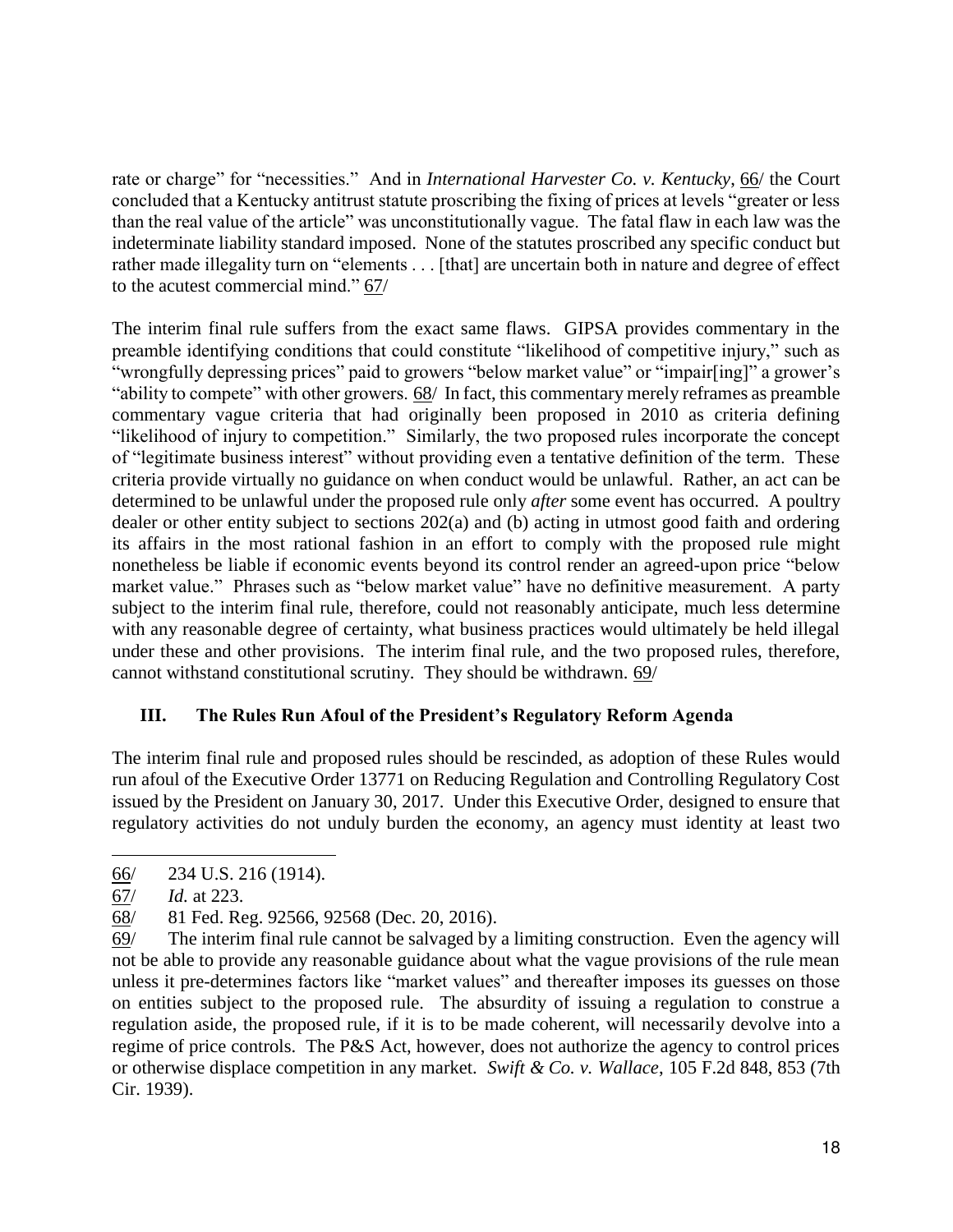existing regulations to be repealed when it publicly proposes for notice and comment or otherwise promulgates a new regulation, and the total incremental cost of all finalized regulations must be zero. Thus, under Executive Branch policy, the proposed rules cannot be finalized without further analysis and regulatory cost offsetting, a process that should be conducted with ample opportunity for public comment. Moreover, as an interim final rule, administrative procedures contemplate that the "scope" rule—if not rescinded—will ultimately be finalized by publishing a final rule in the *Federal Register*, an action that would trigger regulatory cost offsetting under the Executive Order. Therefore, all three rules must satisfy the Executive Order and otherwise meet the Administration's regulatory reform priorities.

GIPSA has not identified any existing regulations that it would repeal in conjunction with promulgating these new rules, as required by the Executive Order. Nor has GIPSA identified means to offset the staggering costs associated with the Rules. GIPSA's own economic analysis estimates the costs of these rules to the livestock and poultry industry to be over \$1 billion dollars (a figure, as discussed further below, that underestimates the true costs of the regulations) and are not offset by repealing any existing regulations. Although GIPSA identifies most of these costs as linked to the interim final rule, in reality the three rules are intertwined (for example, the proposed rules are expressly premised on there no longer being a need to demonstrate injury to competition), and the economic impact of GIPSA's attempt to eliminate the injury to competition requirement necessarily inflicts costs under the interim final rule and the proposed rules.

In fact, given the Administration's emphasis on clearing red tape, lowering costs, and increasing certainty for American businesses, it is shocking that GIPSA would continue to move forward with a set of Rules that GIPSA expressly recognizes will cause extreme uncertainty and significant amounts of needless litigation for years to come with zero quantifiable benefits. These Rules are entirely out of step with our national economic priorities, which is reason enough to withdraw them.

Therefore, GIPSA must withdraw the interim final rule and proposed rules until it can identify existing regulations that it can repeal to offset the costs of the new regulations and otherwise harmonize these exceedingly costly and needlessly complex rules with Administration priorities.

## **IV. Issues Common to both Proposed Rules**

The proposed rules share a number of critical infirmities, which we address together here for succinctness.

## **a. The Proposed Rules are Premised on the Fatally Flawed "Scope" Rule and Therefore Equally Infirm**

Both proposed rules are expressly premised on not needing to demonstrate injury to competition to establish a violation of Section 202 (a) or (b) of the P&S Act. Accordingly, they suffer from all the same infirmities as the interim final rule, and all of our comments presented on the interim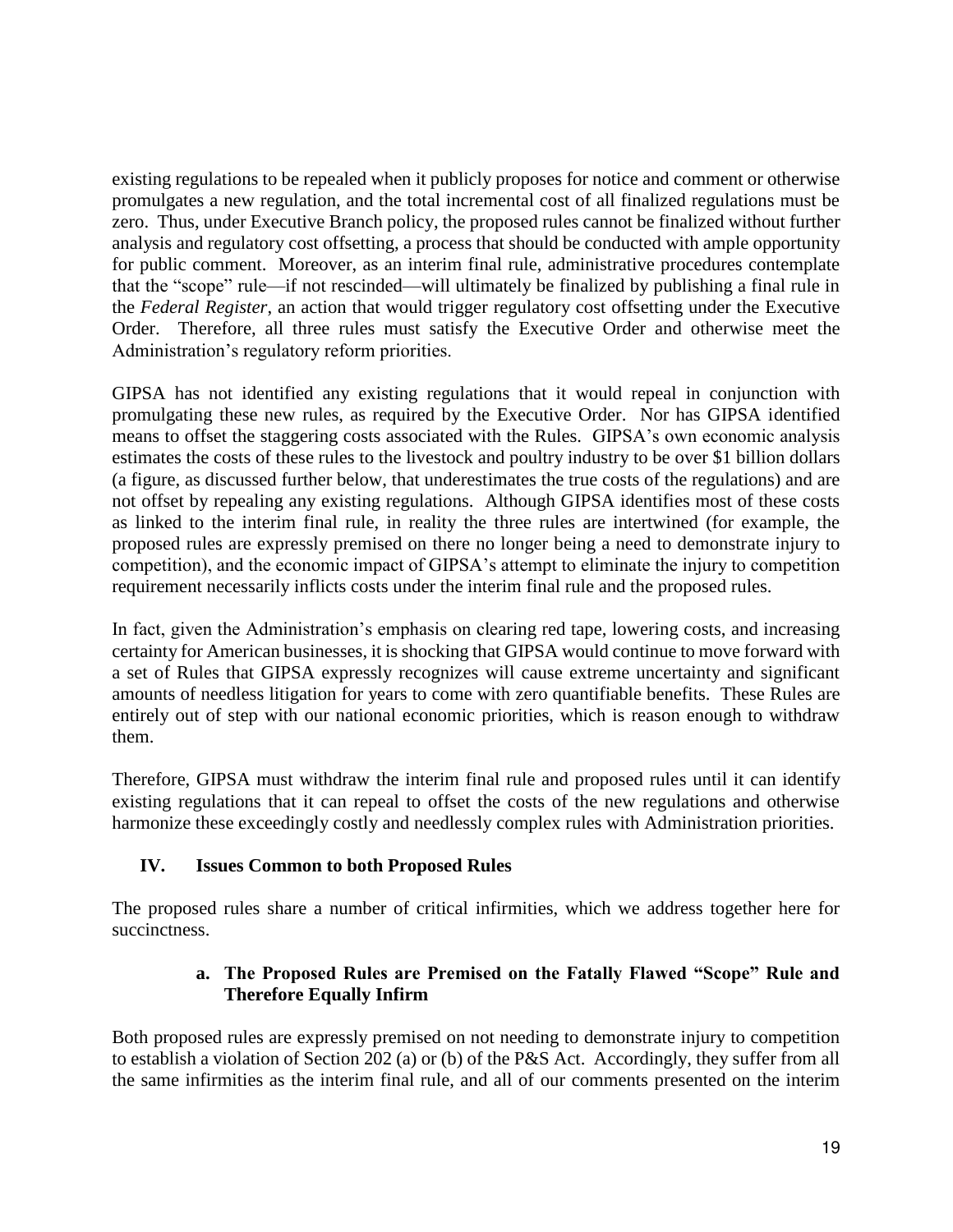final rule apply in full to each proposed rules. If anything, the legally unsound nature of the interim final rule on "scope" introduces even more potential vagueness and uncertainty into the proposed rules, as invalidating the provisions stating that injury to competition need not be shown raises innumerable questions about the role, meaning, and effect of the remaining provisions.

### **b. The Proposed Rules Serve No Meaningful Purpose In Light of the Well-Established Role of Injury to Competition in the P&S Act**

GIPSA explains that the proposed rules are necessary to provide guidance on what type of conduct constitutes a violation of Section 202 (a) or (b) of the P&S Act in light of GIPSA's position that competitive injury is not a requirement for a violation. First, if that were true—and if, as GIPSA contends, the proposed rules would add significant clarity to what conduct constitutes a violation of Sections 202 (a) and (b)—the interim final rule should be delayed until GIPSA can complete the rulemaking for the proposed rules. To do otherwise would be to wantonly inflict potentially billions of dollars of economic harm on the meat and poultry industries out of regulatory impatience. But, given the significant legal infirmities associated with the interim final rule, the proposed rules likely would serve no meaningful function. If the substantial amount of litigation predicted by GIPSA results in courts upholding existing precedent, maintaining injury to competition as a necessary prerequisite to establishing a violation of Section 202 (a) or (b) of the P&S Act, and invalidating the interim final rule, the proposed rules would be in effect meaningless because the key inquiry would be whether there had been injury to competition. If the complained of conduct did not result in injury to competition, the content of the proposed rules would be meaningless because no Section 202 (a) or (b) violation would have occurred. The criteria in the proposed rules would, however, likely prove extremely confusing as both processors and growers tried to make sense of them in light of the necessity of showing competitive injury.

## **c. The Proposed Rules Incorporate an Unconstitutionally Vague "Legitimate Business Interest" Test**

Both proposed rules incorporate an exception for conduct supported by an undefined "legitimate business justification." This exception at first glance appears to provide opportunities for businesses to justify otherwise violative conduct, but in reality it is an empty term that will only invite more litigation. The "legitimate business justification" exception is the only possible exception to an otherwise broad and strangling rule, yet GIPSA provides no indication as to how it plans to define a "legitimate business justification." GIPSA provides no clear guidance for live poultry dealers as to what type of documentation would be required for any pricing differentials, and recordkeeping burdens would require a case-by-case assessment of the facts. Such a requirement would be very onerous considering the volume of the transactions that live poultry dealers engage in annually.

Without understanding how GIPSA anticipates this key term would be interpreted, stakeholders are not in a position to comment on the rest of the proposed rules in an informed manner. Moreover, the term "legitimate" is ill-suited to definition and hopelessly vague; its meaning would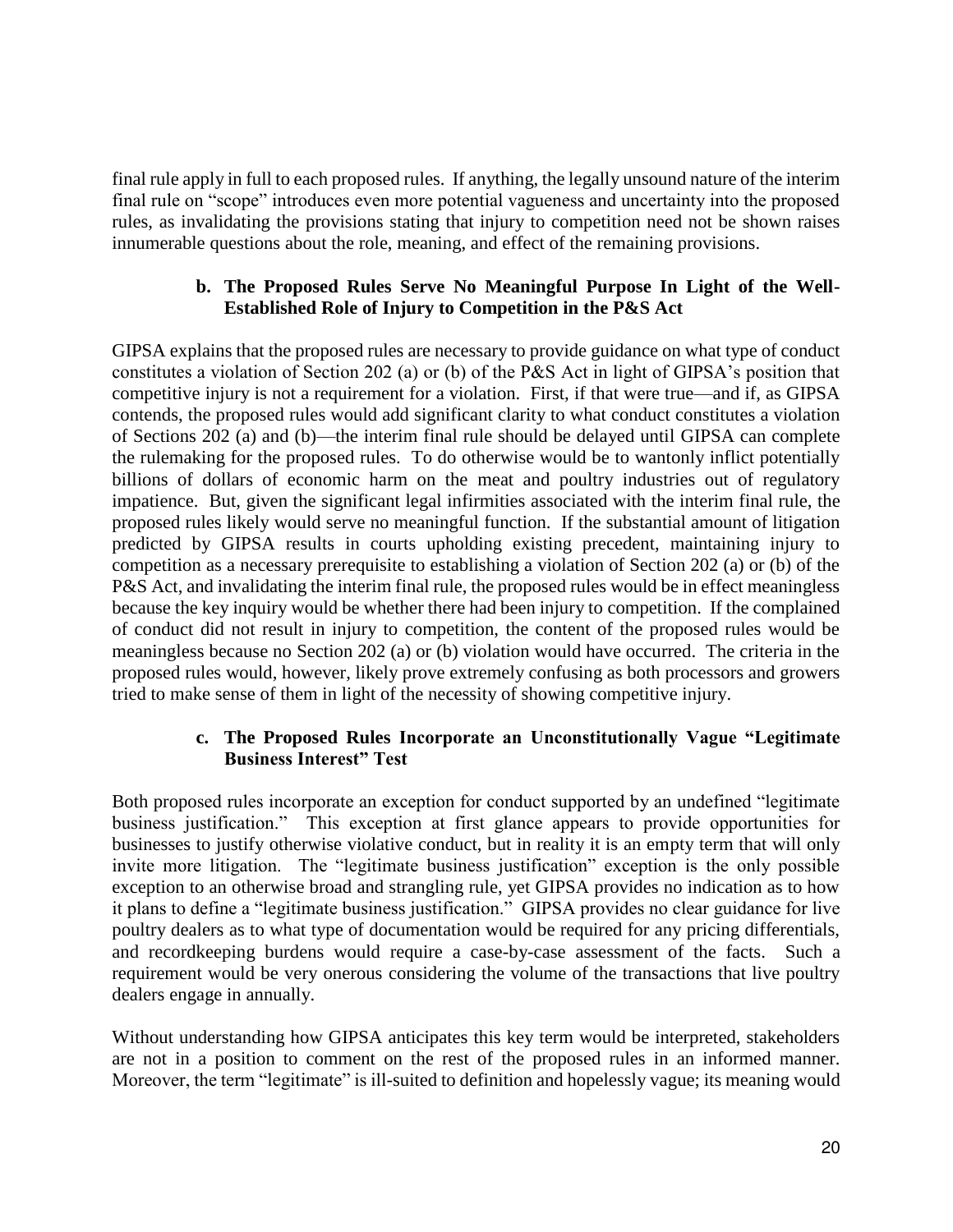likely be different for every judge or jury hearing a case, which would only add to the extreme litigation costs presented by the Rules. Premising the only exception on a hopelessly vague term renders the exception meaningless, as no rational company would take risk a billion dollar jury verdict on whether it could prove its business interest was "legitimate." This impossible-to-define term would render the proposed rules unconstitutionally vague, adding further reason to withdraw the proposals.

## **d. The Proposed Rules are Arbitrary and not Rooted in Well-Established Facts**

GIPSA claims that the proposed rules will improve efficiency and fairness in the market for animal production. For example, in describing the Poultry Grower Ranking System proposed rule, GIPSA explains the proposed rule would improve the poultry market by incentivizing integrators to "avoid exploitation of market power and asymmetric information, as well as behaviors that result in the market failure of hold-up." 70/ However, GIPSA fails to establish that these issues are anything more than theoretical, at the same time ignoring more-than-theoretical business consequences that would already punish any complained of behavior.

Mere supposition and allegations included in the preamble do not establish a sufficient record to support the agency's claims. Courts will not defer to a declaration of fact that is "capable of exact proof" but unsupported by evidence. 71/ GIPSA has failed to meet its burden of providing "substantial" evidence in support of its rulemaking. 72/ That default alone makes the proposed rule arbitrary and capricious. 73/

Despite having pursued this rulemaking for seven years, GIPSA provides no concrete evidence of actual problems with the current poultry grower ranking system. We are not aware of any efforts by GIPSA to actually gather the information necessary to support these cursory conclusions. The proposed rules, if finalized, would be arbitrary and capricious because they are not based on reasoned fact-finding and a well-developed agency record. GIPSA's concerns about the animal production market are based only on an unknown number of complaints that may or may not have been verified. Absent evidence that processors are in fact engaging in exploitation of market power, withholding information from growers, or otherwise causing the complained-of market failures, GIPSA has no reasoned basis for imposing such significant restrictions on the industry, and the proposed rules are arbitrary and capricious.

 $\overline{a}$ 70/ 81 Fed. Reg. at 92729.

<sup>71/</sup> *CNA Financial Corp. v. Donovan*, 830 F.2d 1132, 1155 (D.C. Cir. 1987).

<sup>72/</sup> *Id*. (quoting *Algonquin Gas Transmission Co. v. FERC*, 948 F.2d 1305, 1313 (D.C. Cir. 1991).

<sup>73/</sup> *McDonnell Douglas Corp. v. U.S. Dept. of the Air Force*, 375 F.3d 1182, 1191 (D.C. Cir. 2004); *see also Safe Extensions, Inc. v. FAA*, 509 F.3d 593, 605 (D.C. Cir. 2007) ("An agency's 'declaration of fact that is capable of exact proof but is unsupported by any evidence' is insufficient to make the agency's decision non-arbitrary") (quoting *McDonnell Douglas*, 375 F.3d at 1191 n. 4).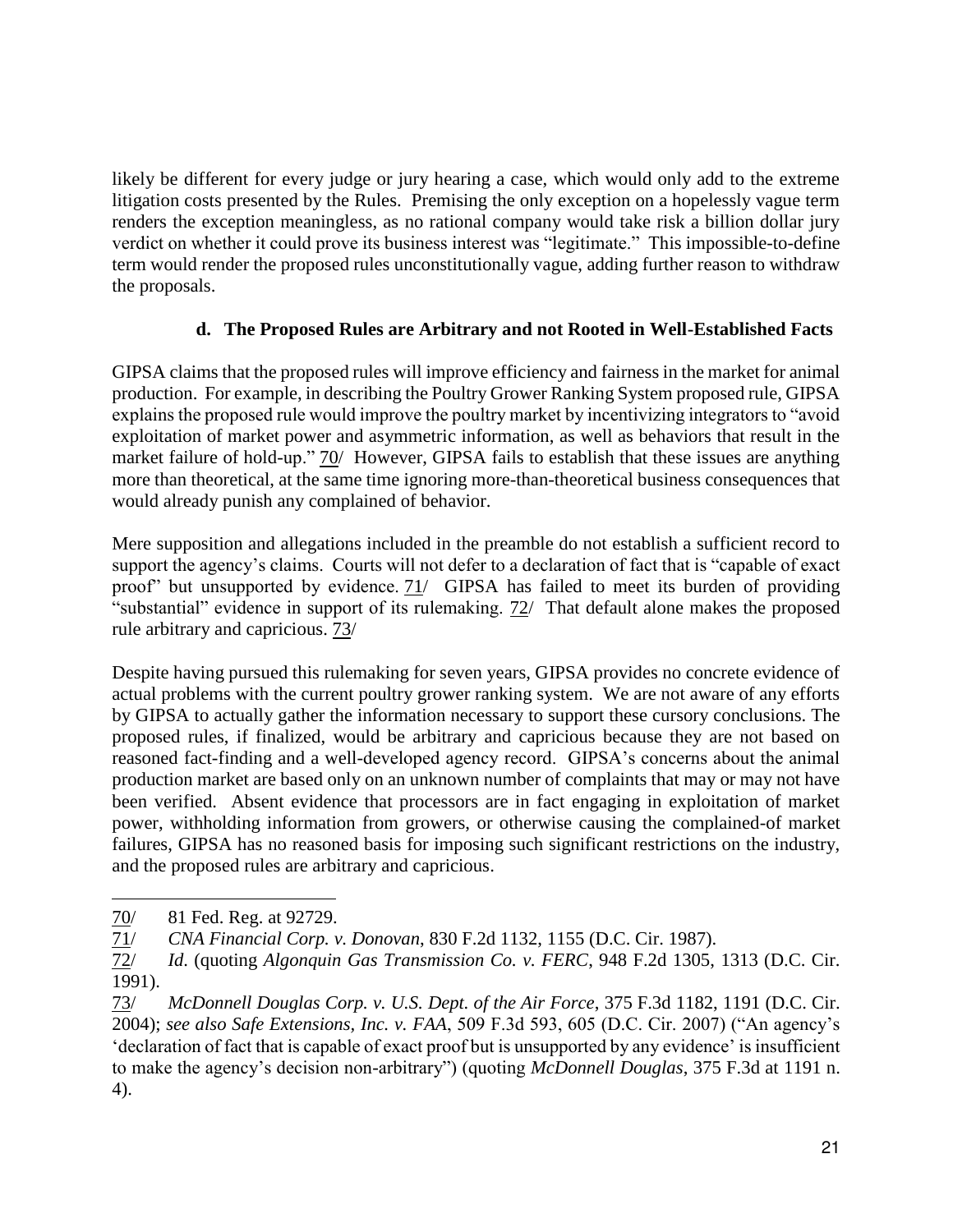## **e. Dramatically Flawed Economic Impact Analysis**

The economic impact analysis for the proposed rules is as shocking in its methods as its results. GIPSA appears to be trying a regulatory sleight of hand: front-loading nearly all the anticipated costs onto the interim final rule, and showing only modest costs for the proposed rules. In reality, GIPSA underestimates the costs for all the Rules across the board. For example, attached to and incorporated by reference in these comments is an economic impact analysis of the Rules prepared by Dr. Thomas E. Elam, President of FarmEcon LLC. 74/ This analysis shows that the proposed rules—and the Poultry Grower Ranking System in particular—would inflict substantial economic harm orders of magnitude greater than projected by GIPSA.

GIPSA contends that all the uncertainty and accompanying litigation costs would flow from the interim final rule and that the proposed rules would actually help bring clarity to the situation. If so, that is an argument for delaying the implementation of the interim final rule until the proposed rules are ready to be finalized as well, unless GIPSA's goal is to increase uncertainty and stoke litigation. But in reality, the proposed rules would themselves invite substantial litigation not acknowledged in GIPSA's economic impact analysis.

Even if, as GIPSA presumes, the issues related to demonstrating a violation of the P&S Act absent a demonstration of injury to competition are fully litigated, finalizing the proposal would present an entirely new host of issues as parties litigate how the vague criteria in § 201.214 should be interpreted to show that a poultry grower ranking system has been used in an unfair manner. How GIPSA will apply the criteria enumerated in proposed § 201.214, for example, how GIPSA will determine whether a live poultry dealer has provided "sufficient information" to growers, or whether the processor has supplied a "comparable quality" of inputs, or demonstrated a "legitimate business justification", are issues that will unfold in court, likely in many different circuits. Similarly, the criteria enumerated in proposed §§ 201.210 and 201.211 are non-exhaustive lists of unspecified conduct that could violate the P&S Act. Without specific examples of conduct or practices that would violate the P&S Act, the proposed rule will likely trigger litigation to determine whether certain conduct is a "retaliatory action," or whether the processor has demonstrated a "legitimate business justification" to justify differential treatment of growers.

Therefore, while GIPSA states that it expects proposed §§ 201.210, 201.211, and 201.214 to provide clarity as to what conduct violated Sections 202 (a) and (b) of the P&S Act, in reality the proposed rules would trigger even more litigation, a cost that GIPSA wholly fails to account for.

## **V. Issues with the Proposed Rule on Poultry Grower Ranking Systems**

 $\ddot{ }$ 74/ Dr. Thomas Elam, Expert Response to GIPSA Poultry Contracting Proposed Rules, March 21, 2017 (hereinafter "Elam"). *See* Attachment A.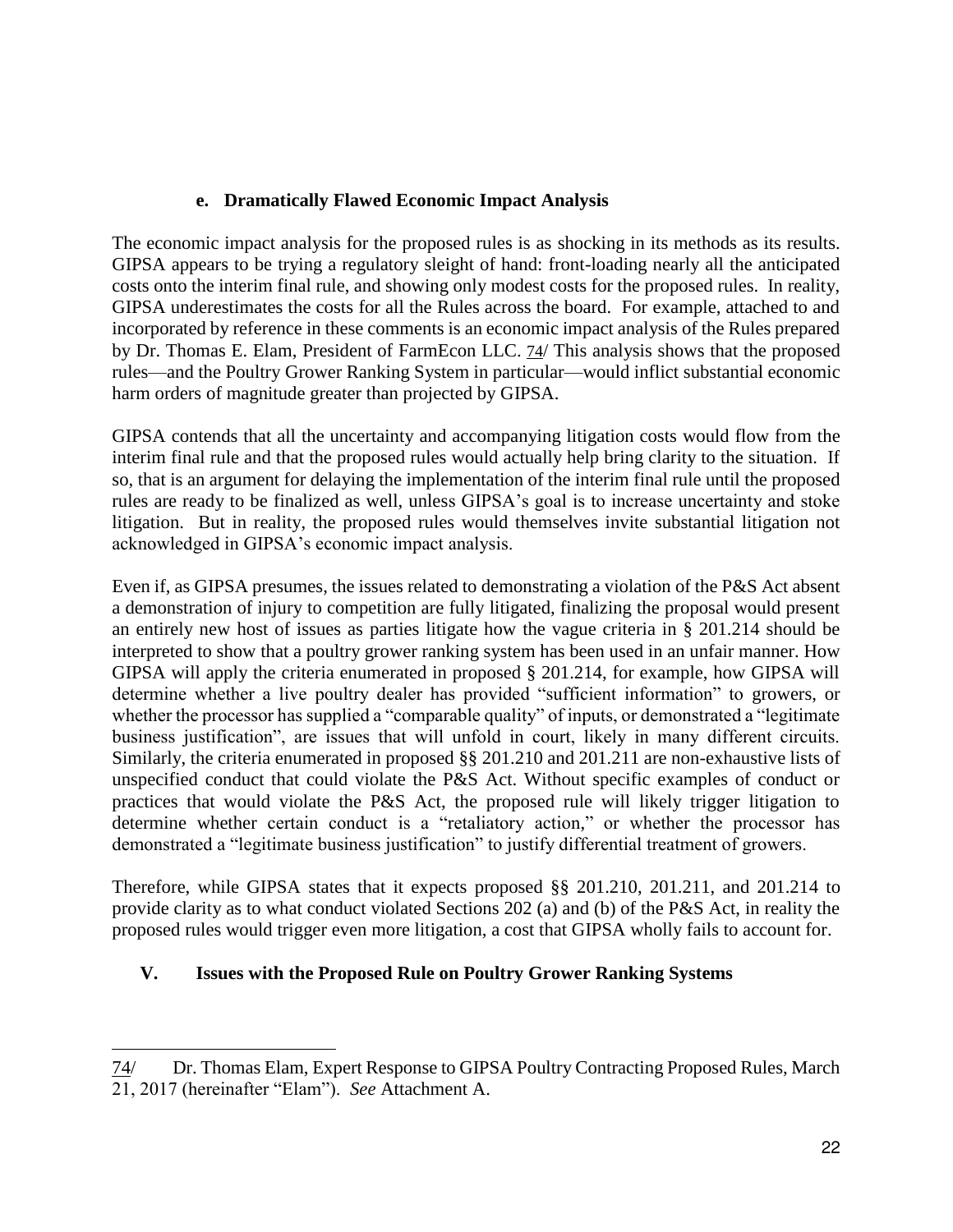In addition to the serious issues identified above—including the drastic economic impact and the legal necessity of showing injury to competition—the Poultry Grower Ranking System proposal suffers from a number of key problems.

## **f. GIPSA Misconstrues the Current Use of Poultry Grower Ranking Systems**

GIPSA misunderstands a key benefit of the contracting model—that processors are responsible for a number of inputs—as a supposed problem. But by assuming the responsibility for supplying chicks, medicine, and feed (and maintaining all of the infrastructure to do so), processors assume the overwhelming majority of risk due to volatility in input prices. The live poultry dealer bears the full risk of volatile feed ingredient prices, production risks inherent in producing baby chicks, costs risk of medication requirements, and the price risks in the finished chicken market. 75/ Data show that chicken processors insulate growers from approximately 97% of the economic risks associated with chicken production. 76/

For example, GIPSA's commentary and analysis implies that chicken farmers would be better off and would have more control over their businesses if they, not processors, were responsible for procuring feed. Quite to the contrary, processors are much better positioned to control this risk, and the current structure is to everyone's advantage. Processors have the size and scale to manufacture their own feed and to secure inputs at favorable prices. In only rare situations would it make economic sense for individual farmers to manufacture their own feed, and individual farmers buying feed on the open market would not be able to negotiate as favorable terms as processors can. Moreover, processors can manufacture or purchase feed specifically formulated to optimize the growth of the birds they place, resulting in better performance for chicken farmers. For example, over roughly the past decade, chicken feed costs have increased substantially as corn prices have skyrocketed. Chicken processors have absorbed these costs under the existing contract structure. Had they not, family farmers would have faced ever-increasing feed costs, would have risked acquiring inappropriate feed that affected their growing efficiency, and serious bankruptcy risks.

GIPSA's proposed rules seem designed to drive processors away from the current risk-sharing model and toward a model that could place more risk on the shoulders of farmers.

## **g. The Ranking System Requirements are Arbitrary and Capricious Based on the Record**

GIPSA alleges processors engage in various commercially impractical methods to manipulate the inputs provided to growers as a means of altering the performance of the growers. GIPSA proposes

 $\overline{a}$ 75/ Elam, 12.

<sup>76/</sup> Elam, 12, citing Knoeber, C.R. and W.N. Thurman, 'Don't Count Your Chickens…': Risk and Risk Shifting in the Broiler Industry, American Journal of Agricultural Economics, Vol. 77(3), p. 486-496, August, 1995.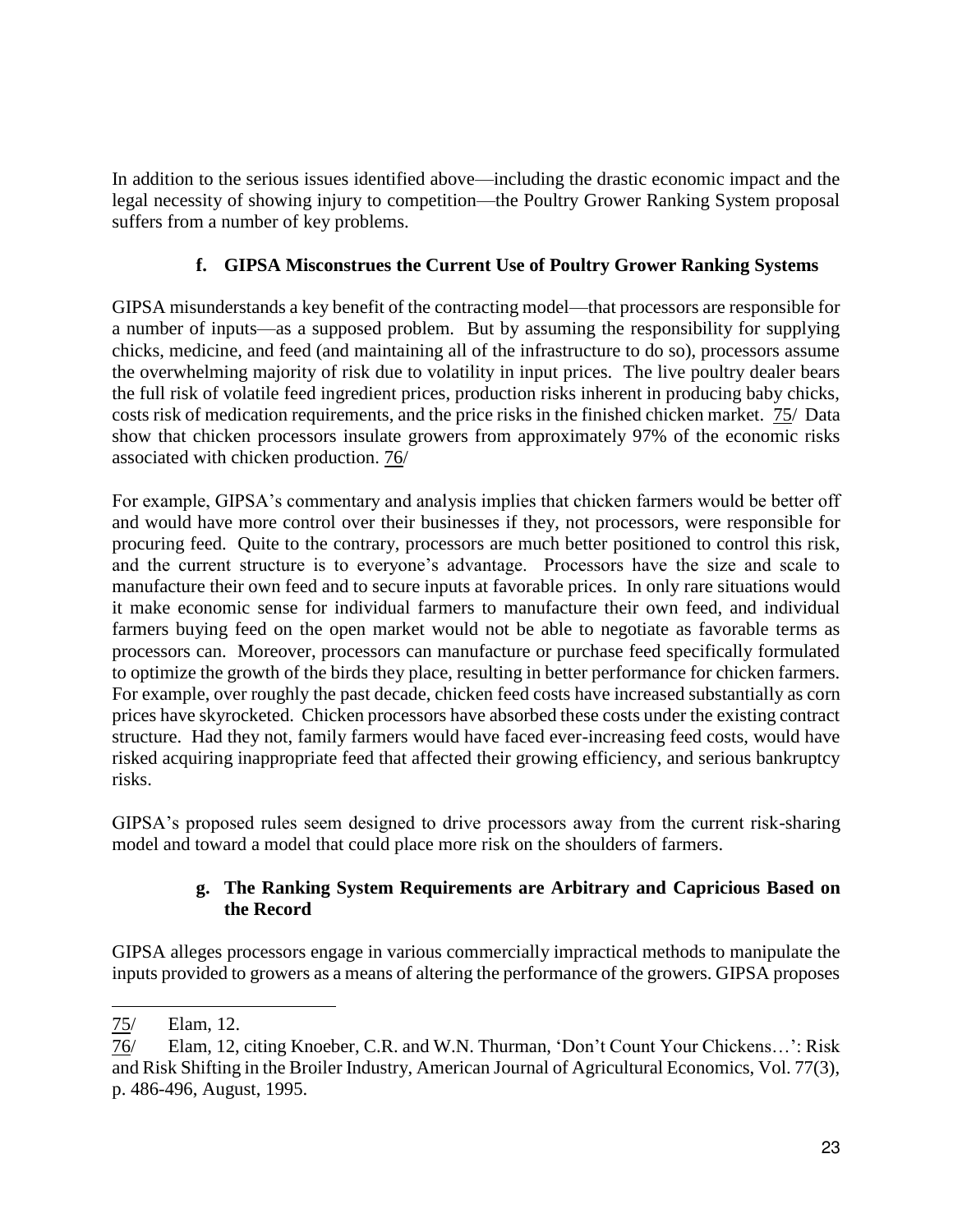a "Consistency Management System (CMS)" to track the inputs provided to growers including chicks, feed, and medication. GIPSA's own economic impact analysis recognizes that two of these inputs–feed and medication–cannot in practice be manipulated by processors. And while GIPSA alleges, but does not substantiate, that processors somehow segregate chicks by quality and distribute them in a way to impact grower performance, GIPSA offers no practical method for processors to remedy a grower receiving "inferior" quality of chicks. Further, GIPSA overlooks key economic incentives already in place in the market that strongly deter the type of behavior that GIPSA is concerned with.

GIPSA itself states that "live poultry dealers would not alter medication to such an extent that inferior medicine is consistently supplied to a grower," thereby recognizing that processors lack the incentive to provide medication to growers in a way that would impact growers performance. 77/ GIPSA points to this as a way of diminishing the cost to industry in maintaining a CMS that tracks medication. But in reality, GIPSA's observations simply underscore the arbitrariness of the requirement. In essence, GIPSA has concluded that medicine is not a factor that affects grower performance but nonetheless is expecting processors to account for medicine when evaluating grower performance. This is a classic example of rulemaking that is not based on reasoned fact finding.

Similarly, with respect to feed, GIPSA recognizes that the "process of the production and distribution of feed ensures consistency across the group of growers that receive the same batch of feed." 78/ Again, GIPSA makes this point to demonstrate that the cost to industry would be minimal to track feed quality supplied to growers, without recognizing that its statement demonstrates an absence of a problem and is an arbitrary requirement. If GIPSA has concluded that processors are not supplying feed of different quality to different growers, then requiring processors to track the quality of the feed supplied to growers is arbitrary and capricious as it is not based on reasoned facts in the record.

GIPSA alleges that the quality of chicks supplied by a live poultry dealer to a grower can vary in quality and states that live poultry dealers must "take action to ensure a poultry grower is not consistency supplied with inferior chicks." 79/ GIPSA has not provided any evidence that processors in fact distribute chicks to growers in a way to manipulate grower performance, nor has GIPSA even alleged a realistic way that processors might go about doing so. To distribute chicks in a malicious manner, processors would have to determine before the fact which chicks will prove inferior and to affect chick placements that are scheduled years in advance to target individual growers. Dr. Elam notes that "in practice growers receive chicks from breeder farm flocks that are scheduled years ahead of chick delivery to a grower," and that "even if an integrator wanted to segregate chick quality, the logistics would be difficult, and the results undependable." 80/ This

<sup>77/ 81</sup> Fed. Reg. at 92732.

<sup>78/ 81</sup> Fed. Reg. at 92732.

<sup>79/ 81</sup> Fed. Reg. at 92732.

<sup>80/</sup> Elam, 13.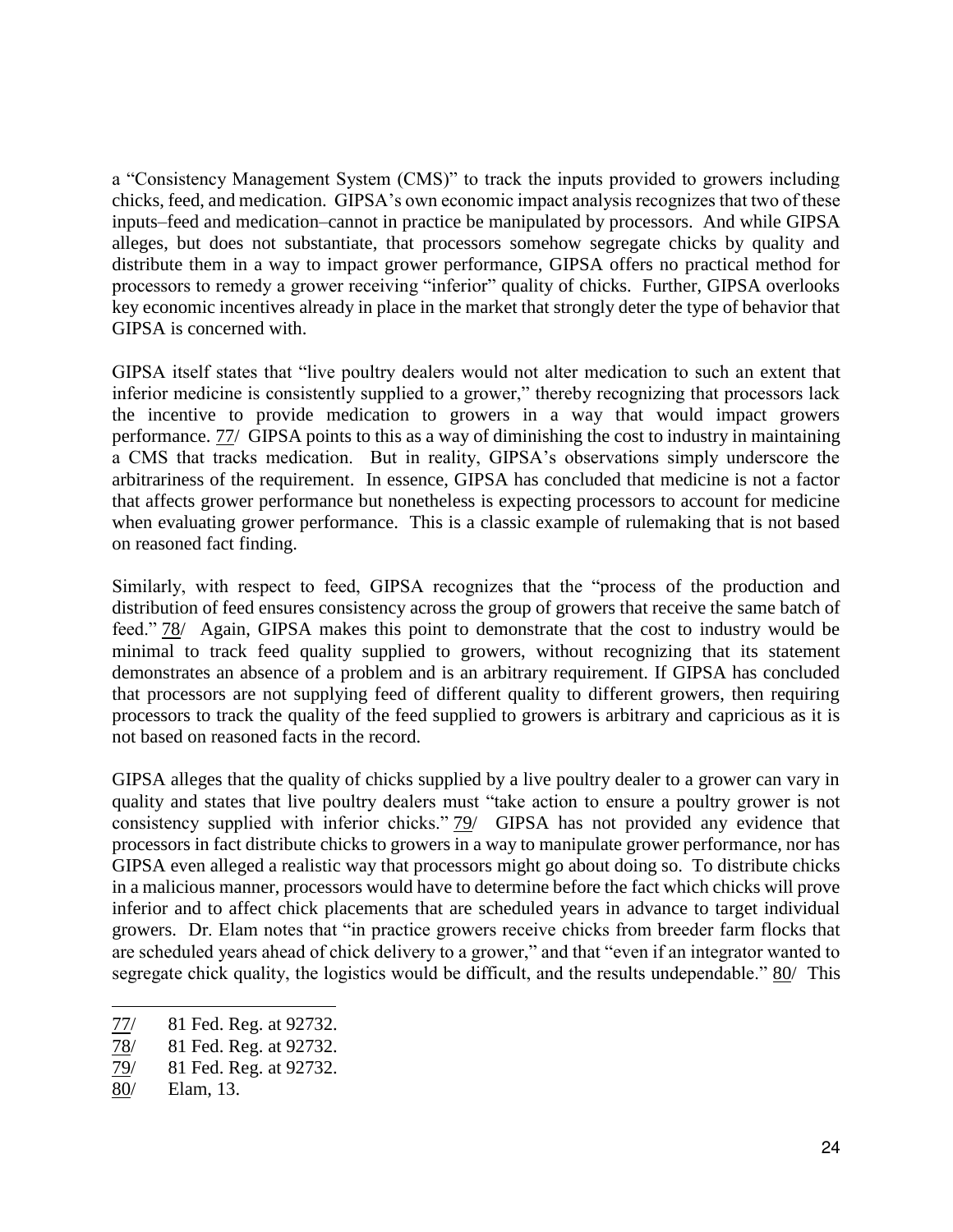demonstrates not only that there is no current problem of processors manipulating the chicks provided to growers to impact growers' performance, but also the difficulties processors would face if trying to set up such a system.

Because processors are practically limited in their ability to segregate chick quality, requiring processors to track the quality of chicks supplied to growers as a remedy for growers receiving inferior chicks is futile. Processors have not been shown to distribute chicks in a way that would manipulate grower performance, and GIPSA provided no such evidence in the proposal. GIPSA also offers no insight as to what would be considered an "inferior" quality of chick, or how processors could ensure they are not supplying inferior qualities of chicks to a particular grower. Therefore, requiring processors to maintain a CMS to track the quality of chicks supplied to growers is arbitrary and capricious, as doing so would only burden processors without changing any existing practices by processors, offering no benefits to growers.

Furthermore, GIPSA ignores strong economic and business incentives that would deter the complained of activity. Chicken processing plants are expensive to manage, and only provide a sufficient return on investment if they are kept operating at full capacity. If a processor were, as GIPSA alleges, manipulating a grower's performance through providing inputs or engaged in practices that would drive away growers, the processor would quickly find its plants being underutilized, and its business model unsustainable. The overwhelming need to keep processing plants stocked with birds deters any efforts to reduce growers' efficiency.

It is against the interest of live poultry dealers to diminish the incentives, or impair the ability of, growers to raise the best quality broilers possible. Furnishing low quality feed or chicks, which represent about 85% of the cost of raising chickens, would significantly increase the costs of chicken production. Furthermore, it would be almost impossible for poultry dealers to have sufficiently detailed knowledge of feed and chick quality to direct below-average inputs to selected growers. If a poultry dealer wanted to terminate a grower, furnishing low quality feed and chicks would be an expensive, self-defeating means of achieving that goal. Additionally, any random variability in the quality of feed and chicks would tend to average out over time, so that there is no long term impact on grower payments from any short term variations.

Because live poultry dealers have not been shown to distribute inputs like medication, feed, and chicks in a way that disadvantages certain growers, or that the processors even could distribute such inputs in a way that disadvantages growers, GIPSA's aim to provide "better sharing of information with growers and fairness in areas under a live poultry dealer's control" would result in no material benefits to growers and only impose additional costs on processors. 81/ The proposal is therefore arbitrary and capricious.

## **h. GIPSA has Failed to Demonstrate that Chicken Processors are Abusing Market Power through Poultry Ranking Systems**

 $\ddot{ }$ 

<sup>81/ 81</sup> Fed. Reg. at 92725.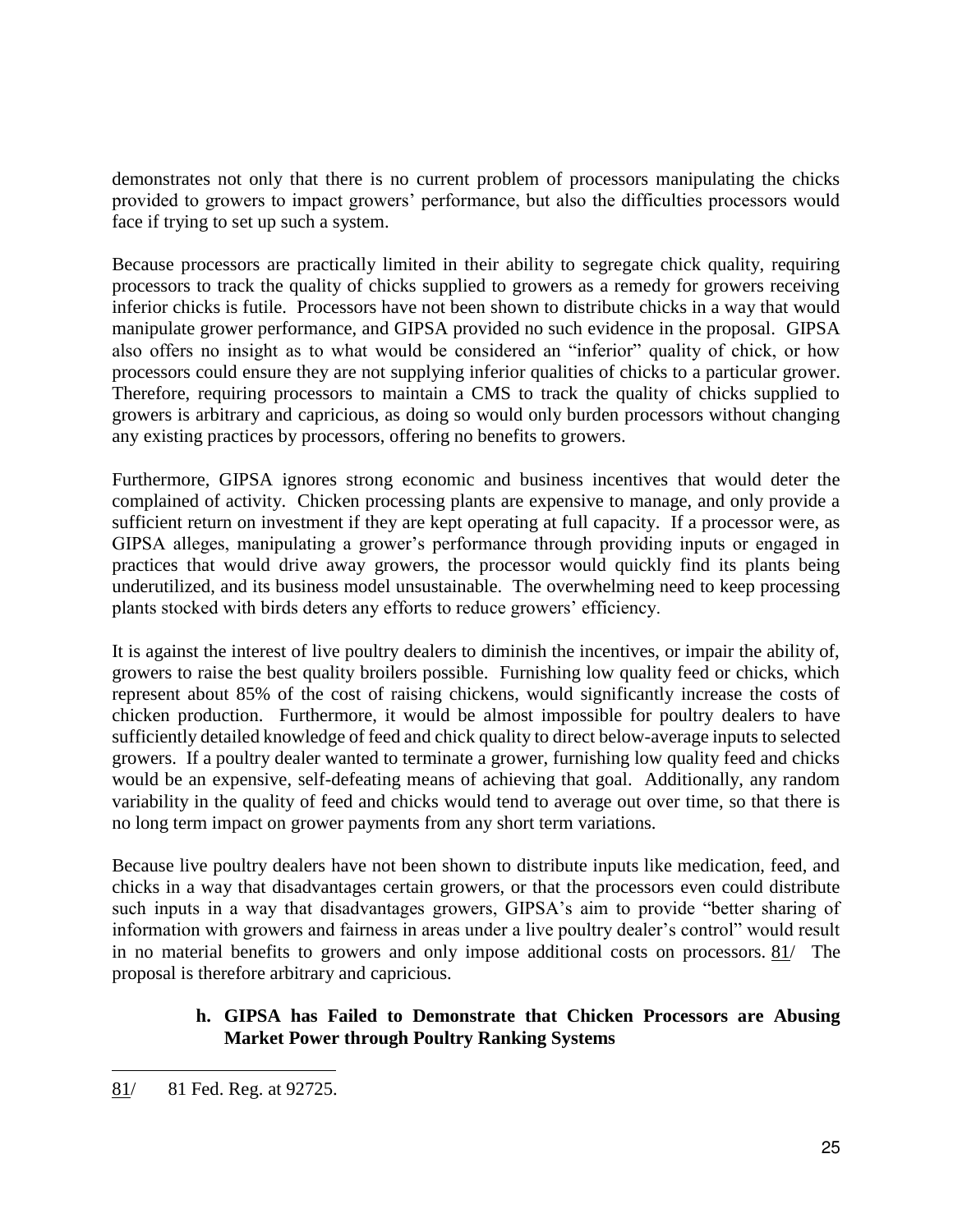Despite having pursued this rulemaking for seven years, GIPSA provides no concrete evidence of actual problems with the current poultry grower ranking system. The proposed rule, if finalized, would be arbitrary and capricious because it is not based on reasoned fact-finding and a welldeveloped agency record. Specifically, GIPSA's concerns about current poultry growing ranking systems are based only on an unknown number of complaints that may or may not have been verified. In fact, the current practices at issue do not compensate growers in an "unfair, unjustly discriminatory, or deceptive manner," as the agency avers. Rather, poultry grower ranking systems are an efficient and effective means of rewarding the best growers for performing above average and incentivizing poor growers to improve their performance, a balance that would be disrupted if GIPSA were to finalize the proposed rule. Absent evidence that processors are in fact engaging in exploitation of market power, withholding information from growers, or otherwise causing the market failure of hold-up, the proposed rule remains a poorly crafted solution in search of a problem.

GIPSA's proposed rule on poultry grower ranking systems relies on several unfounded assumptions as a basis for the proposal. One such rationale for the proposed rule is that live poultry dealers have "market power to force down prices for poultry growing services." 82/ GIPSA points to industry concentration as an indication of market power and the "limited ability a poultry grower has to switch to a different integrator." 83/ However, the market for chicken growers is relatively fluid and presents a number of choices for farmers.

To support its assertion about market power, GIPSA cites a survey of growers in which growers self-report about their integrator choice; however, even assuming the study accurately captures the number of growers with only one integrator choice, GIPSA's own data show that nearly 80% of growers have more than one integrator in their area. In other words, the vast majority of growers may choose between processors, and the vast majority of processors compete with each other for growers. A processor with a reputation for mistreating growers would quickly lose growers to its competitors and would have trouble attracting new growers. In fact, over 30 vertically integrated chicken processors compete for the best growers. Each of these companies relies on its contract farmers to supply its processing facilities with chickens, and none has an economic incentive to disrupt its own supply of chickens. 84/

The data show overwhelmingly that chicken farmers are not fleeing processors and that there is actually a long waitlist to become a chicken farmer. An NCC-commissioned study of growerprocessor dynamics showed that, in 2014, 6.8 percent of chicken farmers left their processors: 1.5 percent retired, meaning that at most 5.3 percent of chicken farmers left their processor with the

<sup>82/ 81</sup> Fed. Reg. at 92728.

<sup>83/</sup> *Id.* at 92728.

<sup>84/</sup> Elam, 1.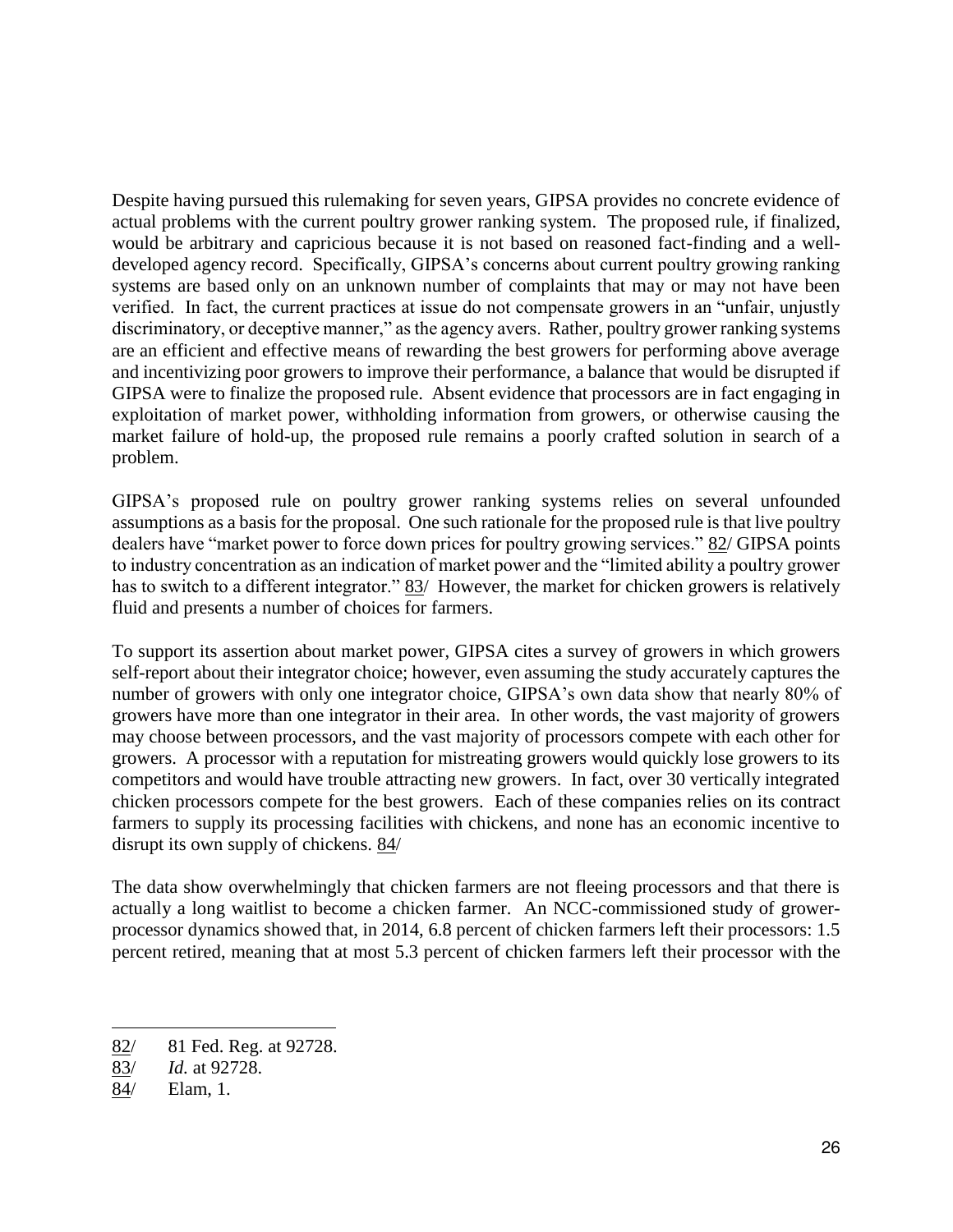possibility of having gone to another. 85/ In other words, even though nearly 80 percent of farmers according to GIPSA could have changed processors if unsatisfied with their business arrangement, only at most 5.3 percent did (and most of these likely did not change due to perceived mistreatment). Notably, only 0.9 percent of farmers had their contracts terminated by processors in 2014, an exceedingly low figure if processors were in fact using market power to retaliate against growers. These data reflect a market for chicken farming working well, with reasonably low turnover not out of line with that of the overall national job market (and in fact, lower).

Data also show that as of 2014, companies had more than 1,858 applications from people wanting to become chicken farmers, and another 610 open applications from existing chicken farmers wanting to expand their operations, indicating that there is substantial interest in entering into poultry growing. 86/ Put simply, most chicken farmers voluntarily maintain business relationships with their processors, and there is a long line of people wanting to expand their farming operations to include broiler production. This is evidence of a healthy market that farmers on the whole find desirable enough to stay in and to queue to get into.

GIPSA also asserts that processors provide growers with incomplete or asymmetric information on the expected revenue from a growing arrangement, preventing growers from making efficient investment decisions. 87/ Proposed 201.214(a) would allow GIPSA to consider whether a processor has provided a grower with sufficient information to make informed business decisions, including the anticipated number of flocks per year, the average gross income from each flock, and "any other information necessary to enable a poultry grower to calculate the expected income from the poultry growing arrangement." 88/ These criteria, however, are unreasonable, likely provide little actionable information, and if anything risk misleading farmers.

Existing contracts generally provide growers with information about the "base pay" (i.e., the expected pay rate with average grower performance) and a guaranteed minimum pay rate. These are the terms specified in the contracts and on which parties may rely. Parties typically do not contract for a minimum of flocks or a specific flock size, making this information of little use to a farmer. Providing information such as anticipated flock size could actually give farmers misleading information, causing them for example to make business decisions based on broad averages and not information specific to their situations. Moreover, a rational processor, fearing lawsuits based on growers disappointed they did not achieve the "expected income" from the growing arrangement, might elect to present this information based on extremely conservative estimates, rendering the information effectively useless.

l

<sup>85/</sup> Dr. Thomas E. Elam, Live Chicken Production Trends, 5., *available at* [http://www.nationalchickencouncil.org/wp-content/uploads/2016/04/Live-Chicken-Production-](http://www.nationalchickencouncil.org/wp-content/uploads/2016/04/Live-Chicken-Production-FARMECON-LLC-FINAL-April-2016.pdf)[FARMECON-LLC-FINAL-April-2016.pdf.](http://www.nationalchickencouncil.org/wp-content/uploads/2016/04/Live-Chicken-Production-FARMECON-LLC-FINAL-April-2016.pdf)

<sup>86/</sup> *Id.* at 4.

<sup>87/</sup> *Id.* at 92729.

<sup>88/ 81</sup> Fed. Reg. 92723, 92740 (Dec. 20, 2016) (proposed § 201.214(a)).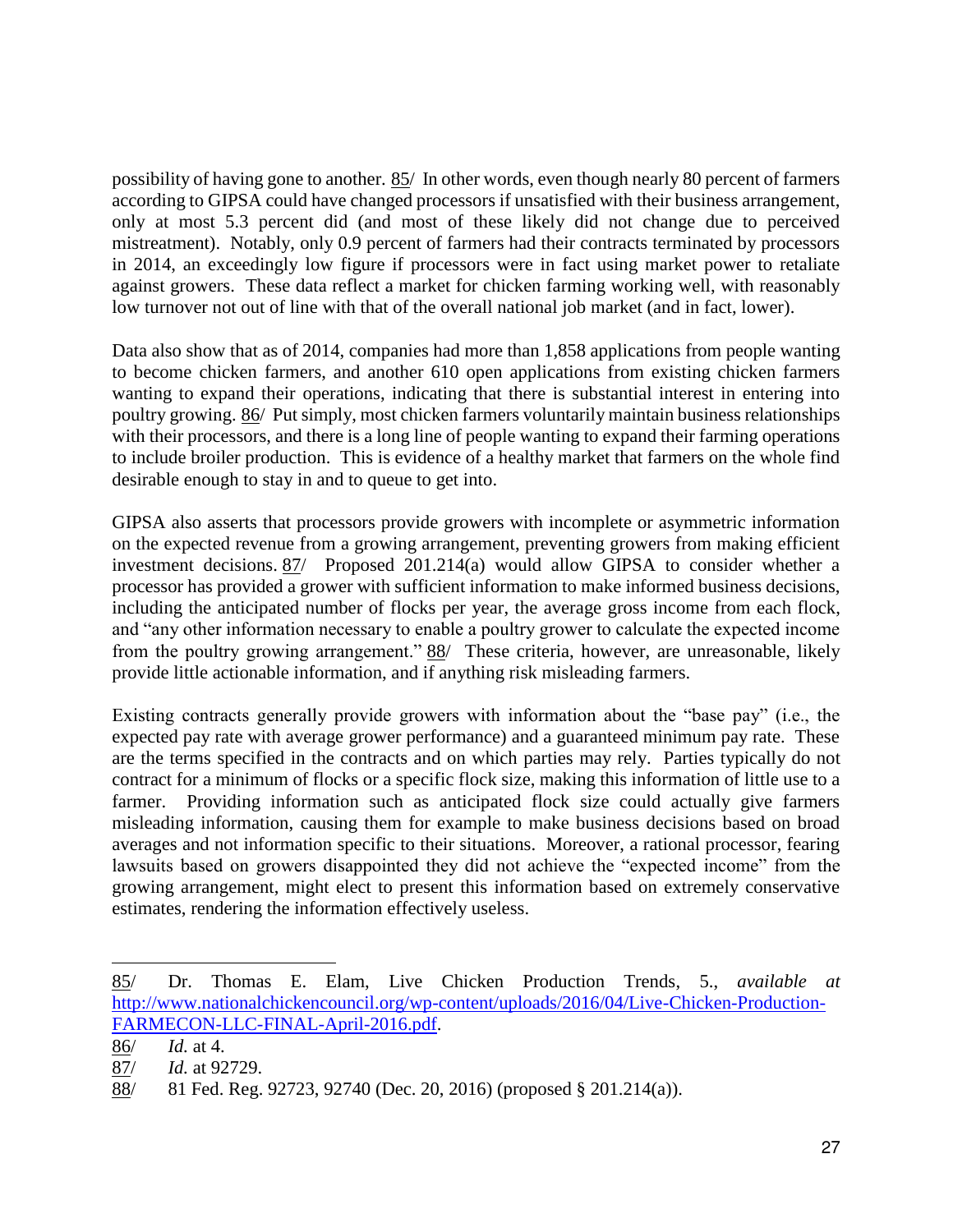Finally, GIPSA identifies hold-up as a potential source of market failure in poultry growing arrangements. 89/ GIPSA has not supplied any data indicating the prevalence of live poultry dealers refusing to place a flock based on a grower's unwillingness to make a capital investment upgrade. Practically, if a live poultry dealer engaged in such a practice, the broiler flock that was to go to a grower would either need to be destroyed or diverted to another grower's house. 90/ Proceeding in this manner would be inefficient for the live poultry dealer, as production could be interrupted, causing lost sales and lost profits for the live poultry dealer. 91/ Again, absent evidence that integrators are engaging in this practice and that such a practice is an economically significant issue for the growers, GIPSA's proposed § 201.214 remains a solution in search of a problem. In fact, the current system where integrators often pay premiums for efficiencies resulting from housing improvements made by the grower is the most efficient way to ensure the market is operating as intended. If a grower were unwilling to make improvements, and performance and pay suffers relative to growers willing to make such improvements, then the system is operating as intended. 92/ Without a mechanism to provide incentives for upgrading housing, there would be under-investment and slower efficiency gains. 93/

### **i. The Proposed Rule Will Have Substantial Negative Economic and Business Consequences**

The proposed rule on poultry grower ranking systems would likely result in an inefficient system of poultry growing that would be fundamentally unfair to the best growers and would decrease incentives for quality and innovation. It would be arbitrary and capricious for GIPSA to adopt the proposed rule regarding poultry grower ranking systems because the regulation would protect inefficient growers and penalize the best growers.

Quite simply, GIPSA's proposal to overhaul the live poultry grower ranking system could take money out of the pockets of the most progressive, competitive, and efficient growers and redistribute it to less competitive and efficient growers. GIPSA's proposed rule in effect would require all growers to be ranked in settlement groups with other growers with like house types. This would prohibit companies from settling premium house growers against conventional house growers. Such a practice would hurt the premium house growers who invested in upgrades, making it more difficult for growers to obtain financing for upgrades going forward, while benefitting only the growers that are not willing to invest in upgrades. For example, if a grower chose to upgrade his house, he would now have his performance compared to only the other growers with upgraded houses, making it less likely that he will perform above average at settlement, effectively eliminating the incentives and reward for improving his capabilities.

<sup>89/ 81</sup> Fed. Reg. at 92729.

<sup>90/</sup> Elam, 6.

<sup>91/</sup> Elam, 6.

<sup>92/</sup> Elam 13.

<sup>93/</sup> Elam, 13.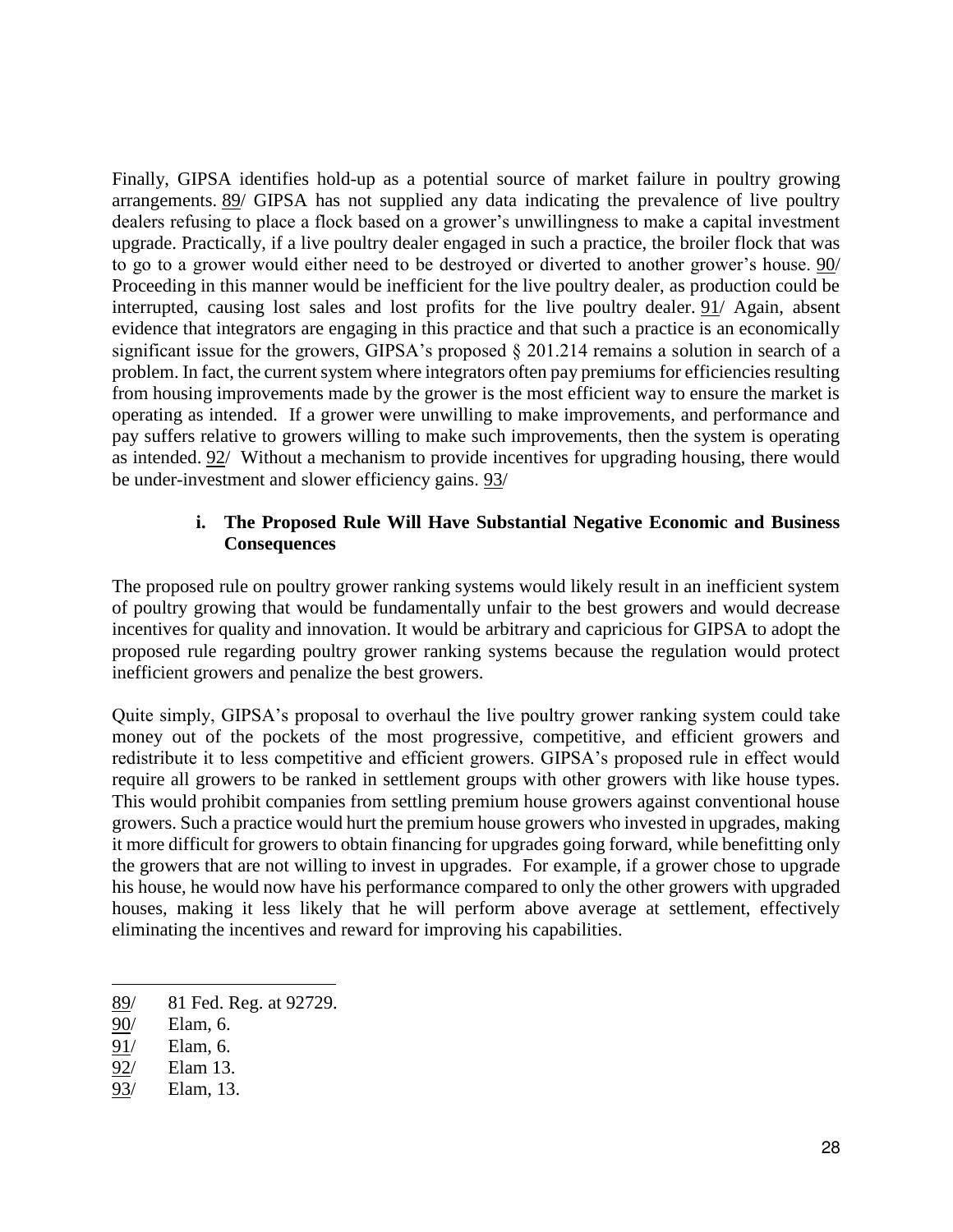The American chicken industry is extremely competitive worldwide, due in large part to efficiencies and innovation driven by the current contracting system. GIPSA risks increasing costs, reducing efficiencies, and stifling benefits, without any corresponding benefits to growers or processors. This would make American chicken farmers less competitive against growing international competition, ultimately placing at risk the very family farmers GIPSA claims to be trying to protect.

#### **VI. Issues with the Proposed Rule on Unfair Practices and Undue Preferences**

In addition to the issues identified above, the proposed rule on unfair practices and undue preferences suffers from several key issues.

- Proposed § 201.210 defines "retaliatory action or the threat of retaliatory action" as including any "unjust discrimination." This definition is circular and provides no guidance whatsoever to processors or growers about what specific actions are considered retaliatory or constitute unjust discrimination. Such a definition is virtually assured to be litigated to determine whether specific practices or actions would meet this definition, adding to the cost of the rule, and rendering the proposed rule unconstitutionally vague.
- For proposed § 201.211, GIPSA explains that a "reasonable basis" necessary for terminating a contract with a grower who violated a law might be a governmental finding or allegation of wrongdoing. This provision would make it unreasonably difficult to sever business ties with a bad actor, and could even force a processor to stand by a grower known to be violating the law while a protracted government investigation takes place, if an agency even has the awareness, resources, and inclination to investigate the alleged violations.
- In addition to being vague, some criteria in proposed  $\S 201.211$  are overly broad. For example, the provision preventing processors from treating growers differently because of lawful communications could force processors to maintain business relations with a grower who engages in extremely distasteful but nonetheless lawful speech, such as hate speech.

\* \* \*

In conclusion, for the reasons stated herein, GIPSA should not adopt the interim final rule or proposed rules. We request that GIPSA withdraw the interim final rule and proposed rules altogether. Thank you for your consideration.

Respectfully submitted,

with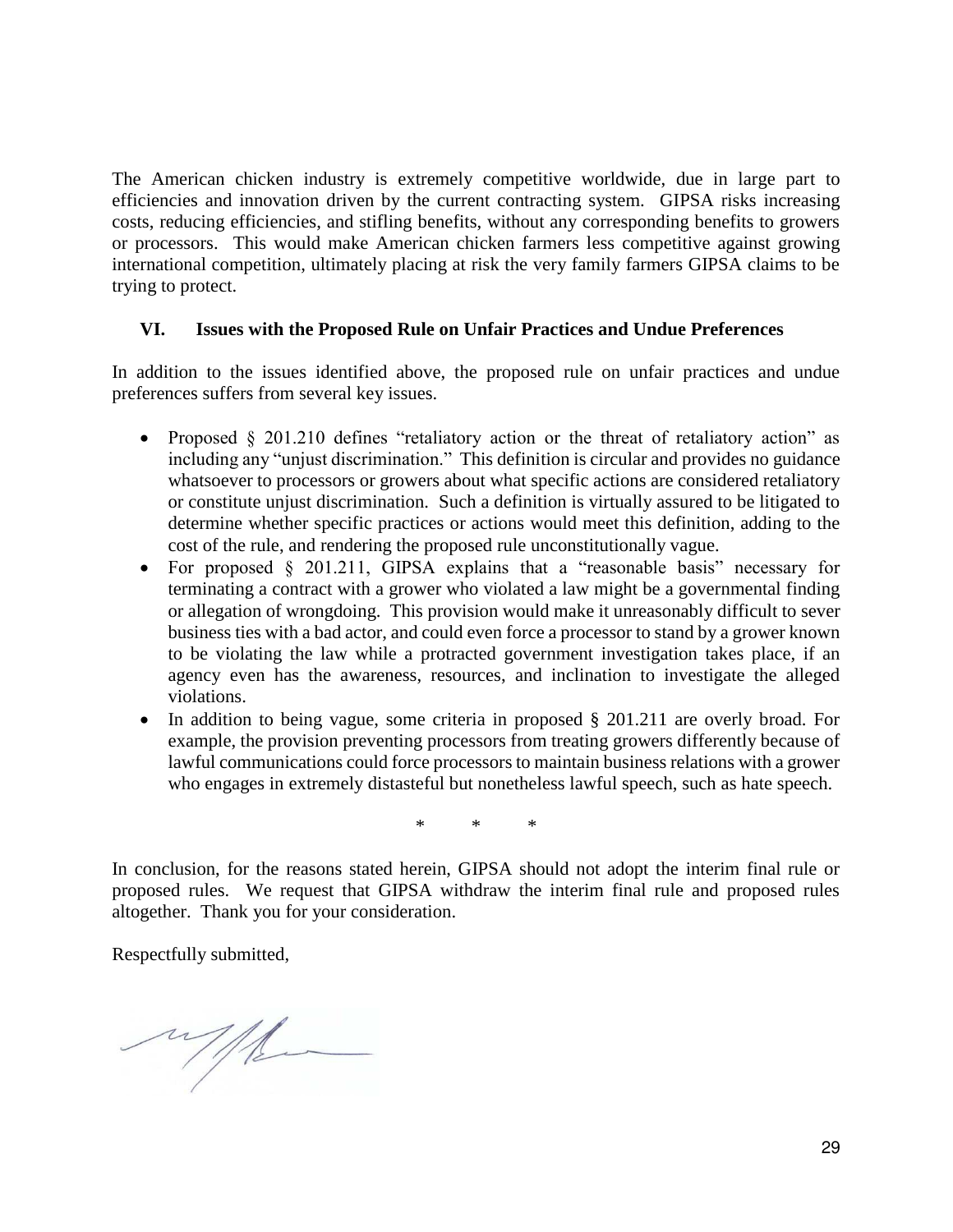Michael Brown President National Chicken Council

Attachments

Attachment A – Dr. Thomas Elam, Expert Response to GIPSA Poultry Contracting Proposed Rules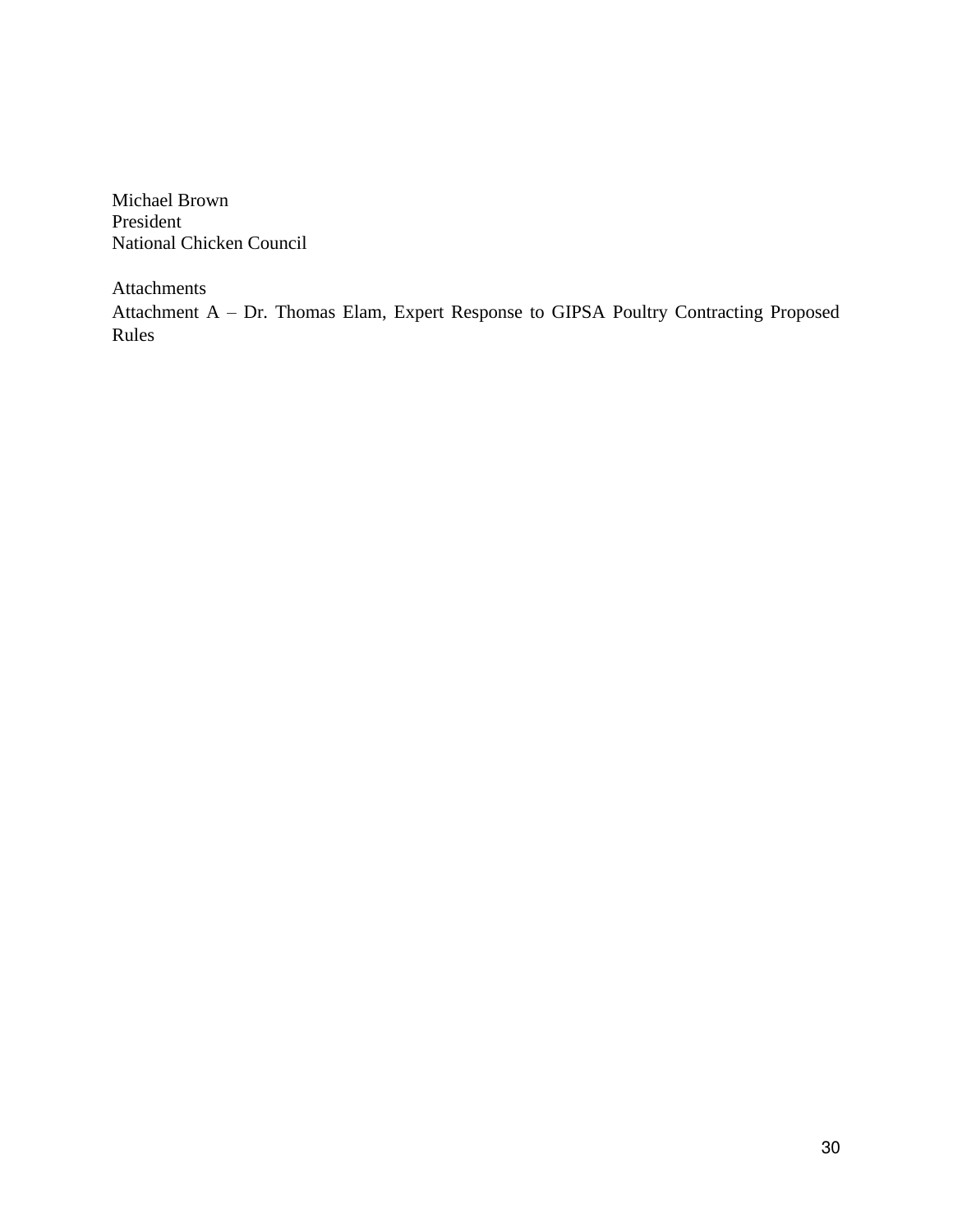**Attachment A – Dr. Thomas Elam, Expert Response to GIPSA Poultry Contracting Proposed Rules**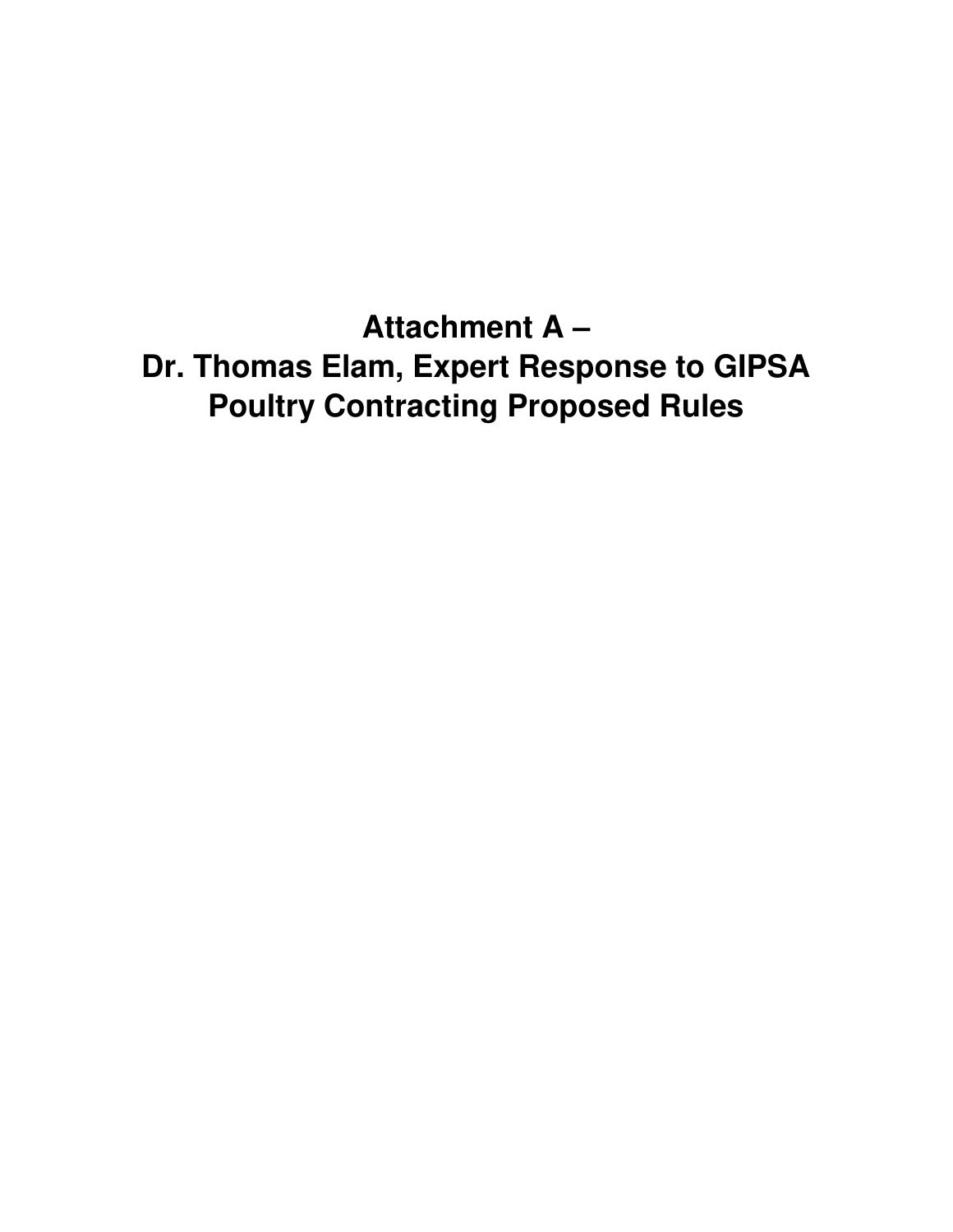# **Expert Response to GIPSA Poultry Contracting Proposed Rules**

Dr. Thomas Elam, FarmEcon LLC, March 21, 2017

**Summary:** USDA's Grain Inspection, Packers and Stockyards Administration (GIPSA) has revised their 2010 proposed rulemaking <sup>i</sup> pertaining to contract grower arrangements, and resubmitted for public comment ii iii iv. While the revised rules are substantially simplified and different from the 2010 version, they still fall far short in several areas. In general, GIPSA has:

- Ignored key information contained in a heavily cited USDA study that would partially contradict their assertions that the proposed rules are required to balance the bargaining power of contract growers.
- Alleged a lack of local competition for grower services as a structural problem in grower pay rates, but not proposed rules that would address the alleged issue.
- Not fully accounted for the potential impact of the proposed rules on long term productivity gains in chicken production.
- Relied on unsubstantiated grower complaints and grower-supplied data without verification from GIPSA investigation or third party sources.
- Made other allegations that are not well-defined and supported by third party sources.
- Proposed extensive changes in grower ranking systems without demonstrating that the new system is required, or would be effective in addressing issues raised.
- Calculated proposed rule costs relying on assumptions that are not based on real world costs, but rather national averages and assumed man-hours.

Contrary to GIPSA assertions, the proposed rules could reduce innovation rates, open the door for potential additional litigation, add costs, and likely have little impact on overall grower pay.

## **Market Structure and Competition for Grower Services**

GIPSA states as a rationale for the proposed rules that integrators have "market power to force prices for poultry growing service below competitive levels." One mechanism for this alleged market power is stated as a lack of competition for growers in areas where there is only one integrator that contracts for live chicken grower services.

GIPSA presents no evidence to demonstrate that that there is a widespread issue of returns below an undefined "competitive level" in their proposal. Assuming GIPSA is correct, integrators would have difficulty recruiting new growers. Existing growers would be leaving due to financial distress. No evidence is presented to support this allegation, nor do the proposed rules address alleged market power arising from lack of grower ability to switch integrators.

A 2014 USDA study <sup>v</sup> (the MacDonald study) cited heavily by GIPSA states that paying growers below market rates would make it difficult to attract growers for both new capacity and to replace retiring growers. Evidence from the long history of live broiler production growth (see figure 4 below), most of which is contracted to independent growers, strongly suggests that growers do receive a competitive rate of return sufficiently high to encourage investment.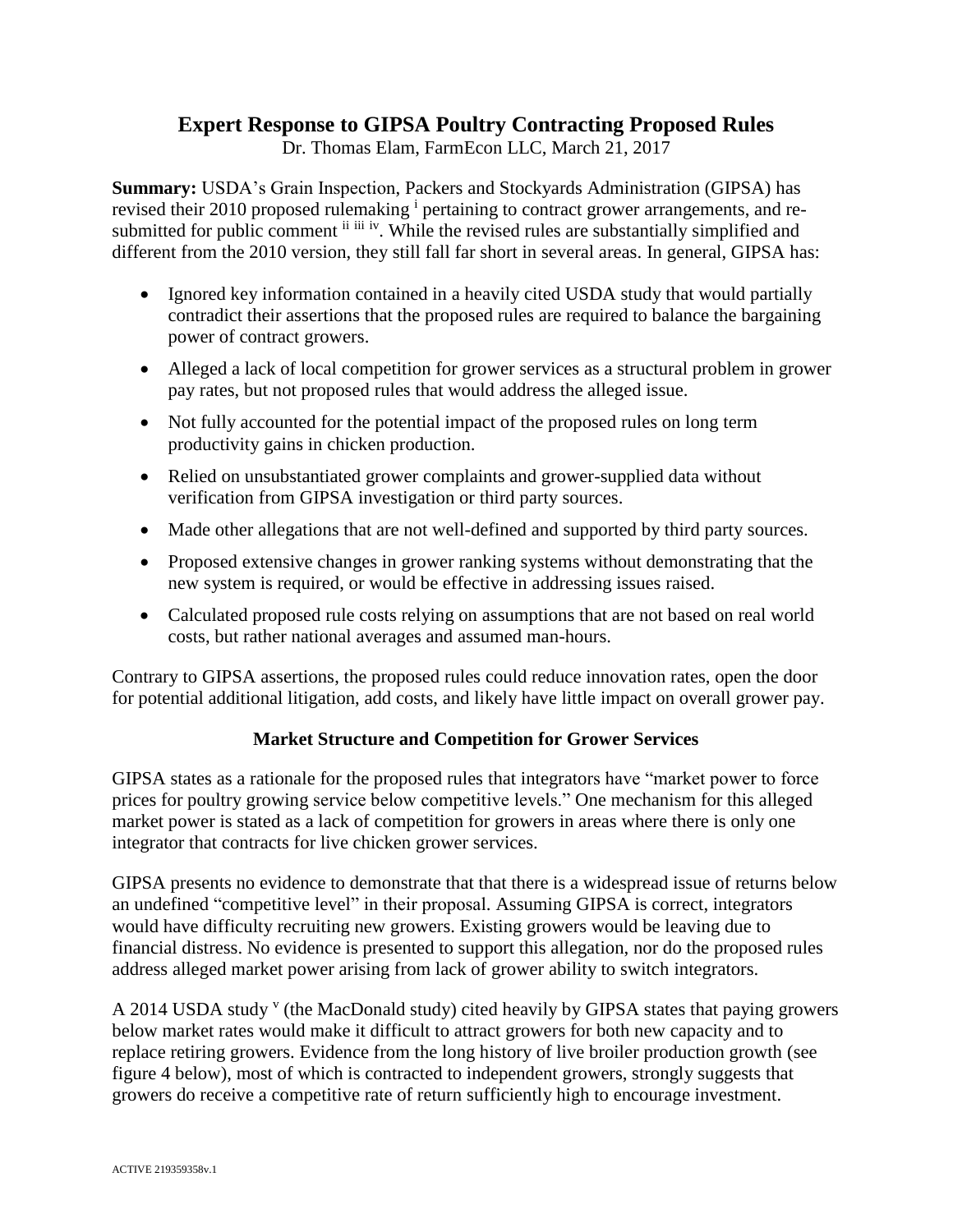The USDA MacDonald study further states "The need to attract new growers may limit integrators' ability to exercise market power over other growers. One way to exercise that market power would be to reduce the payments made to growers. But if that reduction keeps new growers away, and if foregoing new growers means operating processing plants at less than full capacity, then reducing contract fees may not prove profitable for integrators." (page 30)

The USDA study cited above relied upon a grower survey. Growers responding to a USDA survey may have had an incentive to overstate their dependence on a single integrator, and understate their ability switch dealers. No independent third party evidence is presented to validate the survey responses. Logically inconsistent, 7% of the farms self-reported that they had only one integrator in their area, and also reported they could switch to another integrator.

As shown in table 1 below, assuming the study data does represent the percentage of growers with only one integrator alternative, almost 80% have more than one integrator in their area (page 30).

| Broiler production, by number of integrators |       |                                     |       |    |  |  |  |  |  |
|----------------------------------------------|-------|-------------------------------------|-------|----|--|--|--|--|--|
| Integrators in<br>Grower's Area              | Farms | Can change to<br>another integrator |       |    |  |  |  |  |  |
| <b>Number</b>                                |       | Percent of farms                    |       |    |  |  |  |  |  |
|                                              | 21.7  | 23.4                                | 24.5  | 7  |  |  |  |  |  |
| 2                                            | 30.2  | 31.9                                | 31.7  | 52 |  |  |  |  |  |
| 3                                            | 20.4  | 20.4                                | 19.7  | 62 |  |  |  |  |  |
| 4                                            | 16.1  | 14.9                                | 14.8  | 77 |  |  |  |  |  |
| >4                                           | 7.8   | 6.7                                 | 6.6   | 71 |  |  |  |  |  |
| Refused                                      | 3.8   | 2.7                                 | 2.7   | na |  |  |  |  |  |
|                                              | 100.0 | 100.0                               | 100.0 |    |  |  |  |  |  |

**Table 1** 

GIPSA fails to acknowledge that if there are at least two integrators a significant portion of farms have the option to change integrators. Even if a particular grower cannot switch integrators, this high level of potential switching among all growers represents a very real competitive threat to integrators if growers are not satisfied with their current arrangements. A total of 7,626 of the 15,345 farmers, or 50%, responding to this question indicated that they could switch to another integrator.

Other evidence presented in the MacDonald study (page 32) suggests that growers with only a single integrator in their area benefit from longer contracts. As shown in the next table, across "years producing broilers", the average grower contract length with only one integrator in their area is consistently higher than the contract length for two or more integrators.

For relatively new growers with 0-5 years in the business the average contract is 84 months for one integrator compared to only 29 for more than 3 integrators. If there was abuse of market power on the part of the integrator we would expect to see the opposite contract length pattern. Geographically isolated integrators would need to grant only relatively short contracts, and use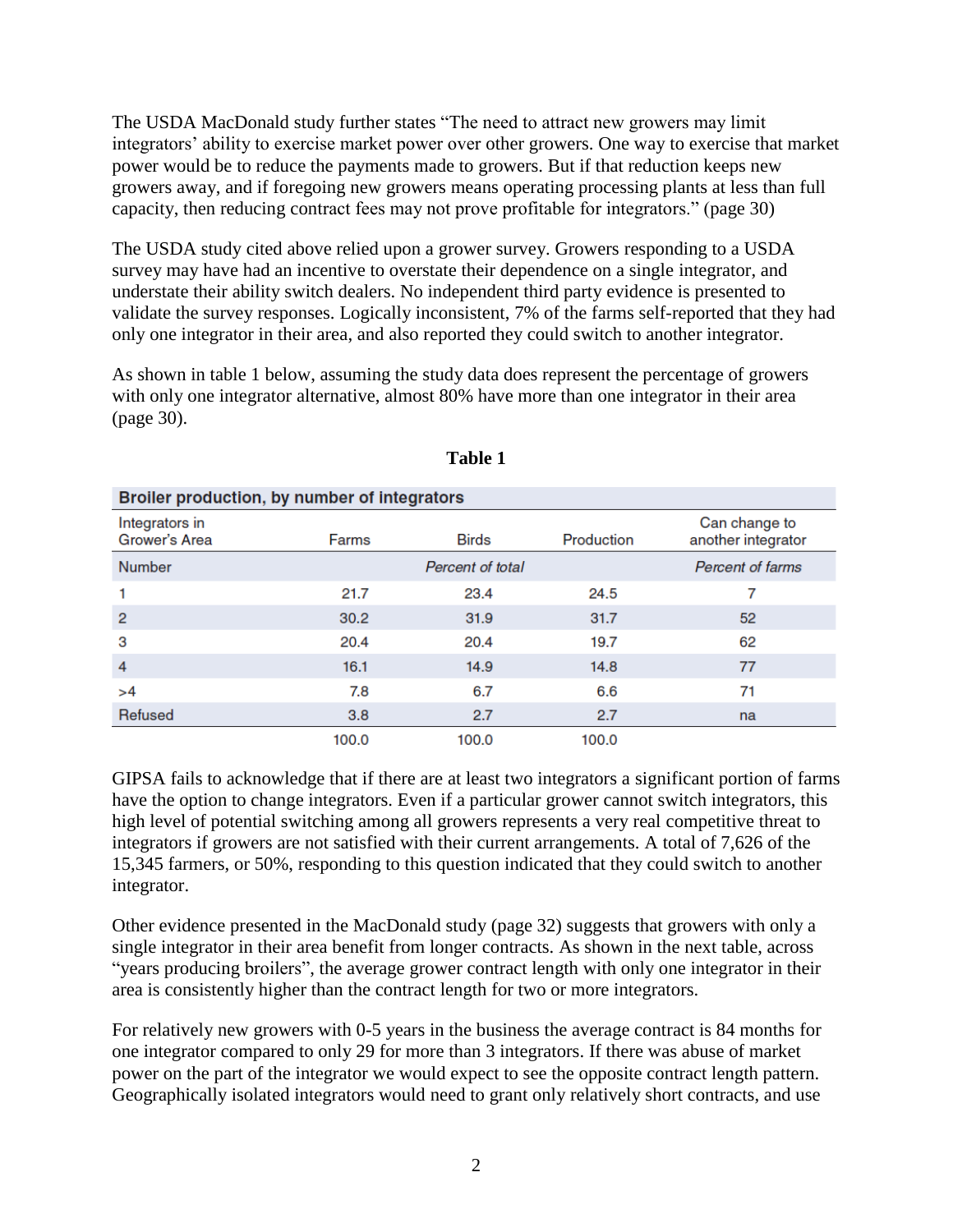frequent renewals to threaten termination. Integrators with nearby competition could want longer contracts to tie up production, and prevent growers from switching.

This evidence is clearly not consistent with integrator abuse of market power. Apparently, integrators in isolated locations feel compelled to give their growers longer contracts, and growers want longer contracts than is the case where there are more alternatives. Growers faced with alternatives get shorter contracts that offer the opportunity to switch integrators more often.

Also, geographically isolated integrators have no short-term options if they lose a grower. Any growers lost to termination or retirement would be replaced by a new grower, a process that can take months. In the meantime, the production from the lost grower is lost to the integrator. There is a stronger incentive to maintain existing growers when there are no other growers that can be enticed to switch than is the case where there are other integrators in the area.

|                          |         |          | Years producing broilers (operation)               |                |
|--------------------------|---------|----------|----------------------------------------------------|----------------|
| Number of<br>integrators | $0 - 5$ | $6 - 10$ | $11 - 19$                                          | >19            |
|                          |         |          | Mean contract duration (months)                    |                |
| $\mathbf{1}$             | 84      | 52       | 47                                                 | 40             |
| $\overline{2}$           | 51      | 36       | 39                                                 | 26             |
| $\overline{3}$           | 44      | 30       | 29                                                 | 26             |
| >3                       | 29      | 33       | 21                                                 | 11             |
|                          |         |          | Contract is less than 12 months (Percent of farms) |                |
| $\mathbf{1}$             | 27      | 36       | 54                                                 | 64             |
| $\overline{2}$           | 59      | 64       | 61                                                 | 71             |
| 3                        | 50      | 70       | 66                                                 | 70             |
| >3                       | 62      | 63       | 78                                                 | 89             |
|                          |         |          | Contract exceeds 59 months (Percent of farms)      |                |
| $\mathbf{1}$             | 63      | 48       | 42                                                 | 26             |
| $\overline{2}$           | 36      | 24       | 25                                                 | 12             |
| $\mathbf{3}$             | 28      | 22       | 17                                                 | 18             |
| >3                       | 13      | 19       | 12                                                 | $\overline{4}$ |

### **Table 2**

Source: USDA Agricultural Resource Management Survey, 2011, version 4. Contract growers only.

The GIPSA ranking proposal  $\frac{1}{11}$  cites a 2006 statistic in the MacDonald study showing growers with only 1 integrator in their area received 8 percent less per pound than growers with 4 or more local integrators and 4 percent less than those with 2 or 3 integrators (page 30). Table 2 provides a partial explanation for the difference. The growers with only one integrator in their local area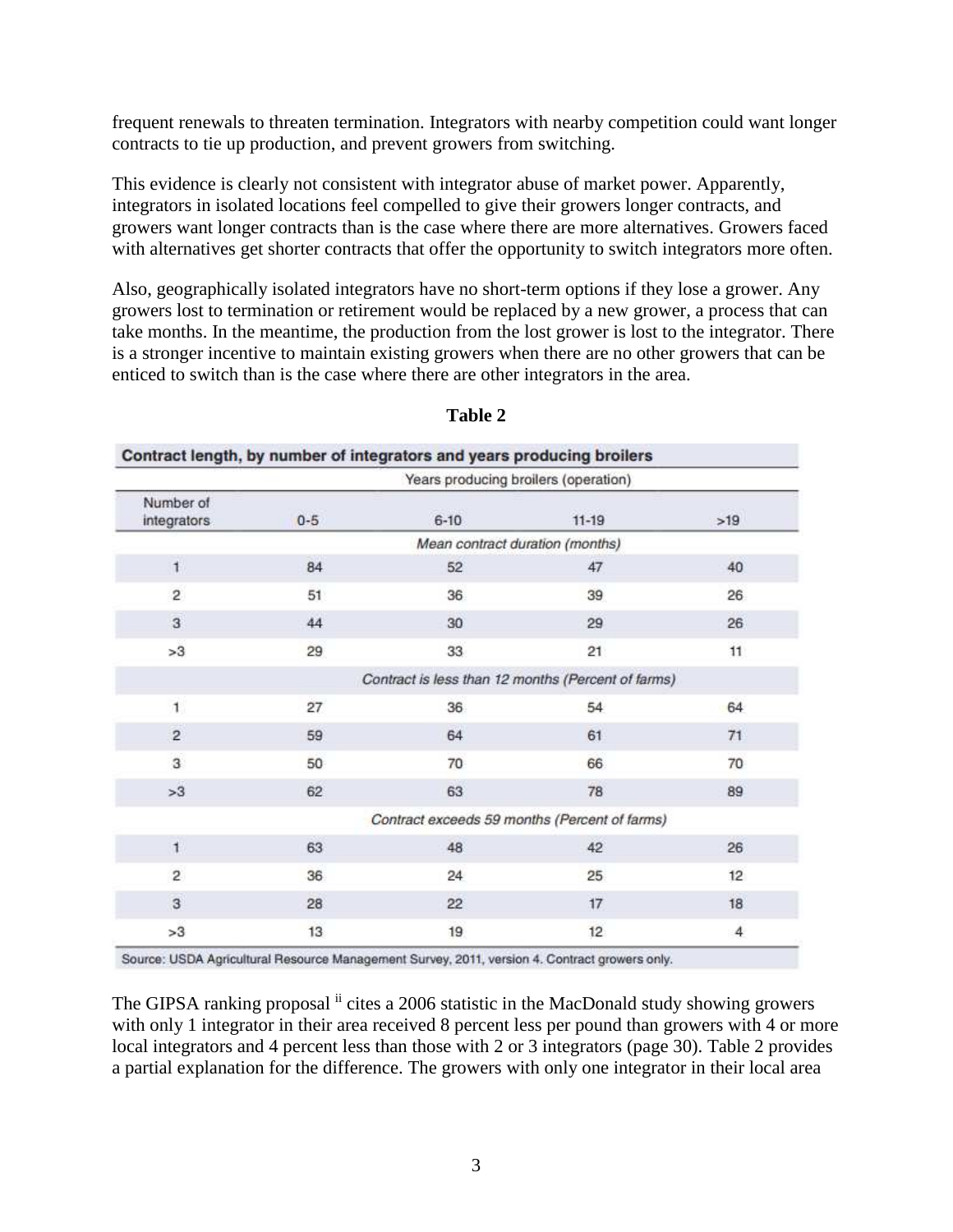receive substantially longer contracts compared to growers in all other areas. Growers with 2 or 3 integrators generally get longer term contracts than those with more than 3.

Finally, the proposed rules do not address the geographic structure of live chicken production. No remedy is presented for increasing the number of integrators potentially competing for growers in a local area.

#### **Broiler Grower Income**

The 2014 MacDonald study also showed 2011 broiler grower household income exceeded all household mean and median income, and was about the same as all farms. (page 42) There were significant differences in broiler grower household income based on the number of broiler houses operated. Growers with 5 or more broiler houses had household incomes that greatly exceeded all farms and all households. (table 3)

|                          |         |         | Annual 2011 Household Income (\$) |                 |
|--------------------------|---------|---------|-----------------------------------|-----------------|
| Household category       | Mean    | Median  | 20th Percentile                   | 80th Percentile |
| All U.S. households      | 72,812  | 50,504  | 20,262                            | 101,582         |
| All U.S. farm households | 87,288  | 57,050  | 24,201                            | 114,417         |
| All contract growers     | 86,883  | 68,445  | 18,782                            | 143,294         |
| By number of houses      |         |         |                                   |                 |
| 1-2 houses               | 61.174  | 45,199  | 7.865                             | 106,706         |
| 3-4 houses               | 77,998  | 65,050  | 18,782                            | 127,187         |
| 5-6 houses               | 98,392  | 85,159  | 27,069                            | 158,326         |
| 7 or more houses         | 157,343 | 119,363 | 42,302                            | 269,112         |

#### **Table 3**

Sources: USDA Agricultural Resource Management Survey, 2011, version 4, and U.S. Census Bureau, Current Population Reports P-60, Income Poverty and Health Insurance Coverage in the United States: 2011.

To the extent that broiler grower household income is less than national averages for farms and all households it appears to be attributable to scale of operation and lack of additional farm and non-farm income sources. Growers with one or two houses had  $20<sup>th</sup>$  percentile household incomes that were substantially less than national averages. However, even these small broiler operations had 80<sup>th</sup> percentile incomes that were greater than the national average, and almost as large as all farms. It appears that a diversified farming operation with 1-2 broilers houses and additional income sources can generate substantial household income.

Farming returns in general are meager and volatile. From 1990 to 2016 the current net income to equity ratio averaged only 2.0%  $\rm{v}$ <sup>i</sup>. The maximum was 3.48% in 2012 and the minimum -0.07% in 2002. That there are some broiler growers with meager  $20<sup>th</sup>$  percentile household incomes is to an extent the result of generally poor farm returns, not a differentiating feature of broiler production.

Volatility of broiler grower income is also a symptom of general farming returns volatility.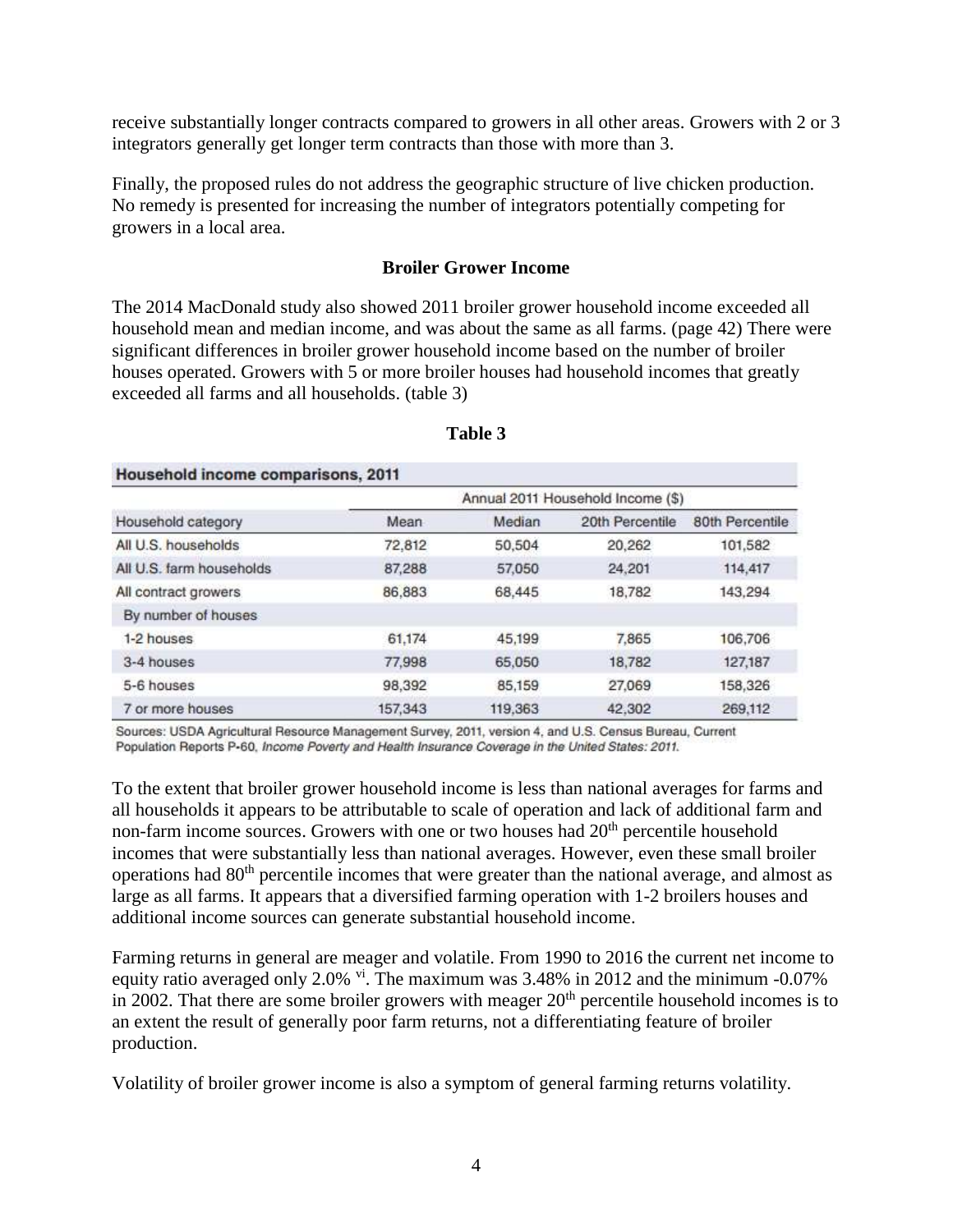



The MacDonald study breaks out 2011 broiler operations by number of houses. (page 16) Table 4 below shows this breakout. Farms with 1 or 2 broiler houses accounted for 23.7% of the total farms and 86.3% had 3 or more. Farms with 3 or more houses earned mean and median household incomes that exceeded the U.S. all household income.

| Size distribution of broiler operations, 2011 |                  |                         |                |                    |  |  |  |  |  |
|-----------------------------------------------|------------------|-------------------------|----------------|--------------------|--|--|--|--|--|
| Item                                          | Farms            | <b>Broilers removed</b> | Pounds removed | Capacity (sq. ft.) |  |  |  |  |  |
| All farms                                     | 15,468           | 7,868 million           | 45,921 million | 1,265 million      |  |  |  |  |  |
| Houses on farm                                | Percent of total |                         |                |                    |  |  |  |  |  |
| $1 - 2$                                       | 23.7             | 10.2 <sub>2</sub>       | 9.5            | 9.6                |  |  |  |  |  |
| $3 - 4$                                       | 44.3             | 37.3                    | 37.6           | 38.2               |  |  |  |  |  |
| $5 - 6$                                       | 20.3             | 26.8                    | 27.0           | 26.8               |  |  |  |  |  |
| $7 - 8$                                       | 5.9              | 10.5                    | 10.6           | 10.8               |  |  |  |  |  |
| $9 - 10$                                      | 2.1              | 4.7                     | 4.8            | 4.7                |  |  |  |  |  |
| $11 - 12$                                     | 2.3              | 5.7                     | 5.6            | 5.6                |  |  |  |  |  |
| $13 - 30$                                     | 1.0              | 3.9                     | 4.1            | 4.3                |  |  |  |  |  |
| Refused                                       | 0.4              | 0.9                     | 0.9            | n.a.               |  |  |  |  |  |
| All                                           | 100.0            | 100.0                   | 100.0          | 100.0              |  |  |  |  |  |

**Table 4** 

Note: Contract growers only, with 2011 removals. The row labeled "refused" covers survey respondents who did not provide a response for housing features.

Source: 2011 Agricultural Resource Management Survey, version 4.

In summary, to the extent that there is an issue with broiler grower incomes it is clearly scale of operation and the general characteristics of farm net income. The small 1 to 2 house broiler grower operations on the lower end of their farm size gross income range earn very meager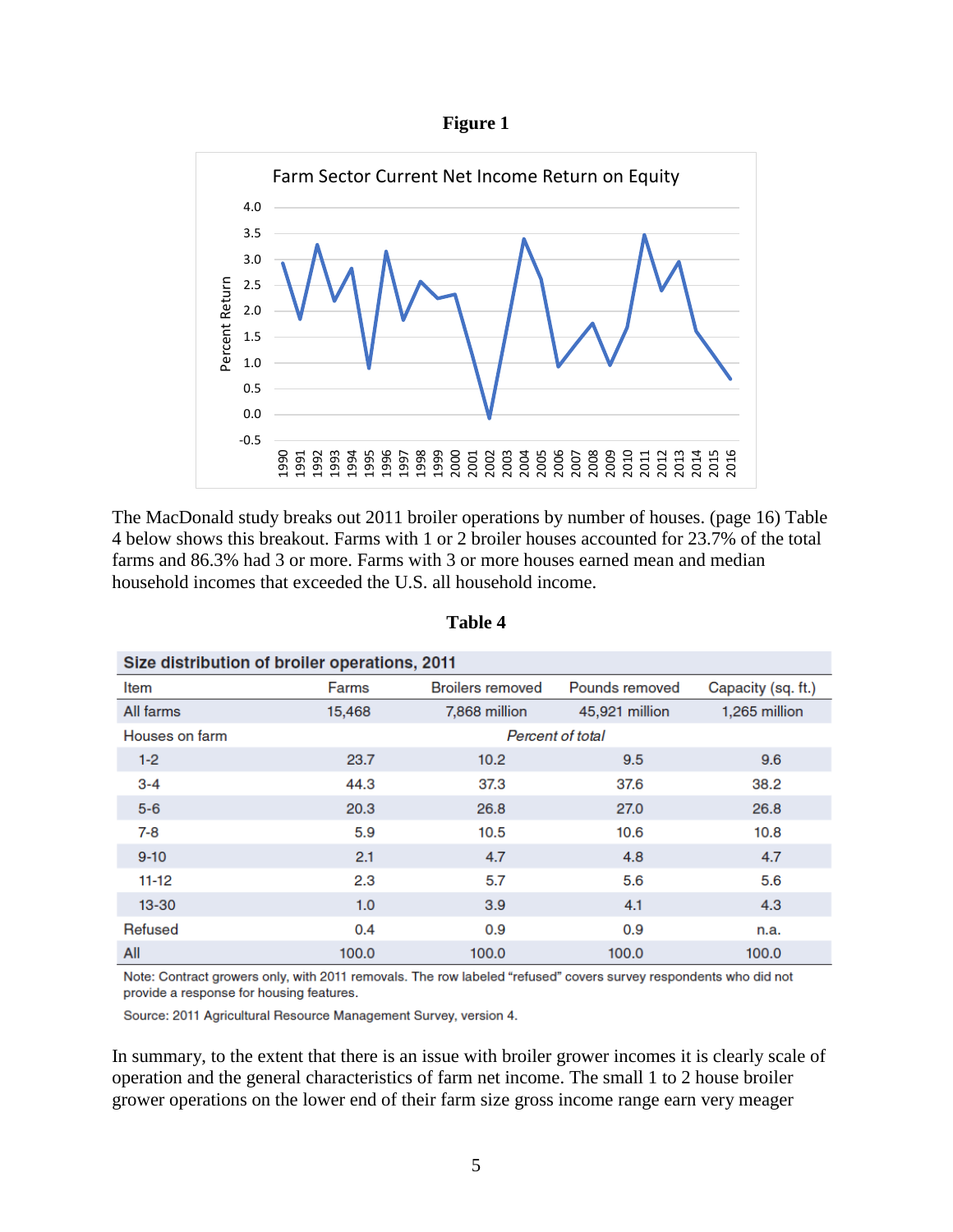household incomes. However, at the same, larger, more diversified 1 to 2 house  $80<sup>th</sup>$  percentile broiler grower farms earn income comparable to all U.S. households and all U.S. farm households in the 80<sup>th</sup> percentile.

In summary, it would appear that there is no general issue with broiler grower household incomes other than small size of some operations. Even within the smallest size category in the MacDonald study the top 20% farms earned competitive incomes. The GIPSA rules proposals would do nothing to increase incomes of the smallest and least profitable grower farms.

## **Integrator Hold-Up of Flock Placement**

Hold-up is defined as an integrator refusing to place a flock based on a grower's unwillingness to make a capital improvement upgrade. If an integrator engages in this practice the broiler flock that was to go to a grower would either need to be destroyed or placed in another grower's houses. Production could be interrupted, and the integrator would lose sales and profits.

GIPSA has not supplied data on the actual prevalence of this practice, or its impact on growers. Rather, undocumented grower complaints are cited. To justify rules changes GIPSA should supply data to support the assertion that integrator hold-up is an economically significant issue.

## **Alternative Markets and Structural Change**

In its Poultry Grower Ranking Systems proposed rules GIPSA alleges that alternative broiler markets, including organic production, are not a viable alternative for many growers. USDA periodically publishes data on organic production vii viii. The current available data cover selected years from 2000 to 2014. As shown in figure 2, there has was rapid growth in organic production in the available USDA data.

Since 2000 there has been increased interest in organic, antibiotic-free and free range broiler production. Antibiotic-free and free range production statistics are not available, but 2014 organic production accounted for 0.5% of total broiler production. While still small, this segment is growing more rapidly than overall broiler production.



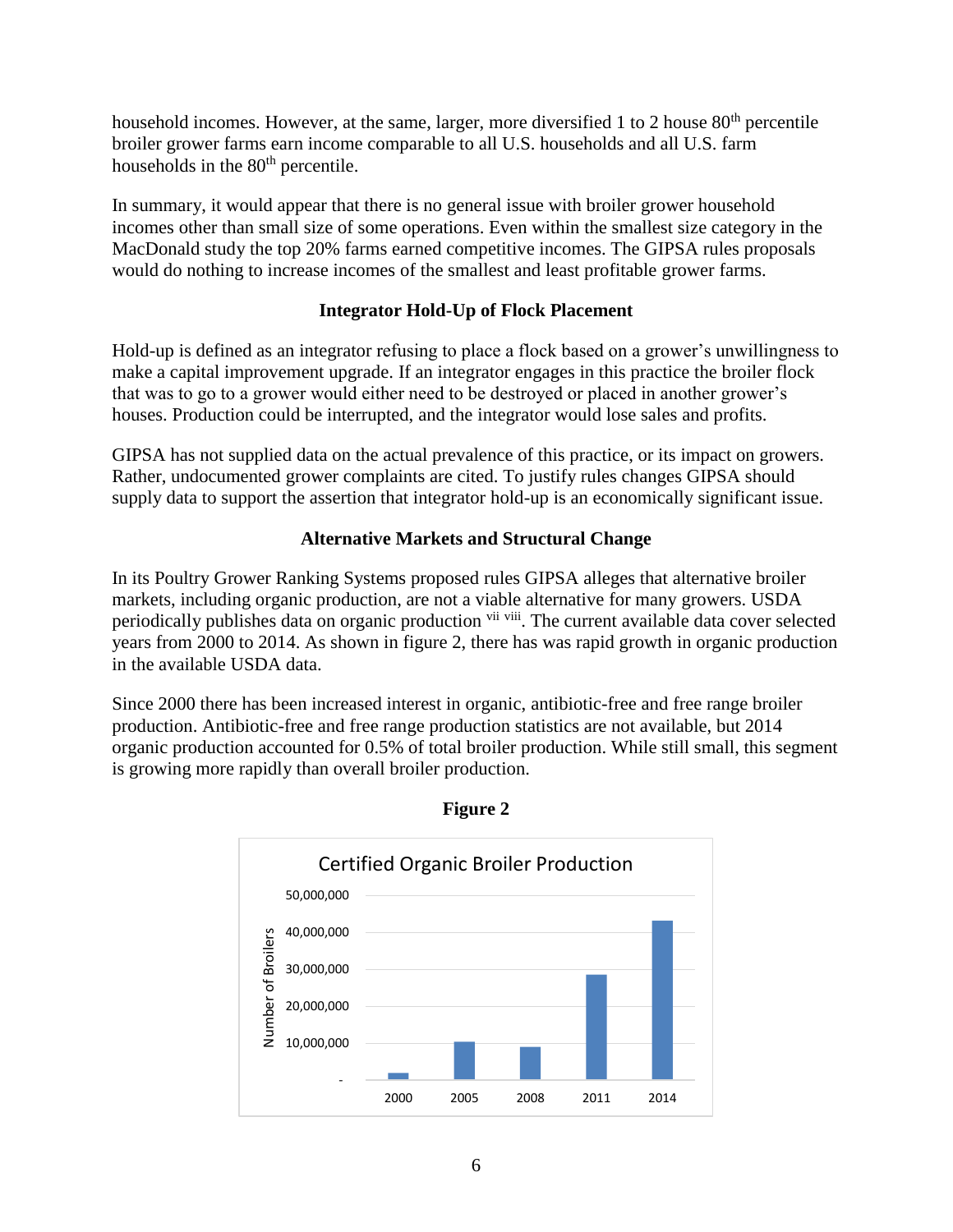Current growth of smaller companies taking advantage of rapid growth of organic, antibioticfree, and other niche segments has been much faster than larger, less nimble, rivals. The five top 2016 fastest growing broilers producers in the Watt Publishing annual survey published in Poultry USA  $\dot{x}$  were all in the bottom 20 of the production rankings. The median growth rate in the 2016 Watt survey was  $+1\%$ . Compare that to the growth of the five small companies shown below.





These small, innovative, companies are far outperforming their much larger competitors. They are demonstrating competitive behavior that does not depend on scale. They are innovating faster than larger companies, and producing products for rapidly growing niche markets. In the process they are creating opportunities for their contract grower partners.

Longer term, competition in the broiler sector has resulted in exits, mergers and market entry. From 1995 to 2016 the number of major producers tracked by Watt Publishing declined from 51 to 34. In most cases production assets of exiting companies were purchased by competitors. Many of the exits were smaller producers who merged with larger companies. However, size is no barrier to company failure. Of the 1995 top 10 companies, 5 are no longer in business, and #5 Pilgrim's Pride declared bankruptcy, but survives as a subsidiary of JBS.

There were also 10 companies in the 2016 Watt rankings that did not exist in 1995. In total, they accounted for 10% of 2016 broiler production. Two of these, Koch Foods and Keystone foods, are in the top 10 of 2016 U.S. broiler production. Except for Empire Kosher, all of the fastgrowing companies shown in figure 3 have entered since 1995.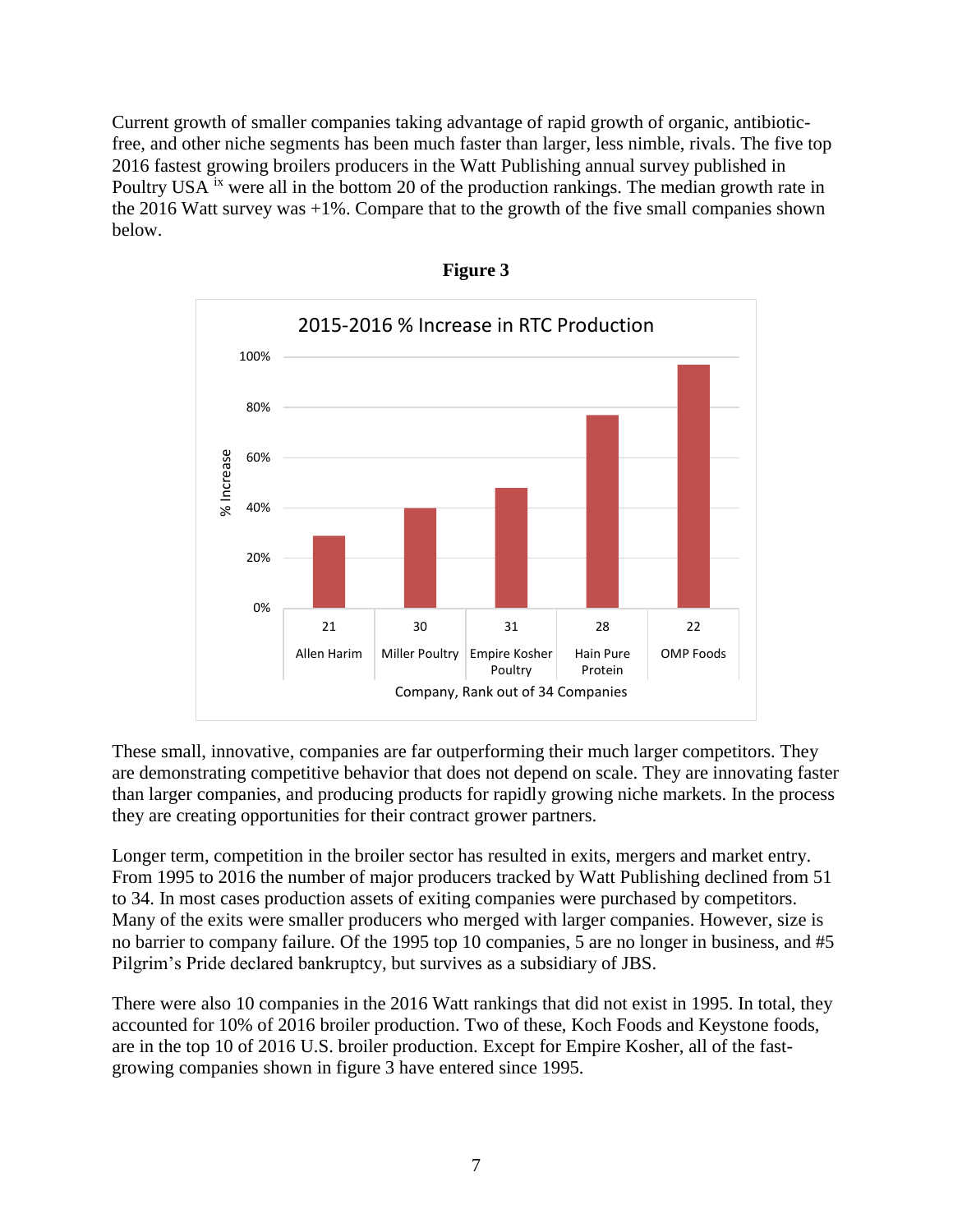Growth rates over 1995 to 2016 for many small and mid-size companies far exceeded their larger competitors, and the sector average. Tyson Foods, the #1 producer, grew 51.6% versus the industry average 73%. (table 5)

| 1995                | 2016                 | Company                                           | 2016 Average Weekly                             | <b>Market Share</b> | 1995-2016          |  |
|---------------------|----------------------|---------------------------------------------------|-------------------------------------------------|---------------------|--------------------|--|
| Ranking             | Ranking              |                                                   | <b>Production</b>                               | 2016                | <b>RTC</b>         |  |
|                     |                      |                                                   | million pounds, ready-to-<br>cook w eight basis | %                   | Change<br>% Growth |  |
| 1                   | 1                    | <b>Tyson Foods</b>                                | 174.29                                          | 20.0                | 51.6               |  |
| $\overline{c}$      |                      | Gold Kist                                         |                                                 |                     |                    |  |
| 3                   | $\overline{4}$       | Perdue Farms                                      | 62.40                                           | 7.2                 | 48.6               |  |
| $\overline{4}$      |                      | ConAgra                                           |                                                 |                     |                    |  |
| 5                   | $\overline{c}$       | Pilgrim's Pride                                   | 142.20                                          | 16.3                | 468.8              |  |
| 6<br>$\overline{7}$ | 6                    | <b>Wayne Poultry</b><br>Hudson Foods              | 47.22                                           | 5.4                 | 136.1              |  |
| 8                   |                      | Seaboard                                          |                                                 |                     |                    |  |
| 9                   | 13                   | <b>Foster Farms</b>                               | 19.75                                           | 2.3                 | 64.6               |  |
| 10                  |                      | Townsends                                         |                                                 |                     |                    |  |
| 11                  |                      | Cagle's                                           |                                                 |                     |                    |  |
| 12                  | 15                   | <b>Fieldale Corporation</b>                       | 16.00                                           | 1.8                 | 45.5               |  |
| 13                  |                      | Wampler-Longacre                                  |                                                 |                     |                    |  |
| 14<br>15            | 3                    | Marshall Durbin Companies<br>Sanderson Farms      | 72.40                                           | 8.3                 | 704.4              |  |
| 16                  | 21                   | Allen Family Foods                                | 8.57                                            | 1.0                 | 7.1                |  |
| 17                  | 17                   | O. K. Foods                                       | 13.59                                           | 1.6                 | 81.2               |  |
| 18                  | 18                   | Simmons Industries                                | 13.32                                           | 1.5                 | 122.0              |  |
| 19                  |                      | Choctaw Maid Farms                                |                                                 |                     |                    |  |
| 20                  |                      | Campbell Soup/Herider Farms                       |                                                 |                     |                    |  |
| 21                  |                      | <b>B. C. Rogers Poultry</b>                       |                                                 |                     |                    |  |
| 22                  | 12                   | George's                                          | 21.49                                           | 2.5                 | 329.8              |  |
| 23<br>24            | $\overline{7}$<br>16 | Mountaire Corporation<br>Mar-Jac/Piedmont Poultry | 46.63<br>15.40                                  | 5.3<br>1.8          | 832.6<br>242.2     |  |
| 25                  |                      | Green Acre                                        |                                                 |                     |                    |  |
| 26                  | 8                    | Peco Foods                                        | 29.21                                           | 3.3                 | 549.1              |  |
| 27                  |                      | Columbia Farms                                    |                                                 |                     |                    |  |
| 28                  |                      | Zacky Foods                                       |                                                 |                     |                    |  |
| 29                  |                      | Peterson Industries                               |                                                 |                     |                    |  |
| 30                  |                      | Rocco Foods                                       |                                                 |                     |                    |  |
| 31                  | 19                   | Gold'n Plump Poultry                              | 8.62                                            | 1.0                 | 115.5              |  |
| 32<br>33            | 14<br>23             | Case Foods<br><b>Harrison Poultry</b>             | 18.90<br>5.10                                   | 2.2<br>0.6          | 440.0<br>45.7      |  |
| 34                  | 31                   | <b>Empire Kosher Poultry</b>                      | 1.23                                            | 0.1                 | $-59.0$            |  |
| 35                  | 25                   | Golden Rod Broilers                               | 3.49                                            | 0.4                 | 16.3               |  |
| 36                  | 20                   | <b>Claxton Poultry</b>                            | 8.61                                            | 1.0                 | 187.0              |  |
| 37                  | 11                   | Amick Farms                                       | 21.80                                           | 2.5                 | 772.0              |  |
| 38                  |                      | <b>Sylvest Poultry</b>                            |                                                 |                     |                    |  |
| 39                  |                      | <b>Burnett Produce</b>                            |                                                 |                     |                    |  |
| 40                  | $9$                  | House of Raeford                                  | 27.35                                           | 3.1                 | 1267.5             |  |
| 41<br>42            | 24                   | <b>Pennfield Farms</b><br>Farmer's Pride          | 3.50                                            | 0.4                 | 133.3              |  |
| 43                  |                      | Lady Forest Farms                                 |                                                 |                     |                    |  |
| 44                  |                      | Pederson's Fryers                                 |                                                 |                     |                    |  |
| 45                  |                      | Draper Valley                                     |                                                 |                     |                    |  |
| 46                  |                      | Park Farms                                        |                                                 |                     |                    |  |
| 47                  | 32                   | Gentry Poultry                                    | 1.00                                            | 0.1                 | 0.0                |  |
| 48                  |                      | <b>College Hill Poultry</b>                       |                                                 |                     |                    |  |
| 49                  |                      | Lynden Farms                                      |                                                 |                     |                    |  |
| 50<br>51            |                      | <b>Acme Poultry</b><br>Dawn Poultry/Zartic        |                                                 |                     |                    |  |
|                     |                      |                                                   |                                                 |                     |                    |  |
|                     |                      | Not Present in 1995                               |                                                 |                     |                    |  |
|                     | 5<br>10              | Koch Foods<br>Keystone Foods                      | 50.00<br>23.60                                  | 5.7<br>2.7          | NA<br><b>NA</b>    |  |
|                     | 22                   | <b>OMP Foods</b>                                  | 6.30                                            | 0.7                 | NA                 |  |
|                     | 26                   | <b>MBA Poultry</b>                                | 2.62                                            | 0.3                 | <b>NA</b>          |  |
|                     | 27                   | Holmes Foods                                      | 2.39                                            | 0.3                 | <b>NA</b>          |  |
|                     | 28                   | Hain Pure Protein                                 | 1.77                                            | 0.2                 | <b>NA</b>          |  |
|                     | 29                   | Gerber's Poultry                                  | 1.50                                            | 0.2                 | <b>NA</b>          |  |
|                     | 30                   | Miller Poultry                                    | 1.34                                            | 0.2                 | <b>NA</b>          |  |
|                     | 33                   | Murray's Chickens                                 | 0.83                                            | 0.1                 | <b>NA</b>          |  |
|                     | 34                   | Agri Star Meat and Poultry                        | 0.27                                            | 0.0                 | <b>NA</b>          |  |
|                     |                      | Total                                             | 872.69                                          | 100.0               | 73.0               |  |

# **Table 5**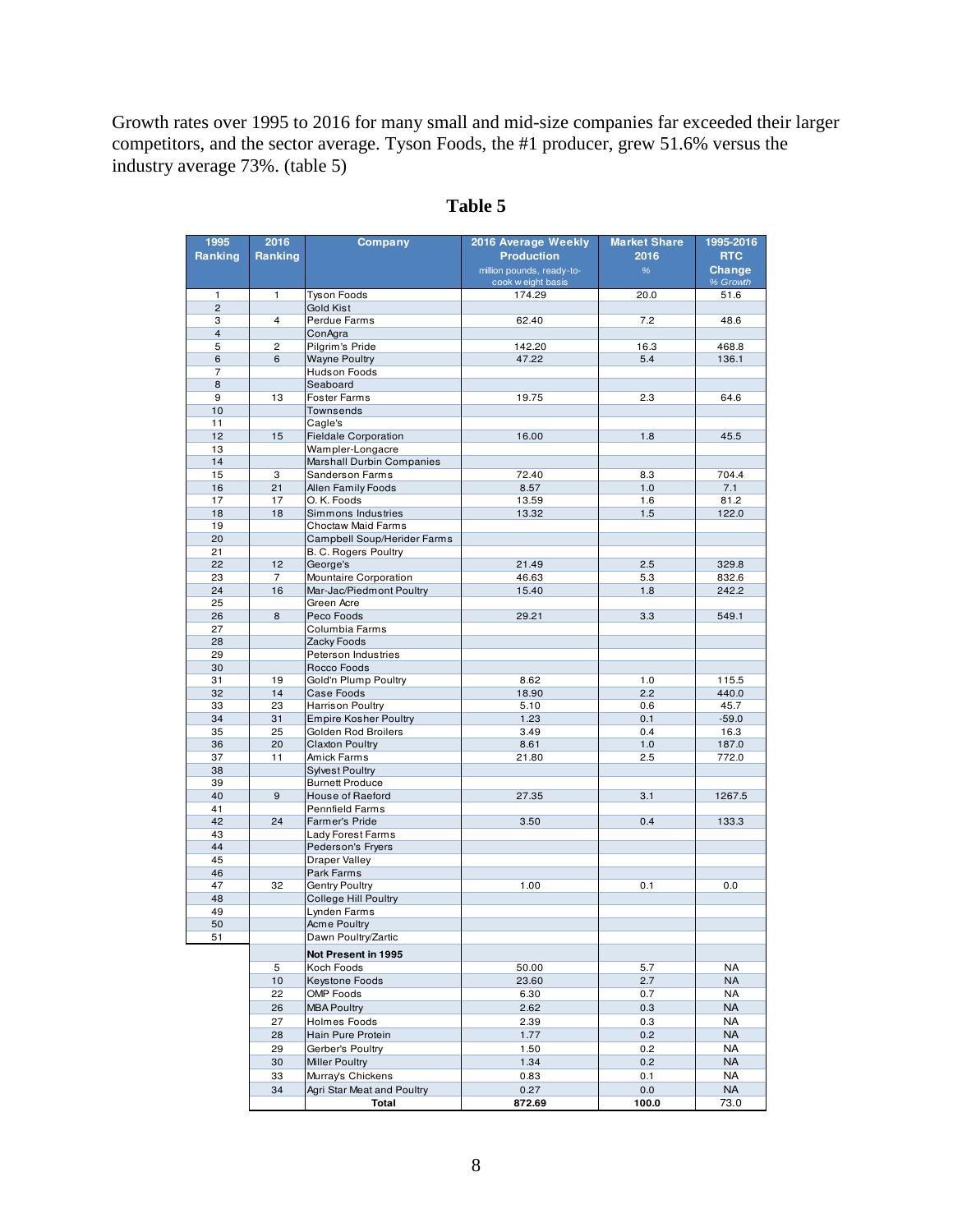In summary, broiler production is a highly competitive growth industry. There are winners, losers, and new entrants. Company growth rates vary widely. All of these dynamics are typical of an industry where companies compete keenly for the business.

## **Broiler Production, Prices, and the Value of Innovation**

Among all U.S. meat producers, the broiler sector has been the leader in innovation, production growth and export growth since at least 1960. At the same time, retail broiler prices have been much lower than, and decreased relative to, beef and pork.

The key to the industry's success has been innovation in every dimension of the business. The vertically integrated nature of the business has given management the ability to take advantage of synergistic innovation spanning foundation genetics to end product research and development. Over time the sector has transformed itself from a supplier of a limited range of fresh and frozen chicken to a value-added supplier of thousands of value-added chicken products,

In 1962 broiler production trailed far behind beef and pork. (figure 5) Whole chicken sales were 80% of retail and foodservice volume<sup>x</sup>. In recent decades whole bird sales have declined to only a 10-12% share, parts sales are about 40%, and further processed almost 50%. The evolution in product sales in the three major categories is evidence of product innovation that has created thousands of chicken products that have found widespread consumer acceptance. (figure 4)





Rapid production, product and processing innovation has driven broiler production increases that have far outpaced beef and pork. In 1960 broiler production was a distant  $3<sup>rd</sup>$  place behind the leaders, beef, and pork. (figure 5) In the mid-1990's broilers passed beef to become the leading animal producing source in the U.S. <sup>xi</sup> Recent years have seen broiler production continue to grow faster than either beef or pork.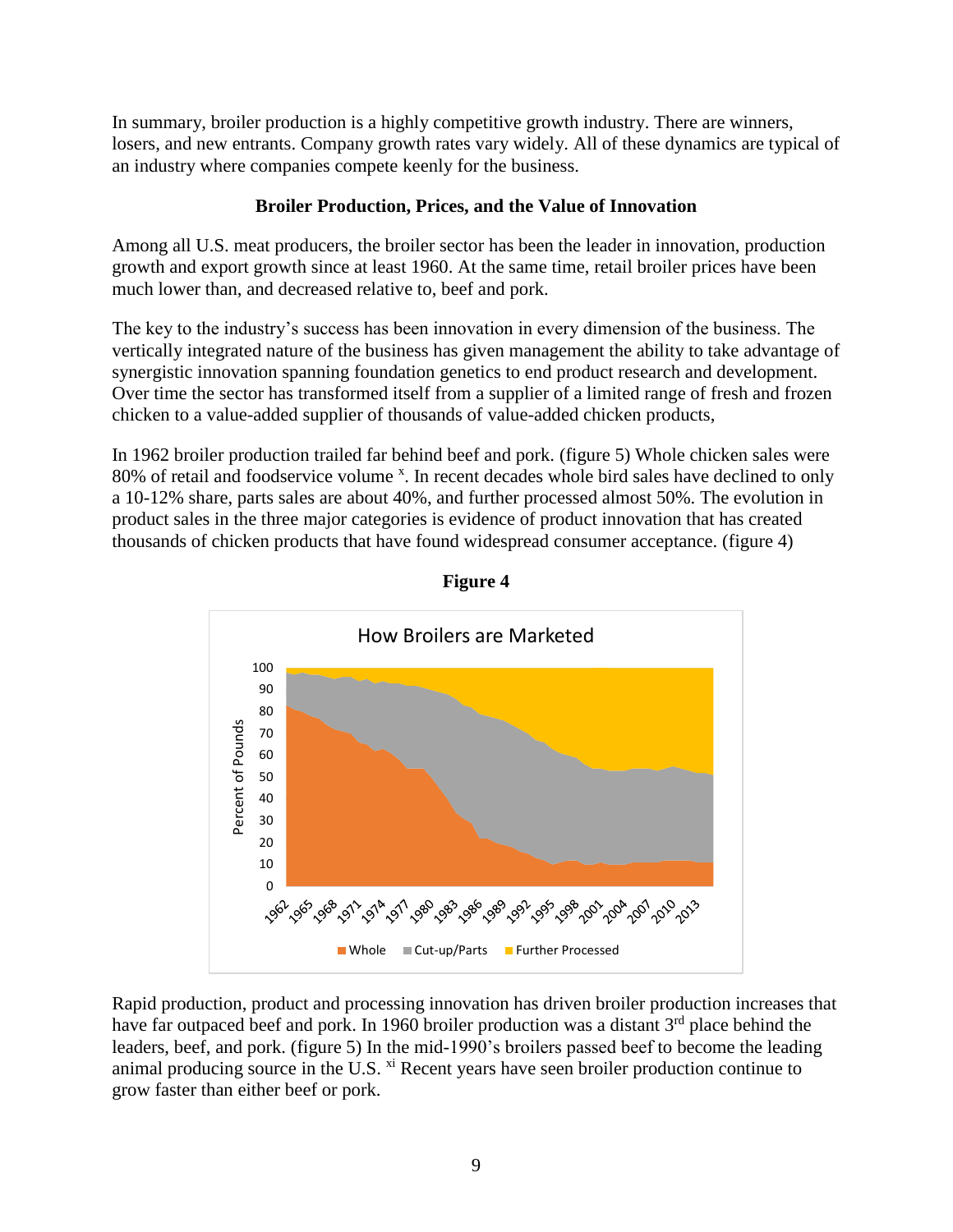



One major factor in broiler share of U.S. meat production has been the fact that broiler retail prices have been much lower than beef or pork, and have increased at a slower pace. Figure 6 shows USDA's Economic Research Service retail price statistics for the three major U.S. meats<sup>xii</sup>. Innovation is the key factor enabling broiler integrators to offer low priced and increasingly less expensive meat relative to beef and pork. This competitive advantage would be harmed by regulations that slow innovation.



**Figure 6** 

Part of the demand that led to rapid broiler production growth also came from outside the U.S. Until the 1990's U.S. meat exports played a very minor role in overall demand. Since then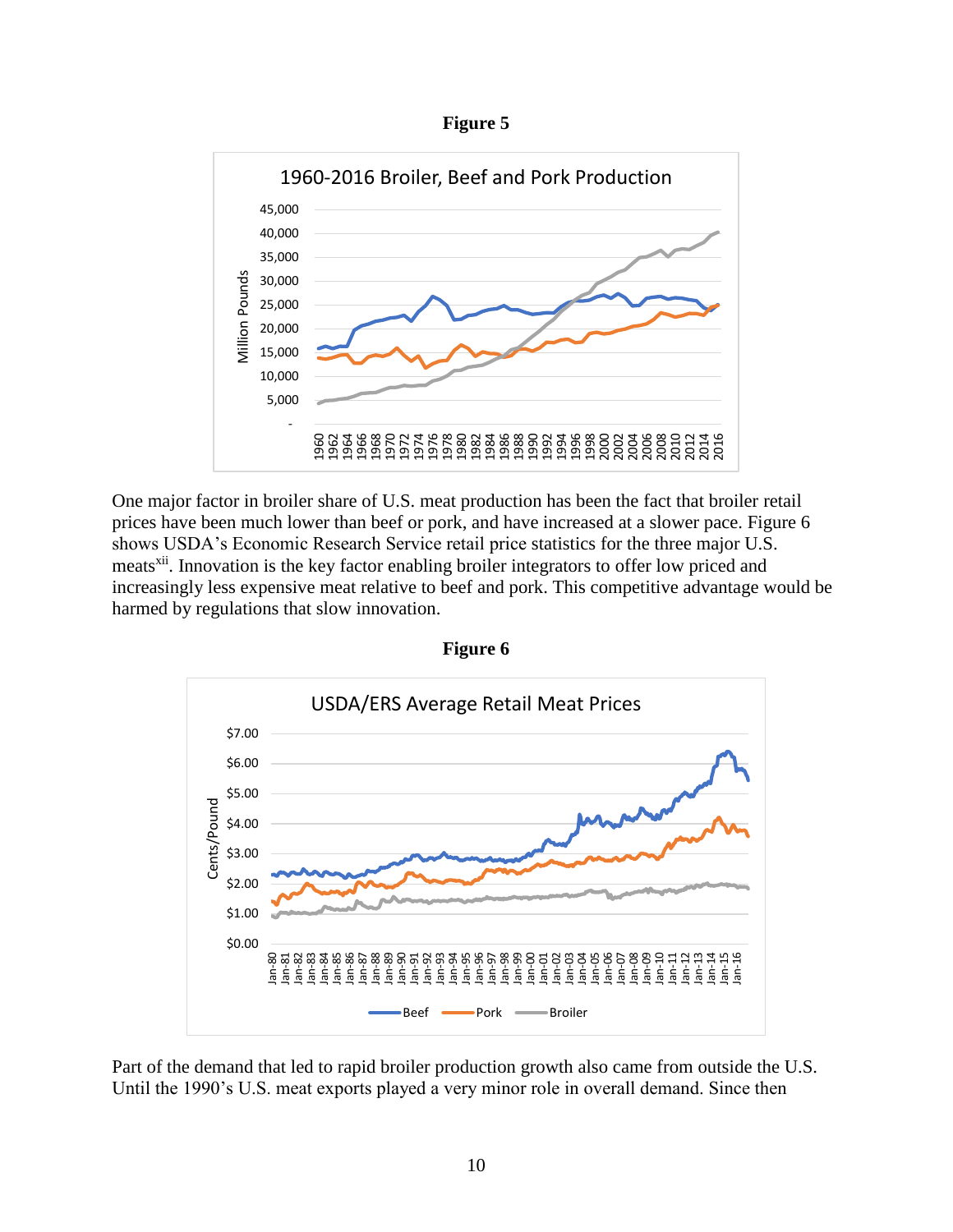exports have increased more rapidly than production, and played a major role demand growth. (figure 7)

The 2003 drop in beef exports and the 2015 drop in broilers were both due to disease issues. For beef is was BSE and broilers Avian Flu. Despite the Avian Flu setback further long term export growth is expected, but at a slower rate than over the last 20 years.

A major driver for the rapid growth of U.S. broiler exports relative to beef and pork has been the price competitiveness shown above. Broiler exports are largely commodity dark meat parts that face intense price competition from other major broiler producers in Latin America and Europe. In a more general sense, broiler exports also compete with all other meats as well. Any slowing of U.S. broiler sector innovation would put our broiler exports at risk.

Given the competitive costs of producers such as Brazil, slowing innovation could also cause what have been very small U.S. import volumes to increase.



**Figure 7**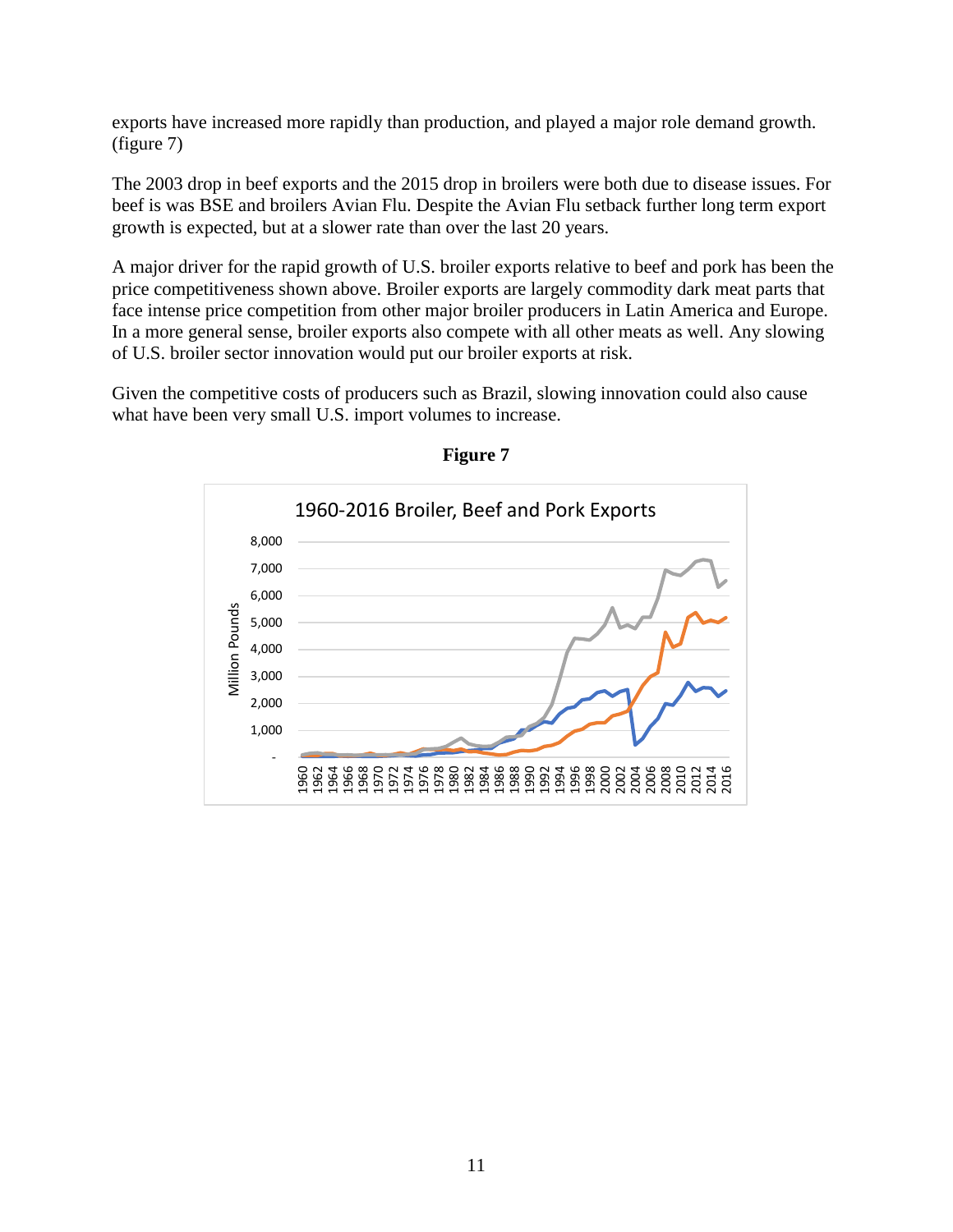#### **U.S. Broiler Sector Innovation Record**

Basic statistics on major broiler production efficiency metrics are shown in table 6<sup>xiii</sup>. Over time broilers have grown to heavier weights, on less feed per pound, and with lower death loss.

|            | <b>Average</b> | <b>Market</b>       |              |            |               |                |
|------------|----------------|---------------------|--------------|------------|---------------|----------------|
|            | Days to        | Weight,             | ADG,         |            | Feed/Bird,    | Mortality,     |
| Year       | <b>Market</b>  | <b>Pounds, Live</b> | <b>Grams</b> | <b>FCR</b> | <b>Pounds</b> | <b>Percent</b> |
| 1925       | 112            | 2.50                | 10.12        | 4.70       | 11.75         | 18.0           |
| 1935       | 98             | 2.86                | 13.24        | 4.40       | 12.58         | 14.0           |
| 1940       | 85             | 2.89                | 15.42        | 4.00       | 11.56         | 12.0           |
| 1945       | 84             | 3.03                | 16.36        | 4.00       | 12.12         | 10.0           |
| 1950       | 70             | 3.08                | 19.96        | 3.00       | 9.24          | 8.0            |
| 1955       | 70             | 3.07                | 19.89        | 3.00       | 9.21          | 7.0            |
| 1960       | 63             | 3.35                | 24.12        | 2.50       | 8.38          | 6.0            |
| 1965       | 63             | 3.48                | 25.06        | 2.40       | 8.35          | 6.0            |
| 1970       | 56             | 3.62                | 29.32        | 2.25       | 8.15          | 5.0            |
| 1975       | 56             | 3.76                | 30.46        | 2.10       | 7.90          | 5.0            |
| 1980       | 53             | 3.93                | 33.63        | 2.05       | 8.06          | 5.0            |
| 1985       | 49             | 4.19                | 38.79        | 2.00       | 8.38          | 5.0            |
| 1990       | 48             | 4.37                | 41.30        | 2.00       | 8.74          | 5.2            |
| 1995       | 47             | 4.67                | 45.07        | 1.95       | 9.11          | 4.8            |
| 2000       | 47             | 5.03                | 48.54        | 1.95       | 9.81          | 4.6            |
| 2005       | 48             | 5.37                | 50.75        | 1.97       | 10.58         | 4.7            |
| 2010       | 47             | 5.70                | 55.01        | 1.95       | 11.12         | 4.0            |
| 2011       | 47             | 5.82                | 56.17        | 1.96       | 11.41         | 3.9            |
| 2012       | 47             | 5.95                | 57.42        | 1.91       | 11.36         | 3.7            |
| 2013       | 47             | 6.01                | 58.00        | 1.88       | 11.30         | 3.7            |
| 2014       | 47             | 6.12                | 59.06        | 1.89       | 11.57         | 4.3            |
| 2015       | 48             | 6.24                | 58.97        | 1.89       | 11.79         | 4.8            |
| 2016       | 47             | 6.22                | 60.03        | 1.86       | 11.57         | 4.5            |
| %1925-2016 | $-58%$         | 149%                | 493%         | $-60%$     | $-2%$         | $-75%$         |

#### **Table 6**

Compared to 1925, today's broiler consumes the same amount of feed, but produces 149% more live weight in 58% fewer days, and death loss is 75% lower. Innovations in genetics, feed, grower housing and medications have all made significant contributions to this record. Daily gain has increased from 10 to 60 grams. Faster gains improve the financial performance of grower houses by increasing production per day and per square foot. These efficiency gains are the fundamental drivers of the long-term price and market share trends shown earlier.

#### **Implications for Grower Pay and Housing Performance**

Table 7<sup>xiv xv</sup> x<sup>vi</sup> translates performance improvements into what innovation means for broiler grower income. In current dollars, average grower payments per live pound increased in all but three years from 1990 to 2016. In total, average payment per pound increased by 57.4%. Grower payments per live pound, in 2009 constant dollars, have decreased slightly since 1990. However, the increase in broiler growth rates shown above in table 6 has improved housing efficiency from 33.12 live pounds produced per square foot per year to 39.93 in 2016, or 20.6%. That increase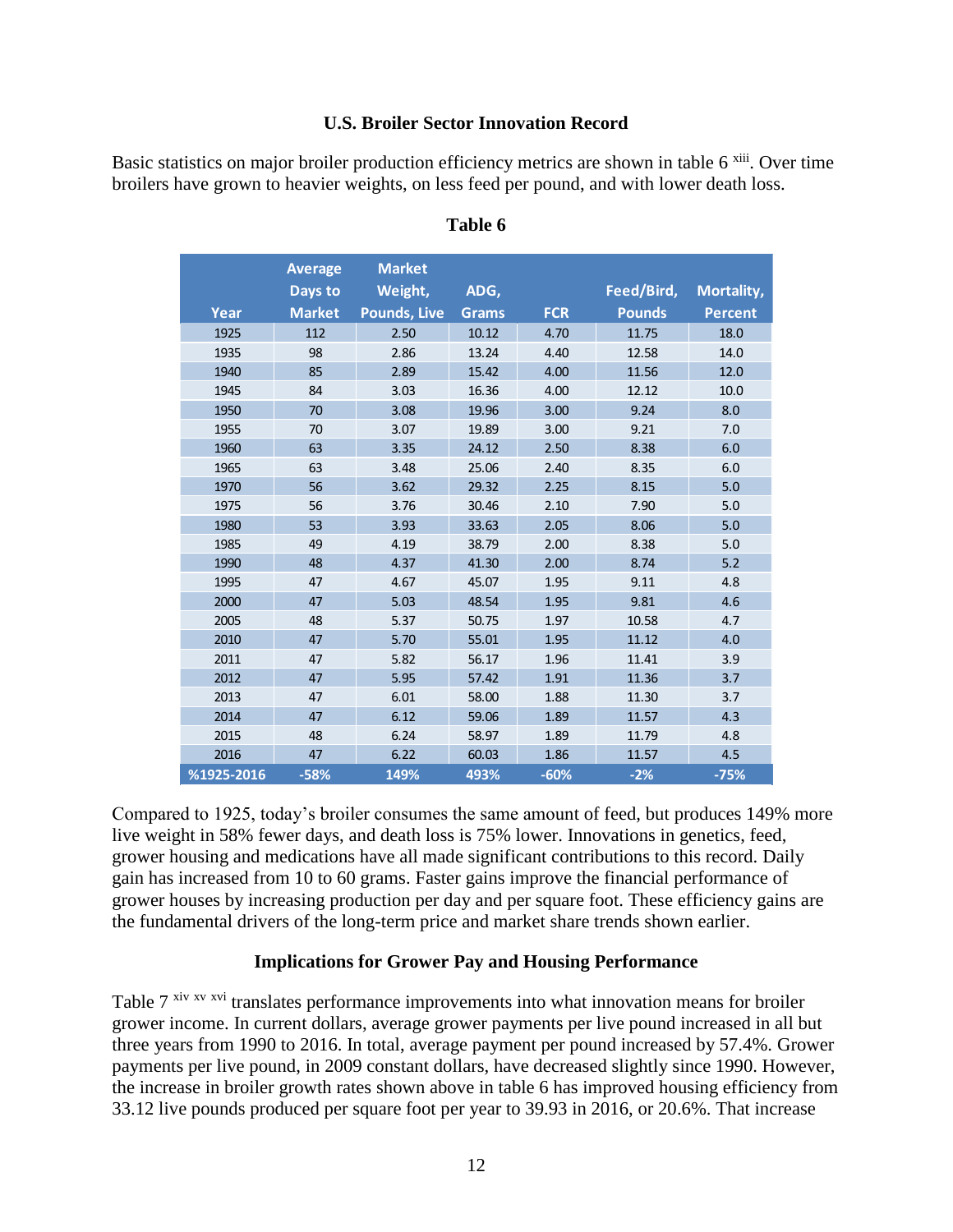more than offsets the decline in \$2009 payments per pound. Grower payments per square foot, in constant \$2009, increased from \$2.02 in 1990 to \$2.30 in 2016, or 13.8%. In current dollars, these payments increased from \$1.35 in 1990 to \$2.56 in 2016, an 89.7% increase.

|          |                        |                |                   |               |               |               | <b>Average</b> |                |
|----------|------------------------|----------------|-------------------|---------------|---------------|---------------|----------------|----------------|
|          | <b>Average</b>         | <b>Average</b> |                   |               |               |               | <b>Grower</b>  | <b>Average</b> |
|          | <b>Grower</b>          | <b>Grower</b>  | <b>Live Young</b> | <b>Total</b>  |               | Live          | Payments,      | <b>Grower</b>  |
|          | Payment,               | Payment,       | <b>Chicken</b>    | Grower        |               | <b>Pounds</b> | Per Sq. Foot,  | Payments,      |
|          | Cents/Lb.,             | Cents/Lb.,     | Production,       | Payments,     | %             | Per Sq.       | <b>Current</b> | Per Sq. Foot,  |
| Year     | <b>Current Dollars</b> | \$2009         | 000 Pounds        | \$2009, \$000 | <b>Change</b> | Foot          | <b>Dollars</b> | \$2009         |
| 1990     | 4.08                   | 6.10           | 25,549,696        | \$1,559,563   | 13.2%         | 33.12         | \$1.35         | \$2.02         |
| 1991     | 4.11                   | 5.95           | 27,170,780        | \$1,617,098   | 3.7%          | 33.44         | \$1.37         | \$1.99         |
| 1992     | 4.14                   | 5.86           | 28,997,878        | \$1,699,672   | 5.1%          | 33.77         | \$1.40         | \$1.98         |
| 1993     | 4.22                   | 5.84           | 30,474,243        | \$1,778,349   | 4.6%          | 34.09         | \$1.44         | \$1.99         |
| 1994     | 4.23                   | 5.73           | 32,765,941        | \$1,876,751   | 5.5%          | 34.77         | \$1.47         | \$1.99         |
| 1995     | 4.32                   | 5.73           | 34,352,980        | \$1,968,417   | 4.9%          | 34.93         | \$1.51         | \$2.00         |
| 1996     | 4.30                   | 5.60           | 36,034,815        | \$2,018,442   | 2.5%          | 34.75         | \$1.49         | \$1.95         |
| 1997     | 4.46                   | 5.71           | 37,207,401        | \$2,125,103   | 5.3%          | 34.87         | \$1.56         | \$1.99         |
| 1998     | 4.53                   | 5.74           | 38,054,849        | \$2,183,929   | 2.8%          | 35.26         | \$1.60         | \$2.02         |
| 1999     | 4.68                   | 5.85           | 40,444,167        | \$2,364,063   | 8.2%          | 36.09         | \$1.69         | \$2.11         |
| 2000     | 4.78                   | 5.84           | 41,293,525        | \$2,410,344   | 2.0%          | 36.23         | \$1.73         | \$2.11         |
| 2001     | 4.87                   | 5.81           | 42,335,507        | \$2,461,631   | 2.1%          | 36.03         | \$1.75         | \$2.09         |
| 2002     | 4.81                   | 5.66           | 43,715,247        | \$2,472,605   | 0.4%          | 34.64         | \$1.67         | \$1.96         |
| 2003     | 4.90                   | 5.65           | 44,317,531        | \$2,503,671   | 1.3%          | 37.22         | \$1.82         | \$2.10         |
| 2004     | 5.04                   | 5.66           | 46,109,201        | \$2,607,670   | 4.2%          | 38.56         | \$1.94         | \$2.18         |
| 2005     | 5.24                   | 5.70           | 47,578,696        | \$2,710,359   | 3.9%          | 39.15         | \$2.05         | \$2.23         |
| 2006     | 5.39                   | 5.68           | 48,332,516        | \$2,747,672   | 1.4%          | 38.97         | \$2.10         | \$2.22         |
| 2007     | 5.43                   | 5.58           | 49,089,999        | \$2,738,429   | $-0.3%$       | 38.56         | \$2.09         | \$2.15         |
| 2008     | 5.64                   | 5.68           | 49,780,767        | \$2,829,764   | 3.3%          | 38.84         | \$2.19         | \$2.21         |
| 2009     | 5.62                   | 5.62           | 47,613,466        | \$2,675,877   | $-5.4%$       | 38.19         | \$2.15         | \$2.15         |
| 2010     | 5.67                   | 5.60           | 49,314,757        | \$2,762,281   | 3.2%          | 38.48         | \$2.18         | \$2.16         |
| 2011     | 5.78                   | 5.59           | 49,559,126        | \$2,772,606   | 0.4%          | 39.40         | \$2.28         | \$2.20         |
| 2012     | 5.85                   | 5.56           | 49,350,169        | \$2,743,761   | $-1.0%$       | 39.07         | \$2.29         | \$2.17         |
| 2013     | 5.93                   | 5.55           | 50,357,463        | \$2,793,005   | 1.8%          | 39.12         | \$2.32         | \$2.17         |
| 2014     | 6.19                   | 5.69           | 51,225,964        | \$2,913,401   | 4.3%          | 39.52         | \$2.45         | \$2.25         |
| 2015     | 6.27                   | 5.70           | 53,166,030        | \$3,030,491   | 4.0%          | 40.03         | \$2.51         | \$2.28         |
| 2016     | 6.42                   | 5.76           | 54,037,067        | \$3,112,907   | 2.7%          | 39.93         | \$2.56         | \$2.30         |
| % Change | 57.4%                  | $-5.6%$        | 111.5%            | 99.6%         | <b>NA</b>     | 20.6%         | 89.7%          | 13.8%          |

#### **Table 7**

The last 2 columns in table 7 are a much better overall indicator of grower returns than payment per live pound. There is a sharing of the gains from increased live broiler performance. The integrator, who furnishes the feed and medications to the grower at no cost, benefits from better feed efficiency. The live bird grower benefits faster growth rates resulting in increased pounds produced per square foot of the houses he furnishes the integrator. The innovation that makes these improvements possible is a joint effort of the integrator and the grower. For the grower's part, broiler housing must be adapted over time to take advantage of the evolving genetics and feed improvements furnished by integrators that make the growth in pounds produced per square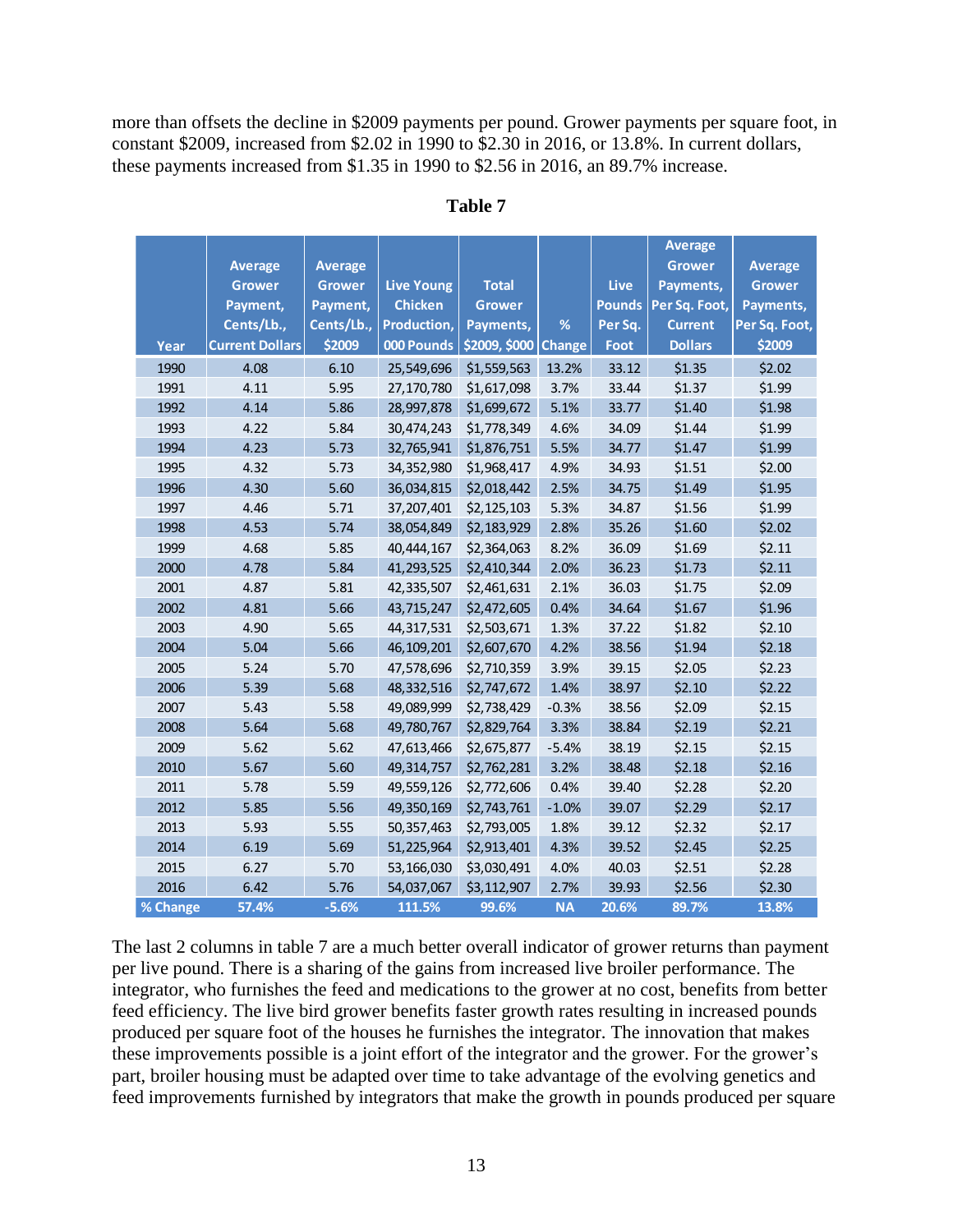foot possible**.** If growers do not invest when potential efficiency gains outweigh costs, both the grower and the integrator suffer.

Another implication of the increase in grower housing efficiency is that fewer square feet of housing are required to produce any given amount of broiler meat. From 1990 to 2016 the increase in production per square foot reduced the amount of grower housing required by a cumulative 278 million square feet, or 6,387 acres. At the current \$9.66 per square foot cost of these houses and related investments shown in the University of Maryland study cited earlier the avoided grower investment is \$2.7 billion not required to produce the 2016 broiler supply.

In his analysis MacDonald did not mention housing productivity as a contributor to long term grower housing productivity and income growth. Nor does GIPSA acknowledge this factor as an important contributor to grower income and welfare. Rather, their focus was exclusively on payments per pound.

As will be discussed, the current GIPSA proposal on ranking systems could seriously impede grower-owned housing investment incentives. If grower investments are reduced, so is grower housing productivity, and long term grower income potential.

Neither McDonald or GIPSA also acknowledge the full degree to which growers are insulated from market risk by the current contracting system. The integrator supplies the grower with baby chicks, feed, and all medications. The integrator pays a contract fee to the grower and sells the finished chicken products into a highly competitive market. The integrator bears the full risk of volatile feed ingredient prices, production risks inherent in producing baby chicks, costs risks of medication requirements, and price risks in the finished chicken product market. The major grower financial risk is utilities and fuel costs for their operations.

In a 1995 journal article the authors concluded that chicken companies remove approximately 97% of the economic risk from growers, compared to independent growers who bear all risks on their own. xvii The fact that growers are insulated from significant price and production risks stabilizes their income stream and enables them to obtain credit on more favorable terms. Integrators established this system with the express purpose of creating live production based on low risk, financially stable farms that could supply a steady stream of high quality birds suitable for end products. Absent these arrangements, history showed that independent live producers bearing the full risks of feed and chicken price volatility was not as reliable a production source.

#### **Consequences of Proposed Rule on Grower Ranking Systems**

GIPSA has proposed implementation of a grower ranking system based on what they call a Consistency Management System, or CMS <sup>ii</sup>. This system would theoretically correct rankings within grower ranking cohorts for variations in feed, medications, chick quality, target end weights, bird density, and other possible factors, including grower housing quality. There are significant theoretical and practical issues with such a system.

GIPSA itself states that feed and medications are not an issue. The GIPSA proposed grower ranking rules document states ii: "The U.S. Food and Drug Administration (FDA) approves all medication that can be administered to broilers that are grown for human consumption. GIPSA believes that integrators would not alter medication to such an extent that inferior medicine is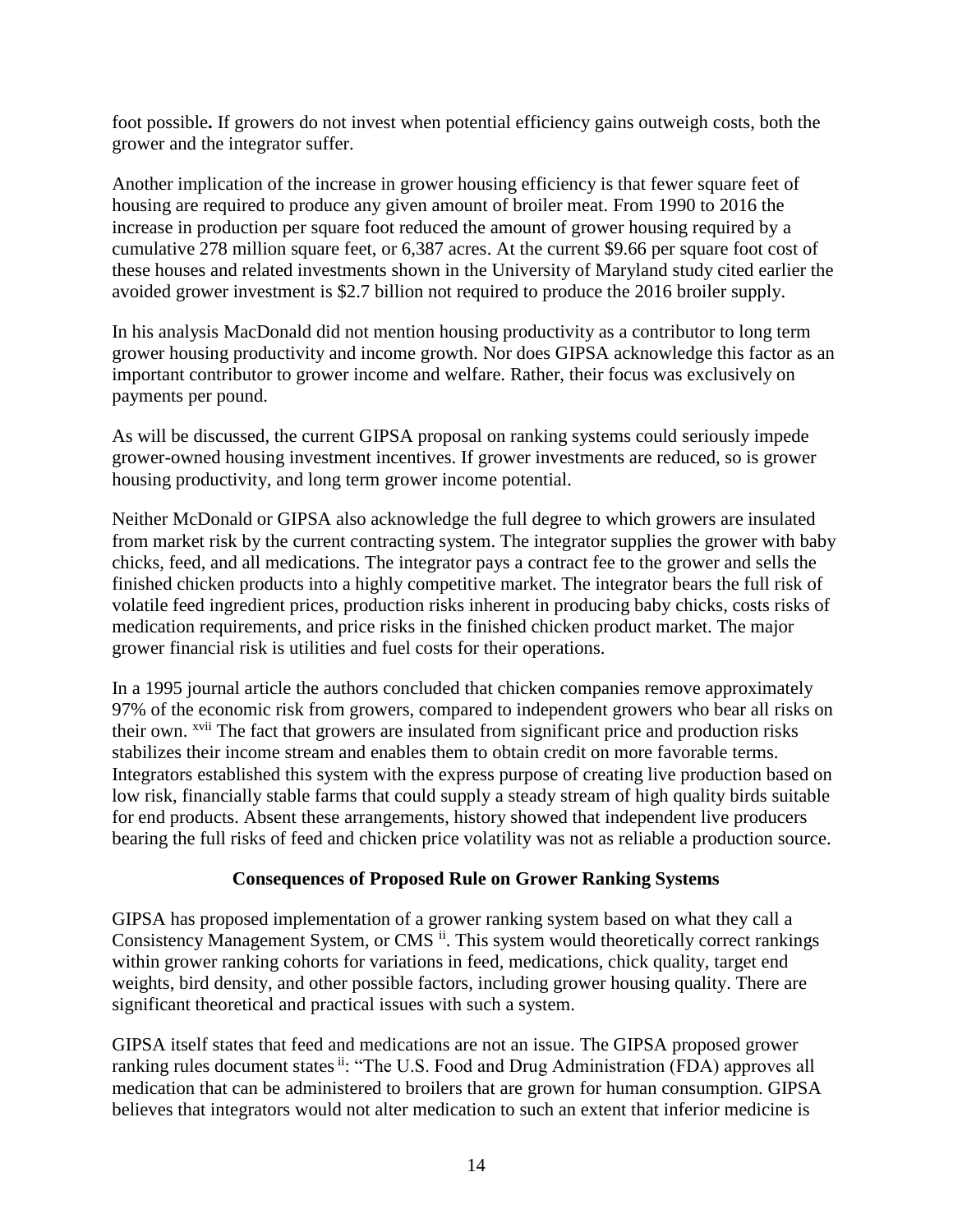consistently supplied to a grower and that this criterion would not be costly to the industry." (page 31)

"GIPSA also believes that feed provided by integrators would be consistent across a group of growers and that this criterion would not be costly to the industry. Feed is produced by integrators at a feedmill and the same batch of feed is distributed to growers until more feed is produced and then that feed is distributed. The process of the production and distribution of feed ensures consistency across the group of growers that receive the same batch of feed. Once a batch of feed is produced, integrators truck it to growers according to established routes and schedules. All growers on the same route should receive feed of similar quality." (page 32)

However, GIPSA still proposes to mandate measuring impact of chick quality, feed, medications, bird density, possibly housing type, and other factors on grower performance and pay.

Based on GIPSA's own proposed rule document, feed and medications should not be included as important factors in grower performance variation.

Bird density is a potential factor in bird performance. If birds are stocked at a density higher than optimal, performance will suffer. Like feed and medication, if bird performance suffers, so does the integrator's sales and profit.

In practice, growers receive chicks from breeder farm flocks that are scheduled years ahead of chick delivery to a grower. The chicks supplied to a grower often come hatcheries supplied by several breeder flocks. Even if an integrator wanted to segregate chick quality, the logistics would be difficult, and results undependable.

While not explicitly mentioned in the GIPSA proposed rule, correcting for housing type and quality would have potentially serious implications for future innovation, productivity gains, and investment. These issues go the heart of the broiler sector's competitive strengths.

Depending on construction date, maintenance and subsequent capital improvements, grower houses will vary in potential performance. Integrators often pay premiums for improved housing. Those premiums are paid in expectation of improved bird performance. The premiums are not discriminatory, they are based on an agreement between the grower and the integrator. If a grower is not willing to make improvements, and performance and pay suffers relative to those that have made improvements, the system is operating as intended. Not penalizing growers for operating obsolete housing would result in under-investment and slower efficiency gains.

The MacDonald paper (page 20) contains a 2011 snapshot of the state of broiler housing technology. (table 8) Table 8 shows that newer broiler houses are larger, and have higher levels of technology than older houses. The original 2010 GIPSA draft rules proposed to group ranking by growers with "like housing." The current  $\S 201.214(d)$  proposal  $\mathbf{u}$  could be interpreted to include "like housing" as a possible basis for ranking growers. (pages 9-10)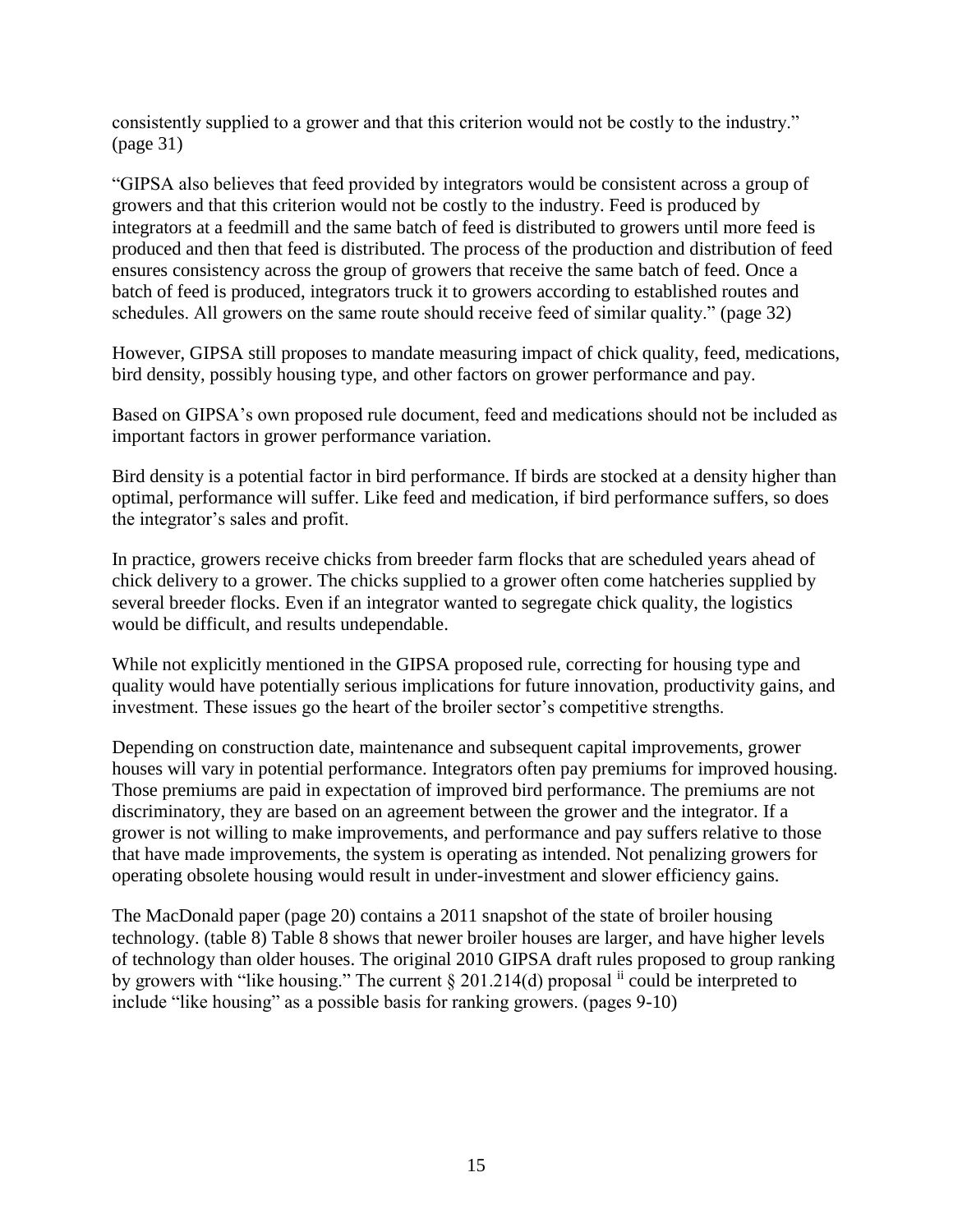| Broiler housing and technology, by vintage |                        |           |                  |                          |                                   |                                      |                                                        |  |  |
|--------------------------------------------|------------------------|-----------|------------------|--------------------------|-----------------------------------|--------------------------------------|--------------------------------------------------------|--|--|
| Year house<br>was built                    | Share of all<br>houses | Mean size | Side<br>curtains | Evapora-<br>tive cooling | <b>Tunnel</b><br>ventilation      | Integrated<br>electronic<br>controls | <b>Static</b><br>pressure-<br>controlled<br>vent boxes |  |  |
|                                            | Percent                | Sq. Ft.   |                  |                          | Percent of houses with technology |                                      |                                                        |  |  |
| Pre-1970                                   | 1.3                    | 11,930    | 77               | 52                       | 56                                | 37                                   | 43                                                     |  |  |
| 1970-74                                    | 1.5                    | 13,922    | 65               | 63                       | 70                                | 44                                   | 59                                                     |  |  |
| 1975-79                                    | 4.6                    | 14,950    | 65               | 58                       | 63                                | 53                                   | 65                                                     |  |  |
| 1980-84                                    | 4.2                    | 15,695    | 55               | 77                       | 83                                | 66                                   | 79                                                     |  |  |
| 1985-89                                    | 15.5                   | 16,019    | 48               | 82                       | 86                                | 77                                   | 83                                                     |  |  |
| 1990-94                                    | 19.2                   | 18,027    | 54               | 87                       | 90                                | 82                                   | 88                                                     |  |  |
| 1995-99                                    | 19.7                   | 18,797    | 59               | 88                       | 92                                | 87                                   | 89                                                     |  |  |
| 2000-04                                    | 14.2                   | 20,383    | 39               | 96                       | 97                                | 96                                   | 96                                                     |  |  |
| 2005-09                                    | 13.9                   | 22,786    | 22               | 97                       | 99                                | 98                                   | 98                                                     |  |  |
| 2010-11                                    | 2.9                    | 24,887    | 13               | 98                       | 100                               | 100                                  | 99                                                     |  |  |
| <b>Refused</b>                             | 3.0                    | 16,018    | 60               | 67                       | 77                                | 70                                   | 72                                                     |  |  |
| All                                        | 100.0                  | 18,618    | 48               | 86                       | 90                                | 84                                   | 87                                                     |  |  |

**Table 8** 

Source: USDA Agricultural Resource Management Survey, 2011, version 4. Contract growers only. The row labeled "refused" covers survey respondents who did not provide a response for housing attributes. There were 66,680 houses in total.

Under proposed rule § 201.214(d): "Proposed § 201.214(d) provides that the Secretary may consider whether the live poultry dealer has demonstrated a legitimate business justification for conduct that may otherwise be unfair, unjustly discriminatory, or deceptive, or that gives an undue or unreasonable preference or advantage to any poultry grower or subjects any poultry grower to an undue or unreasonable prejudice or disadvantage. A legitimate business justification for certain conduct may be sufficient to find that the conduct does not violate the P&S Act. We request comment on the types of conduct that might be considered for a legitimate business justification, in order to give further context to this provision in the final rule."

"Concurrent with the publication of this proposed rule, GIPSA is also proposing another rule in this issue of the Federal Register that, among other things, would clarify the conduct or action by packers, swine contractors, or live poultry dealers that GIPSA considers unfair, unjustly discriminatory, or deceptive and a violation of section 202(a) of the P&S Act. Specifically, this proposed rule includes § 201.210, "Unfair, unjustly discriminatory, or deceptive practices or devices by packers, swine contractors, or live poultry dealers," which includes in paragraph (b) a non-exhaustive list of conduct or action that, absent demonstration of a legitimate business justification, GIPSA believes is unfair, unjustly discriminatory, or deceptive and a violation of section 202(a) of the P&S Act, regardless of whether the conduct harms or is likely to harm competition. Currently, proposed § 201.210(b) contains nine examples. In this rule, GIPSA is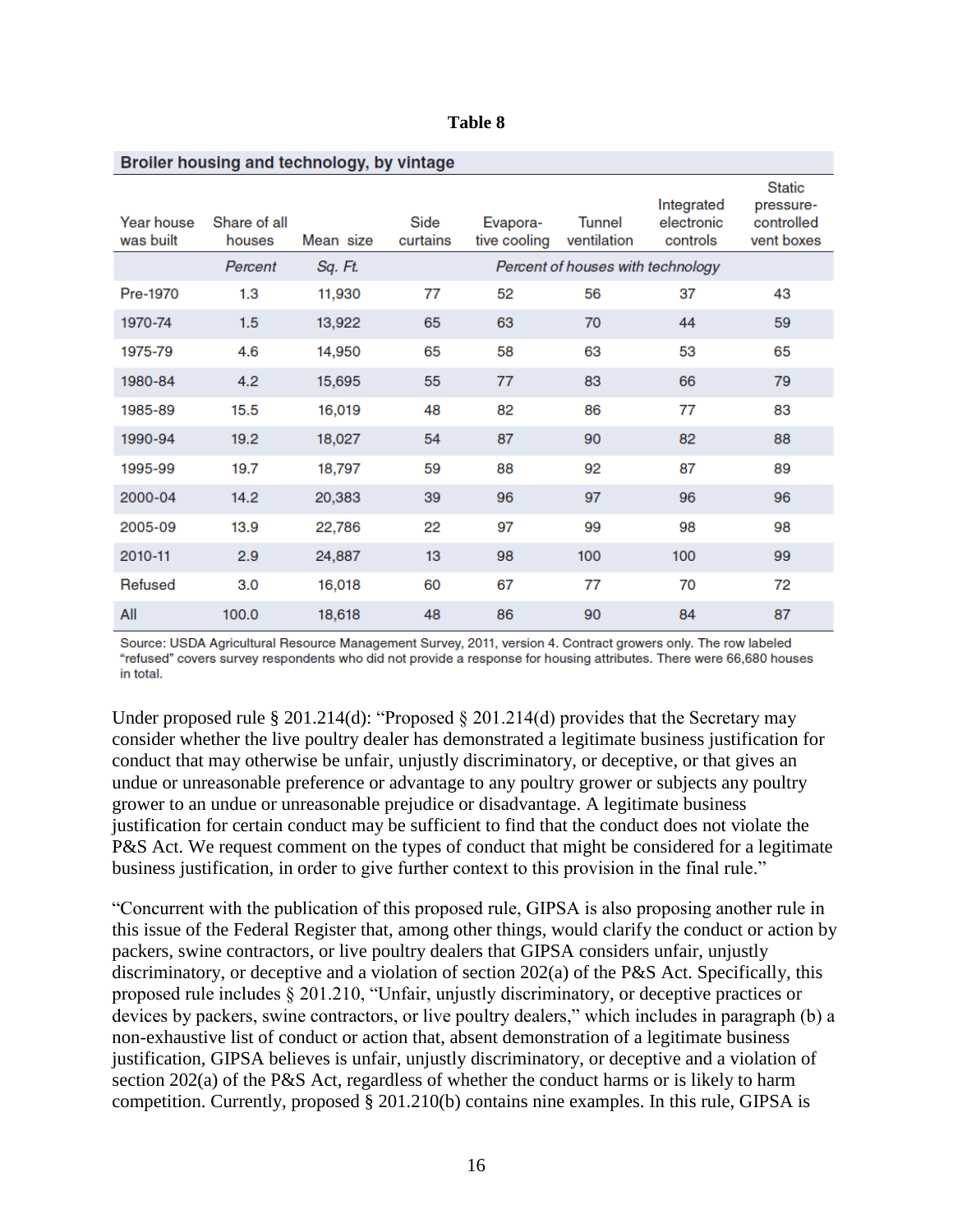proposing to add to proposed § 201.210(b) a tenth example, § 201.210(b)(10) GIPSA also considers a live poultry dealer's failure to use a poultry grower ranking system in a fair manner after applying the criteria in § 201.214 to be an unfair, unjustly discriminatory, or deceptive practice or device and a violation of section 202(a) of the P&S Act regardless of whether it harms or is likely to harm competition."

Table 8 also shows that there is a very diverse population of broiler housing with a wide range of technology implementation. The wide range of housing equipment employed, size and age, would make ranking on housing type a difficult, if not impossible, task. Since rankings are typically made over a limited time period, often a week, it would be the case that there are frequently not enough similar houses to make meaningful comparisons within housing type.

A model of the number of flocks available for ranking in a week was constructed to show the extent of this issue. Three projections were made. The first two are based on a 2016 University of Maryland live broiler production publication <sup>xviii</sup>. This projection is for new construction, 33,000 square foot, broiler houses. Both large and small bird production was modeled based on these large, modern, houses.

Based on the Maryland publication, for large birds the following assumptions were made:

- 1. 8.5 pound end weight in 56 days  $x$ <sup>xix</sup>
- 2. 14 days between flocks
- 3. All-in all-out flocks for all 4 houses per farm
- 4. .75 square feet/bird

The assumptions yielded the following results for integrator plants processing between 1,500,000 and 500,000 birds per week (table 9).

|                   | <b>Grower Operation Statistics</b> |             |     |            |                                |                   |               | <b>Integrator Statistics</b> |                                                   |                 |
|-------------------|------------------------------------|-------------|-----|------------|--------------------------------|-------------------|---------------|------------------------------|---------------------------------------------------|-----------------|
|                   |                                    |             |     |            |                                |                   | <b>Flocks</b> | <b>Flocks</b>                | <b>Total</b>                                      |                 |
|                   | Liveweight,                        | Age,        |     |            | <b>Total Turns Birds/Flock</b> |                   |               |                              | <b>Total Delivered Delivered Number of Houses</b> |                 |
| <b>Birds/Week</b> | <b>Pounds</b>                      | <b>Days</b> |     | Days /Year | /Turn                          | <b>Birds/Year</b> | /Week         | /Year                        | <b>Houses</b>                                     | /Farm Farms     |
| 1,500,000         | 8.5                                | <b>56l</b>  | 70I | 5.2        | 168.960                        | 881.006           | 8.9           | 462                          | 354                                               | 89              |
| 1,250,000         | 8.5                                | <b>56</b>   | 70I | 5.2        | 168.960                        | 881.006           | 7.4           | 385                          | 295                                               | 74              |
| 1,000,000         | 8.5                                | <b>56</b>   | 70  | 5.2        | 168.960                        | 881.006           | 5.9           | 308                          | 236                                               | <b>59</b>       |
| 750.000           | 8.5                                | <b>56</b>   | 70I | 5.2        | 168.960                        | 881.006           | 4.4           | 231                          | 177                                               | 44              |
| 500.000           | 8.5                                | <b>56</b>   | 70  | 5.2        | 168,960                        | 881.006           | 3.0           | 154                          | 118                                               | 30 <sup>1</sup> |

#### **Table 9**

As can be seen in table 9, even with a large plant, only 8.9 flocks are required per week. As shown in table 10, if required to break out rankings by housing type, the number of flocks available is quickly reduced for all plant sizes as the number of housing types increase.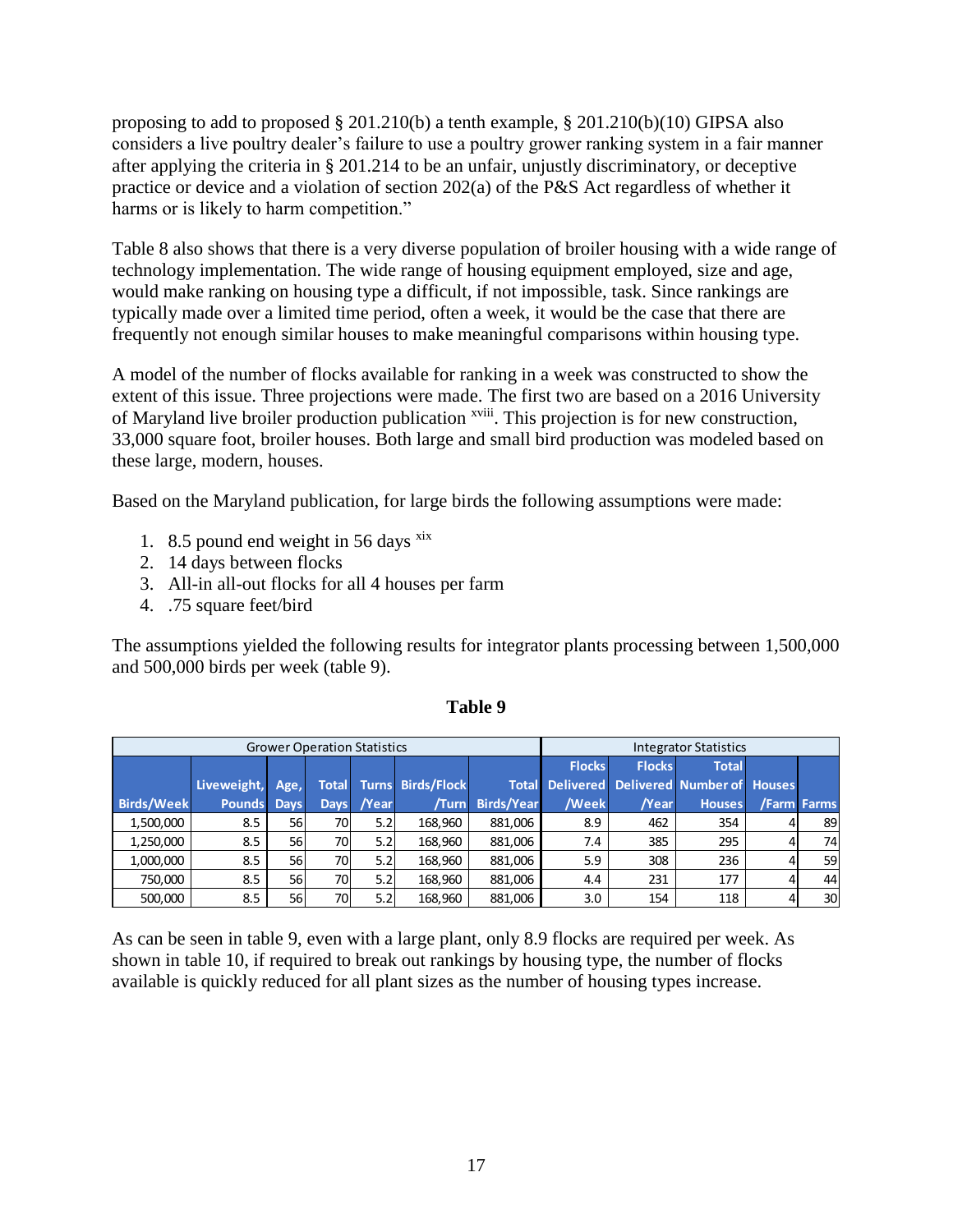| <b>Table 10</b> |  |
|-----------------|--|
|-----------------|--|

|                   | Number of Housing Types and Flocks per Type |         |     |     |     |  |  |  |  |
|-------------------|---------------------------------------------|---------|-----|-----|-----|--|--|--|--|
| <b>Birds/Week</b> |                                             |         |     |     |     |  |  |  |  |
| 1,500,000         | 8.9                                         | 4.4     | 3.0 | 2.2 | 1.8 |  |  |  |  |
| 1,250,000         | 7.4                                         | 3.7     | 2.5 | 1.8 | 1.5 |  |  |  |  |
| 1,000,000         | 5.9                                         | 3.0     | 2.0 | 1.5 | 1.2 |  |  |  |  |
| 750,000           | 4.4                                         | 2.2     | 1.5 | 1.1 | 0.9 |  |  |  |  |
| 500,000           | 3.0                                         | $1.5\,$ | 1.0 |     | 0.6 |  |  |  |  |

If there are as many as 3 housing types, ranking becomes problematic for even a large processing plant, and impossible for smaller plants.

If we reduce the bird size to 4 pounds the number of flocks per year increases, age declines to 32 days <sup>xx</sup>, days between flocks declines to 46, and stocking density increases to as high as .6 square feet/bird. Fewer flocks per week are required. As shown in table 11, that is because each flock will have more birds. The processing plant is limited by birds that can be processed per day, not pounds of meat produced.

| 'able |  |
|-------|--|
|-------|--|

|                   |               |             | <b>Grower Operation Statistics</b> |       |                          | <b>Integrator Statistics</b> |               |               |                                                   |   |                 |
|-------------------|---------------|-------------|------------------------------------|-------|--------------------------|------------------------------|---------------|---------------|---------------------------------------------------|---|-----------------|
|                   |               |             |                                    |       |                          |                              | <b>Flocks</b> | <b>Flocks</b> | <b>Total</b>                                      |   |                 |
|                   | Liveweight,   | Age,        | <b>Total</b>                       |       | <b>Turns Birds/Flock</b> |                              |               |               | <b>Total Delivered Delivered Number of Houses</b> |   |                 |
| <b>Birds/Week</b> | <b>Pounds</b> | <b>Days</b> | <b>Days</b>                        | /Year | /Turn                    | <b>Birds/Year</b>            | /Week         | /Year         | <b>Houses</b>                                     |   | /Farm Farms     |
| 1,500,000         | 4.0           | 32          | 46                                 | 7.9   | 211,200                  | 1,675,826                    | 7.1           | 369           | 186                                               | 4 | 47              |
| 1,250,000         | 4.0           | 32          | 46                                 | 7.9   | 211.200                  | 1,675,826                    | 5.9           | 308           | 155                                               | 4 | 39 <sup>1</sup> |
| 1,000,000         | 4.0           | 32          | 46                                 | 7.9   | 211,200                  | 1,675,826                    | 4.7           | 246           | 124                                               | 4 | 31              |
| 750.000           | 4.0           | 32          | 46                                 | 7.9   | 211.200                  | 1,675,826                    | 3.6           | 185           | 93                                                | 4 | 23 <sub>l</sub> |
| 500,000           | 4.0           | 32          | 46                                 | 7.9   | 211,200                  | 1,675,826                    | 2.4           | 123           | 62                                                |   | 16              |

The ranking by house type issue for small bird plants is more severe than for big birds. (table 12)

## **Table 12**

|                   | Number of Housing Types and Flocks per Type |     |     |     |                  |  |  |  |
|-------------------|---------------------------------------------|-----|-----|-----|------------------|--|--|--|
| <b>Birds/Week</b> |                                             |     | З   |     |                  |  |  |  |
| 1,500,000         | 7.1                                         | 3.6 | 2.4 | 1.8 | $1.4\phantom{0}$ |  |  |  |
| 1,250,000         | 5.9                                         | 3.0 | 2.0 | 1.5 | 1.2              |  |  |  |
| 1,000,000         | 4.7                                         | 2.4 | 1.6 | 1.2 | 0.9              |  |  |  |
| 750,000           | 3.6                                         | 1.8 | 1.2 | 0.9 |                  |  |  |  |
| 500,000           | 2.4                                         | 1.2 | 0.8 | 0.6 |                  |  |  |  |

As bird size decreases, the feasibility of ranking by house type becomes even more critical.

The third scenario is based on national average statistics from the MacDonald study<sup>v</sup>. The major assumptions were:

- 1. A much smaller 18,618 average square feet per house
- 2. 6.1 pound end weight in 49.5 days (current standard is 43 days  $x$ <sup>viii</sup>)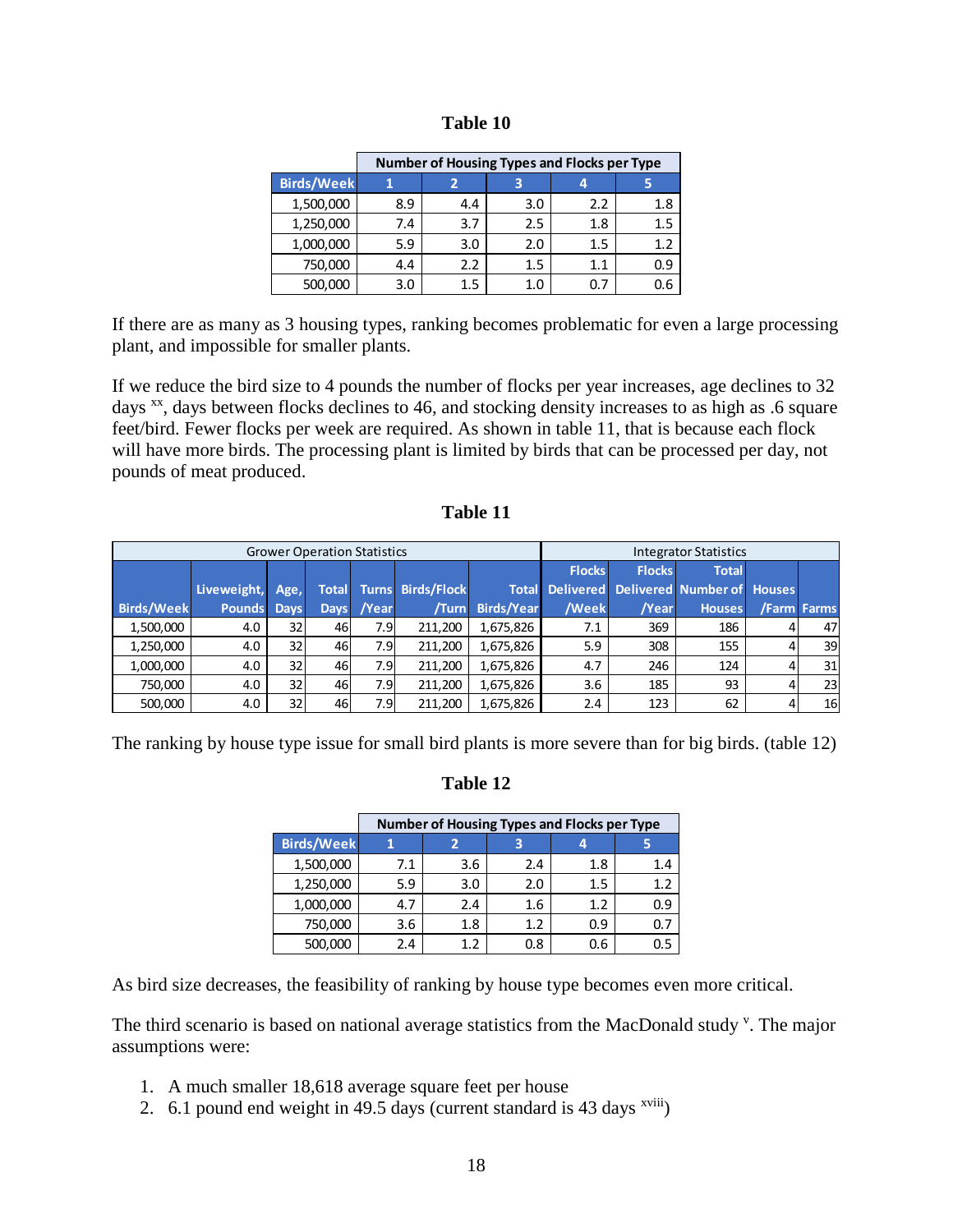- 3. 17 days between flocks
- 4. All-in all-out for all 4.3 average houses on a farm
- 5. .70 square feet/bird

The smaller houses produce fewer birds per flock, and more flocks are required per day. The houses per farm is almost the same as the first two scenarios. The averages are a blend of large and small birds.

|                   |               |             | <b>Grower Operation Statistics</b> |            |                                | <b>Integrator Statistics</b> |               |               |                                                   |                  |                 |
|-------------------|---------------|-------------|------------------------------------|------------|--------------------------------|------------------------------|---------------|---------------|---------------------------------------------------|------------------|-----------------|
|                   |               |             |                                    |            |                                |                              | <b>Flocks</b> | <b>Flocks</b> | <b>Total</b>                                      |                  |                 |
|                   | Liveweight,   | Age,        |                                    |            | <b>Total Turns Birds/Flock</b> |                              |               |               | <b>Total Delivered Delivered Number of Houses</b> |                  |                 |
| <b>Birds/Week</b> | <b>Pounds</b> | <b>Days</b> |                                    | Days /Year | /Turn                          | <b>Birds/Year</b>            | /Week         | /Year         | <b>Houses</b>                                     |                  | /Farm Farms     |
| 1,500,000         | 6.1           | 49.5        | 66.5                               | 5.5        | 109,793                        | 602.764                      | 13.7          | 710           | 556                                               | 4.3 <sub>l</sub> | 129             |
| 1,250,000         | 6.1           | 49.5        | 66.5                               | 5.5        | 109,793                        | 602,764                      | 11.4          | 592           | 464                                               | 4.3 <sub>l</sub> | 108             |
| 1,000,000         | 6.1           | 49.5        | 66.5                               | 5.5        | 109,793                        | 602,764                      | 9.1           | 474           | 371                                               | 4.3              | 86              |
| 750,000           | 6.1           | 49.5        | 66.5                               | 5.5        | 109,793                        | 602,764                      | 6.8           | 355           | 278                                               | 4.3 <sub>l</sub> | 65 <sup> </sup> |
| 500,000           | 6.1           | 49.5        | 66.5                               | 5.5        | 109,793                        | 602,764                      | 4.6           | 237           | 185                                               | 4.3              | 43              |

| <b>l'able</b> |
|---------------|
|---------------|

Even with the higher number of flocks delivered per day, as the number of housing types quickly decreases the ability to make meaningful rankings, and is severely compromised for smaller plants. (table 14)

### **Table 14**

|                   | Number of Housing Types and Flocks per Type |     |     |     |     |  |  |
|-------------------|---------------------------------------------|-----|-----|-----|-----|--|--|
| <b>Birds/Week</b> |                                             |     |     |     |     |  |  |
| 1,500,000         | 13.7                                        | 6.8 | 4.6 | 3.4 | 2.7 |  |  |
| 1,250,000         | 11.4                                        | 5.7 | 3.8 | 2.8 | 2.3 |  |  |
| 1,000,000         | 9.1                                         | 4.6 | 3.0 | 2.3 | 1.8 |  |  |
| 750,000           | 6.8                                         | 3.4 | 2.3 | 1.7 | 1.4 |  |  |
| 500,000           | 4.6                                         | 2.3 | 1.5 | 1.1 | 0.9 |  |  |

At the current state of the industry the ability to make valid comparisons by housing type that would not result in grower complaints is questionable. With the trend to fewer grower operations and larger houses, over time the number of flocks delivered per week will decline for any given plant capacity, and the issue will become even more severe.

A related factor in the feasibility of using housing type as a grouping criteria is the increasing complexity of live production requirements based on fragmentation that is inherent in the trend to increasing organic and antibiotic-free practices. To the extent that these requirements also demand ranking segmentation the population of like houses in any given time period is also reduced.

Another aspect of chicken production that is very dynamic, and has affected performance grouping, is trends in bird weights. Over the past decade there has been a dramatic shift to heavier birds in the production mix. Heavier birds are on feed longer, and have use more feed per pound of end weight, compared to lighter birds.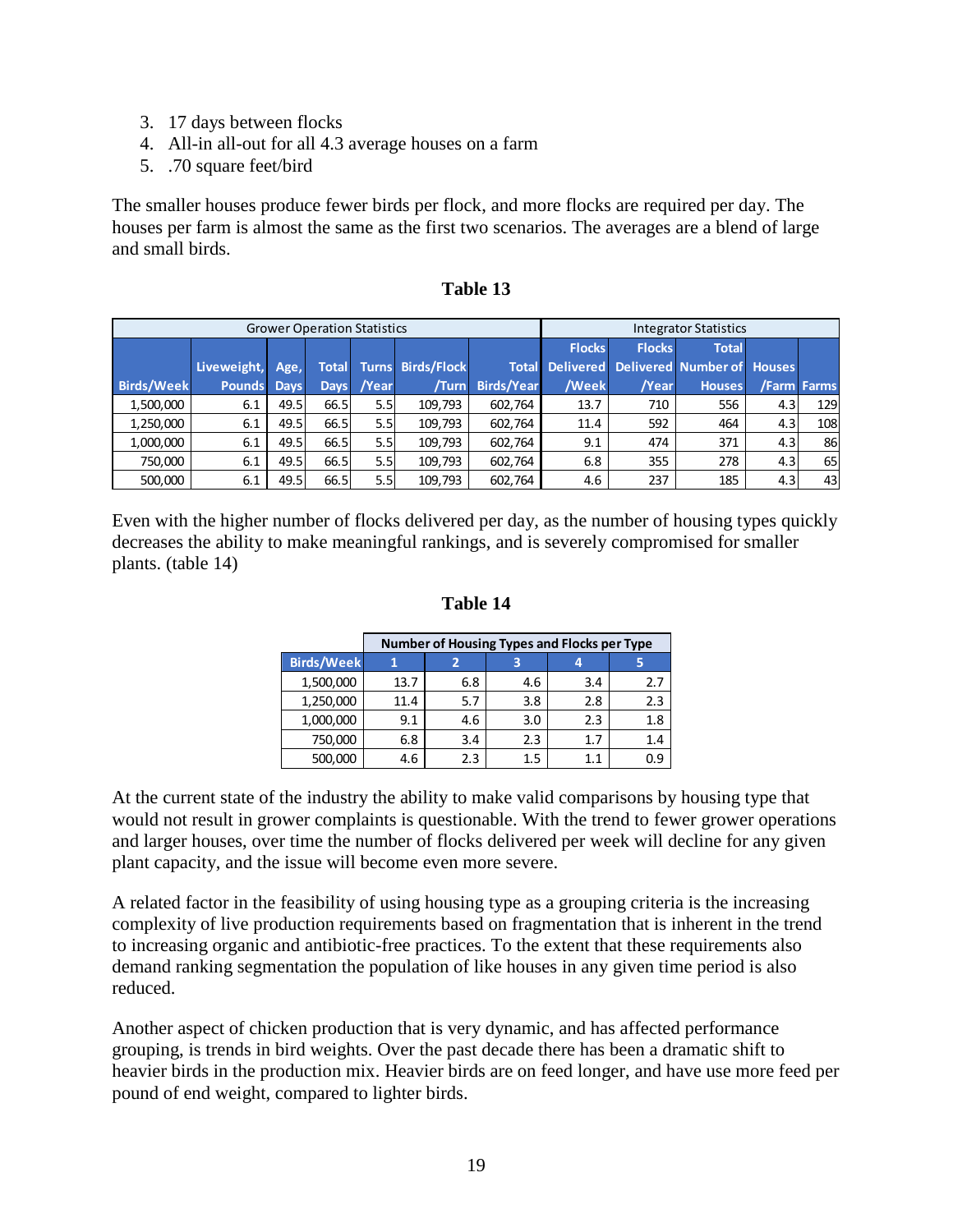In 2005 birds weighing 7.76 pounds and more accounted for very little production  $\frac{xxi}{x}$ . (table 15, figure 8, figure 9) By 2016 those heavy birds were the single largest category in pounds, and had grown at the expense of birds weighing under 6.26 pounds. The production mix that was dominated by bird weights under 6.26 pounds in 2005 is now much more diverse, making comparisons increasingly difficult over time. Adding housing type to this more diverse weight mix could further reduce the flock numbers that can be used for comparisons.

|          | <b>Head</b>             | <b>Pounds</b> | <b>Head</b>   | <b>Pounds</b> | <b>Head</b>   | <b>Pounds</b> | <b>Head</b> | <b>Pounds</b> |
|----------|-------------------------|---------------|---------------|---------------|---------------|---------------|-------------|---------------|
| Year     | 4.25 & Down 4.25 & Down |               | $4.26 - 6.25$ | $4.26 - 6.25$ | $6.26 - 7.75$ | $6.26 - 7.75$ | 7.76 & up   | 7.76 & up     |
| 2005     | 2,441,171               | 9,130         | 3.997.751     | 21,348        | 1,397,172     | 9,668         | 507,102     | 4,270         |
| 2006     | 2,355,406               | 8,903         | 4,147,947     | 22,440        | 1,163,904     | 8,089         | 683,922     | 5,636         |
| 2007     | 2,222,059               | 8,399         | 4,158,652     | 22,457        | 1,364,973     | 9,487         | 656,891     | 5,485         |
| 2008     | 2,138,506               | 8,169         | 4,073,657     | 21,998        | 1,261,007     | 8,587         | 923,799     | 7,649         |
| 2009     | 2,047,148               | 7,861         | 4,161,213     | 22,512        | 1,150,016     | 7,878         | 884,603     | 7,378         |
| 2010     | 2,005,002               | 7,679         | 3,936,970     | 21,338        | 1,367,565     | 9,231         | 1,025,357   | 8,603         |
| 2011     | 1,856,928               | 7,038         | 3,469,804     | 18,772        | 1,541,869     | 10,408        | 1,217,099   | 10,199        |
| 2012     | 1,922,297               | 7,266         | 3,202,051     | 17,291        | 1.522,143     | 10,335        | 1,228,014   | 10,438        |
| 2013     | 2,140,619               | 8,027         | 2,826,338     | 15,347        | 1,546,918     | 10,457        | 1,455,038   | 12,499        |
| 2014     | 2,077,788               | 7,688         | 2,784,010     | 15,006        | 1,534,545     | 10,450        | 1,566,181   | 13,735        |
| 2015     | 2,070,131               | 7,680         | 2,617,731     | 14,240        | 1,701,255     | 11,841        | 1,732,642   | 15,767        |
| 2016     | 2,089,759               | 7,732         | 2,573,455     | 14,128        | 1,858,391     | 12,990        | 1,722,453   | 15,847        |
| % Change | $-14%$                  | $-15%$        | $-36%$        | $-34%$        | 33%           | 34%           | 240%        | 271%          |

| Table 15: Young Chicken Slaughter, 000 Head and 000,000 Live Pounds - Categories in |
|-------------------------------------------------------------------------------------|
| <b>Pounds</b>                                                                       |



#### **Figure 8**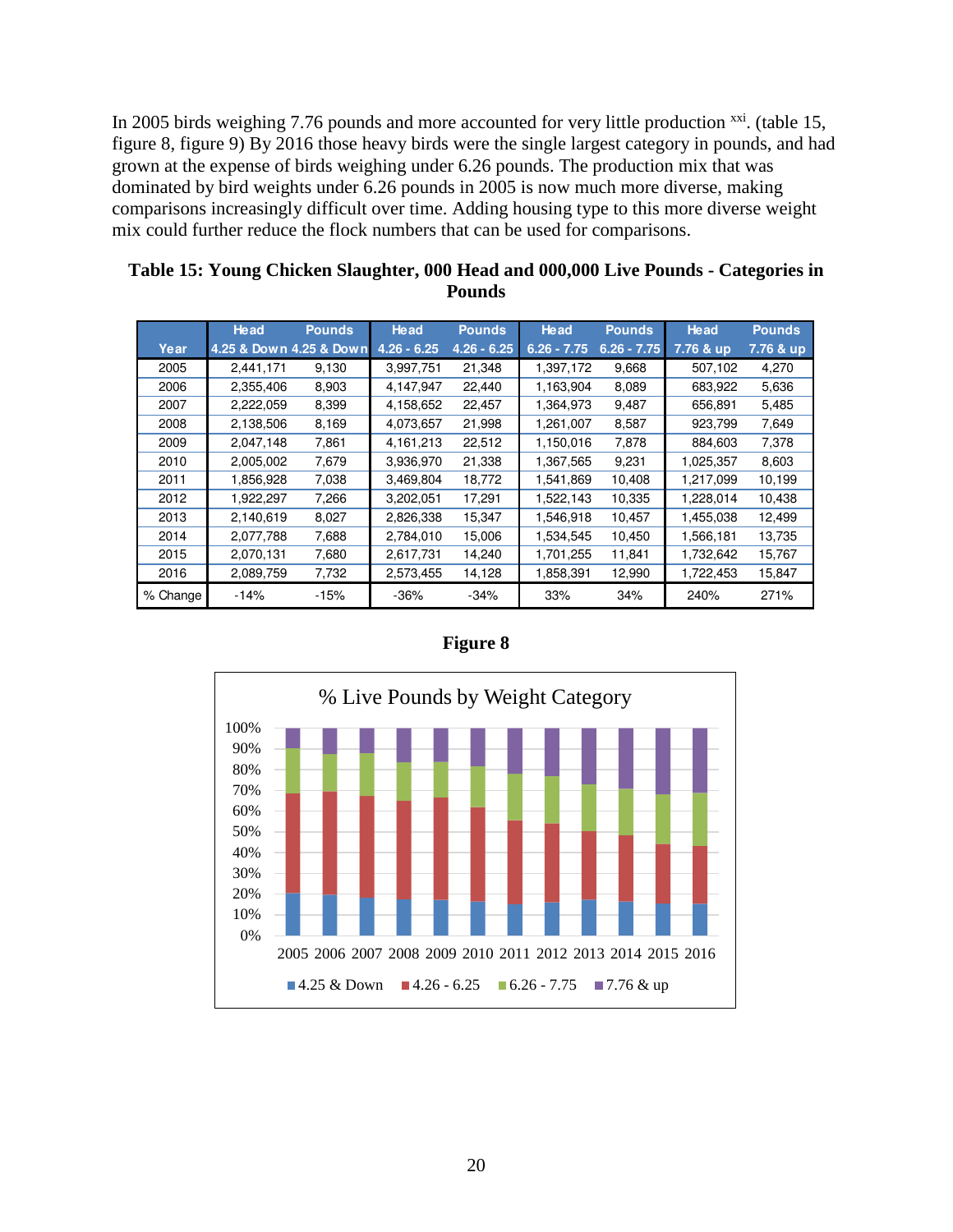



Even if meaningful housing type comparisons could be made, there is a much more serious issue. To the extent that growers are ranked within housing type they are not compared to growers with other housing types. Growers with older, outdated, low productivity housing would be grouped together and ranked. As a group, these growers might not be penalized compared to growers with newer or updated housing.

One remedy would allow the integrator to set significantly different payment scales by housing type group. Unless different payment scales are allowed, correcting grower rankings for housing type could reduce, or even eliminate, incentives for investments in existing housing. Such a ranking system would tend to lock in housing technology as of the date of its implementation. Long term gains in broiler production efficiency could be seriously compromised if housing investment incentives are reduced by holding growers harmless for less productive housing types. Grower income could also suffer if gains in broiler pounds produced per square foot are reduced.

However, if integrators are allowed to differentiate payment terms by housing type, this would not be materially different from the current system of pooling all growers, regardless of housing conditions.

GIPSA did not account for potential reduction in grower investment incentives flowing from the implementation of a CMS in its evaluation of costs. If housing type were to become a basis for discrimination, and GIPSA were to insist on similar payment scales by housing type, the results could be similar to those estimated for the original 2010 GIPSA proposed rules by this author xxii. In that study just the feed cost consequences of reduced productivity gains were estimated at \$644 million over the first five years.

In summary, if housing type is eventually included in the CMS, that factor could hold producers harmless for housing that is less productive than it could be with further investments. It could also penalize producers who have made investments, and as a result have the most productive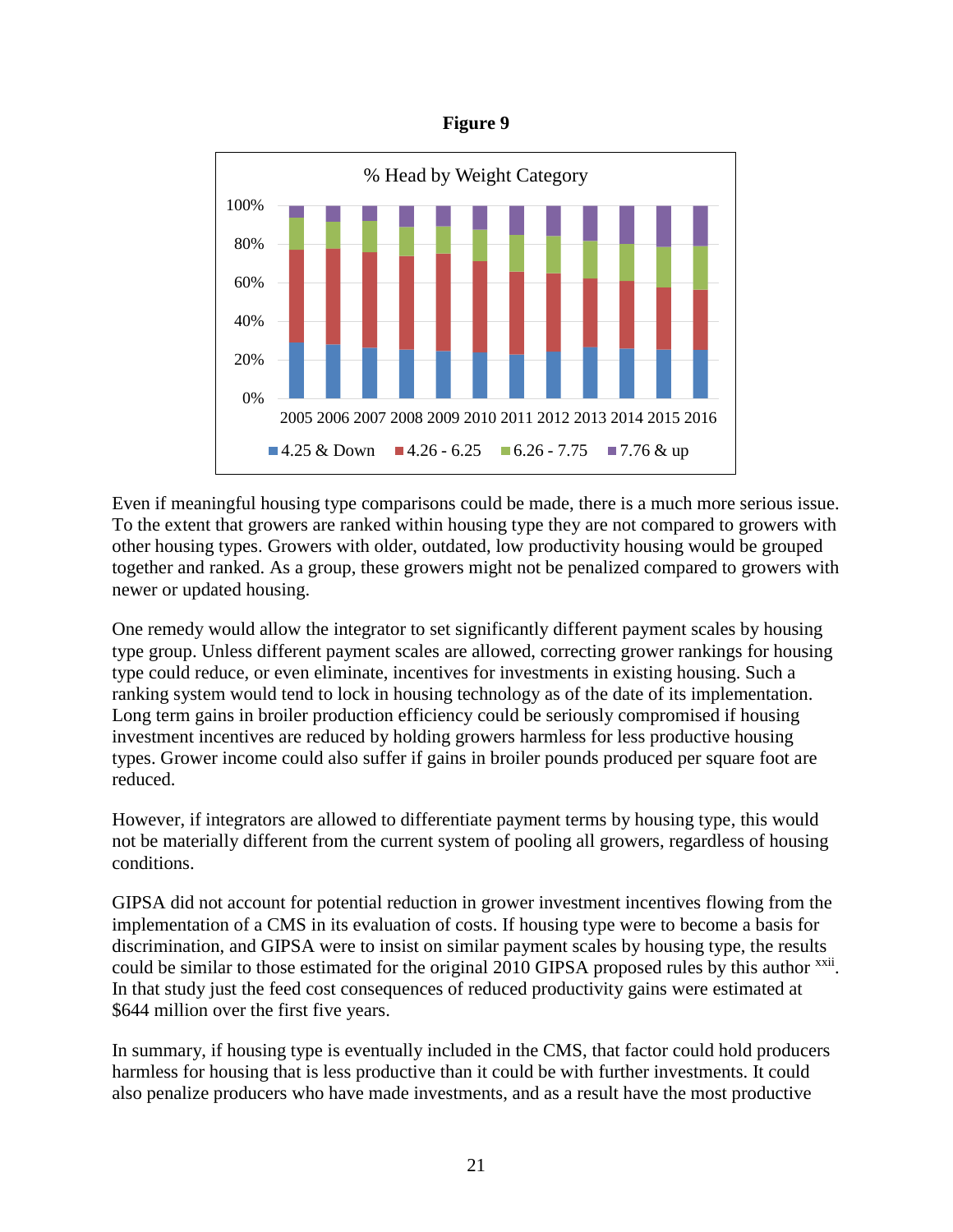housing. Over the long term, all growers would be penalized if gains in productivity and income per square foot of their housing slows.

By pooling all broiler houses for ranking purposes the producers who have made investments to increase productivity are rewarded, and those who have not are penalized. The current system provides incentives to maintain and improve housing quality that promotes the interests of both the grower and the integrator. Any CMS with housing type included could severely reduce investment incentives, and could discriminate against those producers who have made past investments.

## **Lack of Factual Justification for CMS**

Finally, the CMS mandate is being proposed without regard to whether there is factually undue discrimination by integrators among their growers. In justifying its ranking system proposal GIPSA frequently cites "complaints" and "comments ii" The proposed rule does not cite any factual studies or data to demonstrate that ranking systems in fact discriminate against individual growers or groups of growers.

GIPSA has the authority to obtain the necessary production records history from integrators to construct a statistical model to test the hypothesis that discrimination based on the factors that would be included in the proposed CMS exists. Prior to mandating such a system GIPSA should determine if the proposed regulation is required, or is only the result of hearing unsubstantiated grower allegations that GIPSA, or an independent third party, has not investigated to determine their validity.

## **Costs of Proposed CMS Rule on Grower Ranking Systems**

GIPSA has not specified how the proposed CMS is to be constructed, implemented or monitored by GIPSA. Also, GIPSA has ignored the possibility that such a system could result in a reordering of historical grower rankings, leading to litigation if historically high-ranking growers decline in rank and bonus payments. If housing type is included as a grower ranking correction factor, producers who have invested in improvements could perceive that the value of those investments has been impinged. This could also lead to litigation based on alleged integrator discrimination against the best and most productive growers.

GIPSA has made estimates of the specific administrative costs of establishing the CMS system, revising contracts and preparing grower revenue projections for investment decisions. In this process GIPSA has made numerous assumptions about time requirements and compensation rates. No data other than national average wage rates are presented to validate the assumptions. No estimate of ongoing costs for operating and monitoring a CMS is estimated. No estimate of potential litigation if grower rankings shift is presented.

Implementation, administration and litigation costs could be significantly more than those in the GIPSA. Even so, they will be small compared to the potential costs to integrators and growers of reduced incentives for investments in existing broiler housing.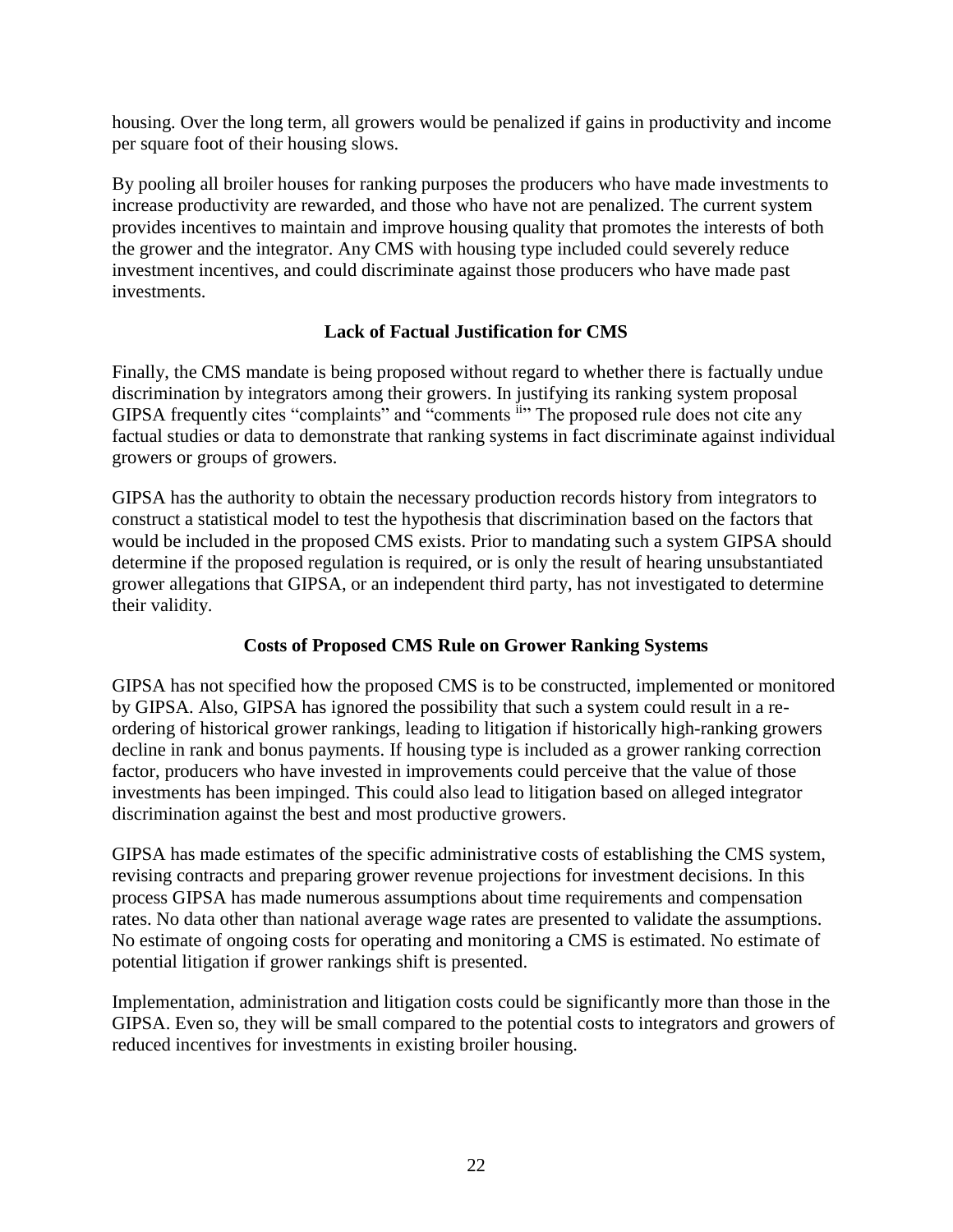#### **Economy-Wide Impact**

The broiler sector is a major contributor to the U.S. economy. The industry directly employs 355 thousand workers, pays about \$20 billion in wages, and contributes about \$126 billion of product end value. Including the indirect supply chain economic impact adds another \$187 billion of economic activity <sup>xxiii xxiv</sup> xxv.

Broiler integrators directly support about 16,000 live broiler production farmers <sup>v</sup>, and many more who grow the feed the broilers consume. All the companies and farmers supplying broiler integrators are responsible for an additional 429 thousand jobs and \$27 billion in wages. The industry pays about \$24 billion in annual taxes, \$16 billion federal and about \$8 billion state and local.

The current scale and impact of the broiler sector is largely based on a long record of successful productivity gains and product innovation that has taken chicken from a minor protein source to by far the most widely consumed U.S. protein. The proposed GIPSA rule, especially the possibility of segregation of grower rankings by housing type, represents a significant threat to the future growth and success of this major portion of the U.S. meat protein supply.

As currently structured, the GIPSA proposal could slow live production innovation, increase costs, and thus harm the sector's competitive advantage over other protein sources in the U.S. and globally. Both integrators, and their farmer live production partners, would suffer as a result. Consumers would see increases in broiler prices, direct and indirect job creation would slow, and the economy would be worse off, not better.